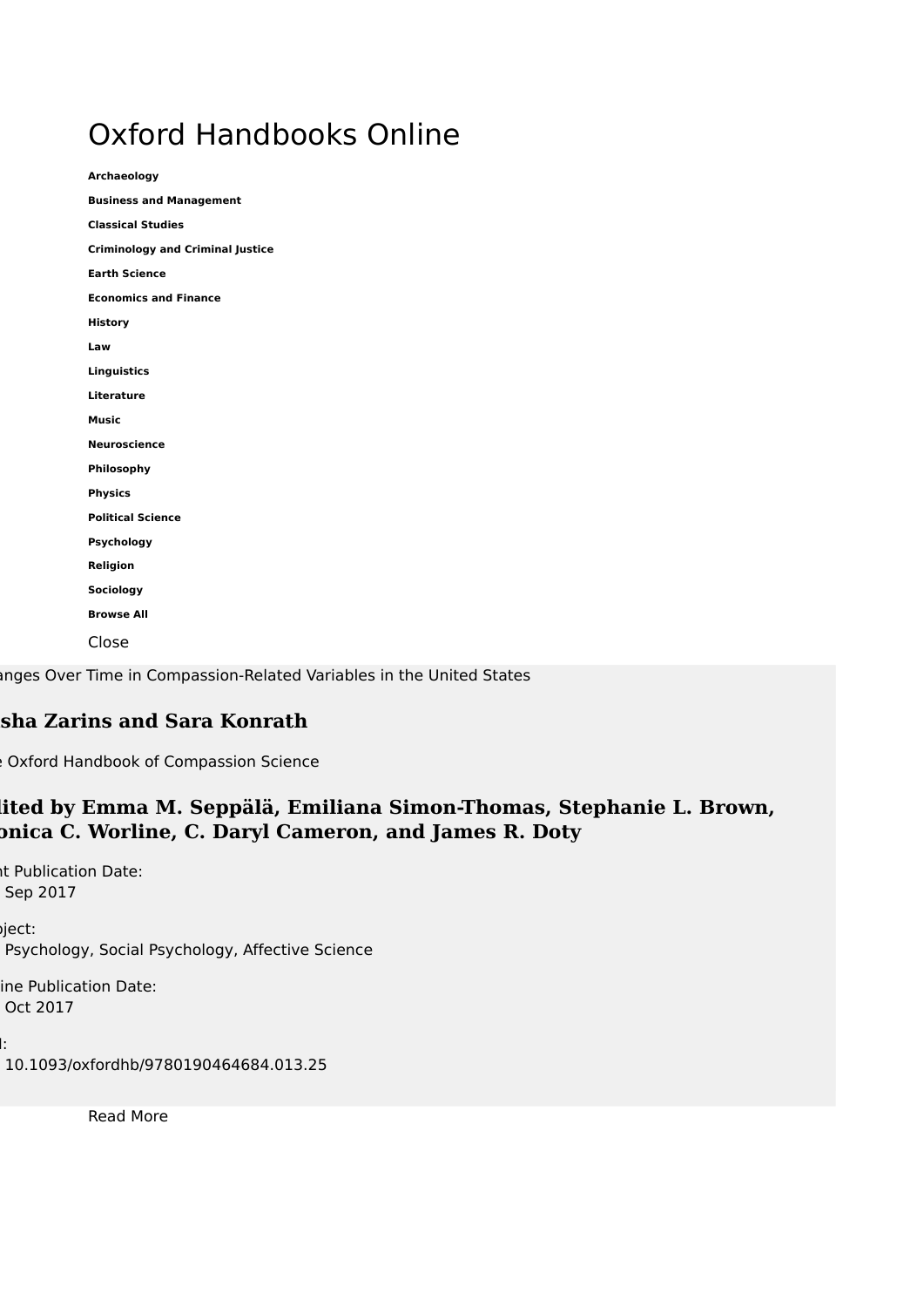| Go to page: $\vert$          | Go |  |  |
|------------------------------|----|--|--|
| <b>View PDF</b><br>$\bullet$ |    |  |  |

Page of

PRINTED FROM OXFORD HANDBOOKS ONLINE (www.oxfordhandbooks.com). (c) Oxford University Press, 2015. All Rights Reserved. Under the terms of the licence agreement, an individual user may print out a PDF of a single chapter of a title in Oxford Handbooks Online for personal use (for details see Privacy Policy).

Subscriber: OUP-Reference Gratis Access; date: 18 October 2017

# **Changes Over Time in Compassion-Related Variables in the United States**

## **Abstract and Keywords**

Compassion, or empathic concern, is an emotional response to another's suffering, coupled with the desire to take action to alleviate that suffering. Throughout history, older generations have been critical of younger generations, often arguing that they are more self-focused than previous generations. However, it is important to examine actual data with respect to changes over time in such variables. Without doing so, we risk spreading potentially harmful and inaccurate stereotypes about young Americans. The goal of this chapter is to review research examining changes over time in compassion-related variables in the United States. Research suggests that compassion-related variables have indeed been declining over time, while self-focused variables have been increasing. However, we will also discuss counter-arguments and counter-evidence, and present possible implications of this research.

Keywords: compassion, empathic concern, temporal changes, social change, other-focus, self-focus

# **Overview**

Young adults in the United States today have a bad reputation. A glance of the headlines in the early 2010s finds news articles accusing so-called millennials of being coddled (Lukianoff & Haidt, 2015), whiny (Proud, 2015), and lazy, entitled narcissists (Stein, 2013). However, in light of the perennial human tendency for older people to be critical of the younger generation (Eibach & Libby, 2009), it is important to examine actual data with respect to changes over time in such variables. Without doing so, we risk spreading potentially harmful and inaccurate stereotypes about young Americans.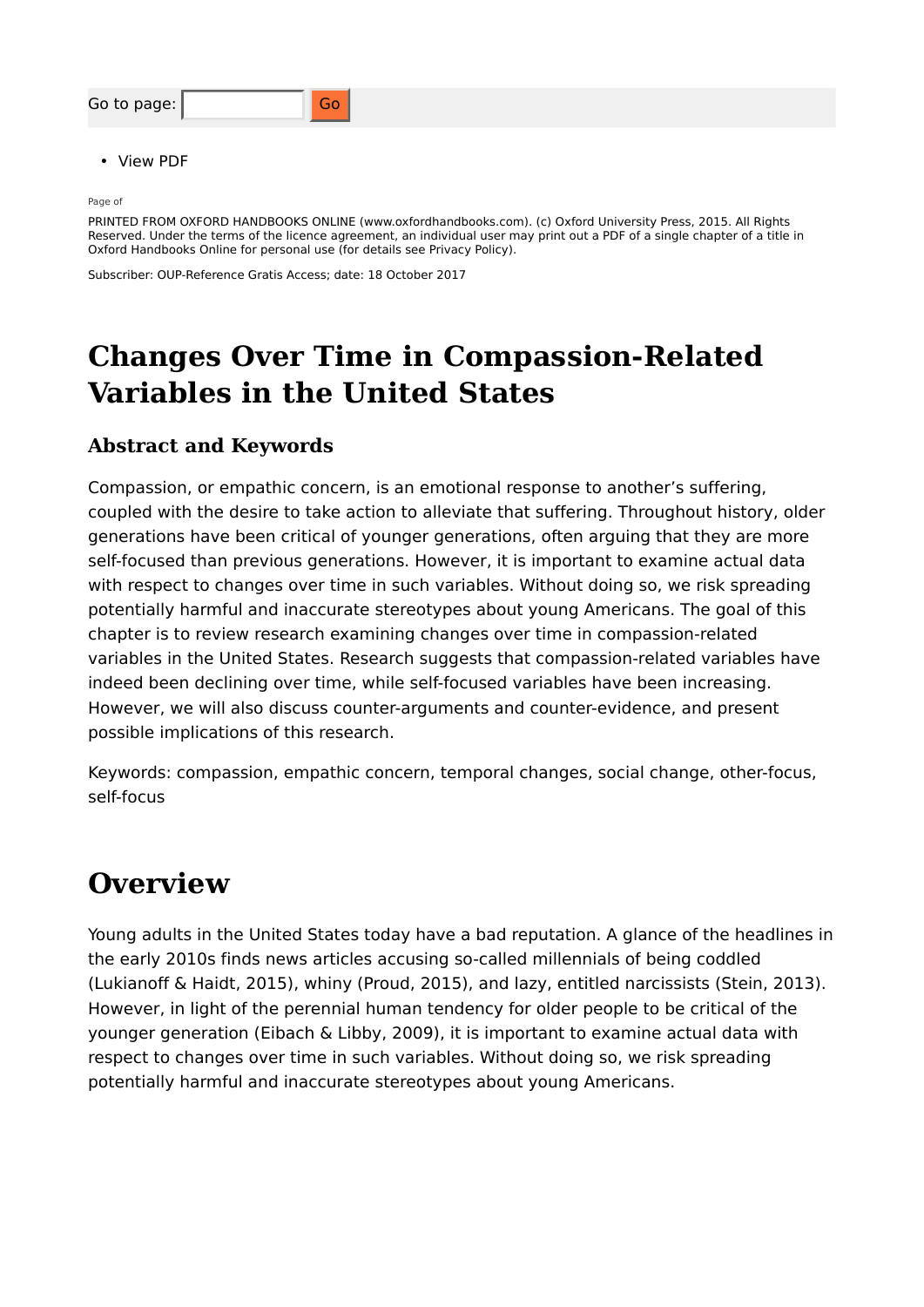In this chapter, we will review research examining changes over time in compassionrelated variables in the United States. Are there historical trends of decreasing compassion and increasing self-focus in the United States? The results of our comprehensive review indeed suggest that compassion-related variables have been declining over time, while self-focused variables have been increasing. Parallel changes in technology and media, among other potential explanations, may help us better understand the broader cultural context in which these changes were occurring. We will also review possible implications of this research, and discuss counter-arguments and counter-evidence. We conclude with some suggestions for future directions.

# **What Is Compassion?**

The study of compassion and compassion-related concepts is wrought with definitional issues. The terms *compassion, empathy,* and *sympathy* are often used interchangeably. Although they are closely related concepts, each term represents a distinct construct. *Compassion* is an awareness that another person is in pain or suffering, coupled with wanting to do something to alleviate that suffering (Goetz, Keltner, & Simon-Thomas, 2010). *Empathy*, on the other hand, is often defined as both an emotional and a cognitive construct. *Empathic concern*, the emotional component, refers to other-oriented feelings of care and concern for the suffering of others. To make things more confusing, empathic concern (p. 332) is sometimes referred to as *sympathy* (Lennon & Eisenberg, 1987), but *sympathy* is also sometimes used to refer to feelings of pity (Gerdes, 2011). Feelings of empathic concern often motivate the desire to do something to alleviate others' suffering (Batson, 2011). Given this, there is much overlap between the construct of empathic concern and compassion in that they are both emotional responses to others' suffering that motivate altruistic prosocial action. *Perspective-taking*, or cognitive empathy, involves imagining other people's points of view (Davis, 1983). In itself, perspective-taking need not be prosocial. Indeed, it is possible for people to use perspective-taking skills to manipulate others and get what they want from them (Epley, Caruso, & Bazerman, 2006). Many scholars see compassion (or empathic concern) to be one of two possible reactions to seeing someone in distress or need; the other response is the more self-focused response of *personal distress*, which is sometimes confusingly called *empathic distress* (Davis, 1983; Singer & Klimecki, 2014).

In this chapter, we will review changes over time in compassion-related traits, such as those mentioned, but also compassion-related behaviors. *Prosocial behavior* is any action intended to benefit another person (Batson & Powell, 2003). Prosocial behaviors can be motivated by *altruism*, which is the desire to benefit others, but they can also be motivated by *egoism*, which is the desire to benefit oneself (Batson & Powell, 2003). Both cognitive and emotional empathy are associated with more prosocial behaviors (Batson, 2011; Eisenberg & Miller, 1987; Underwood & Moore, 1982).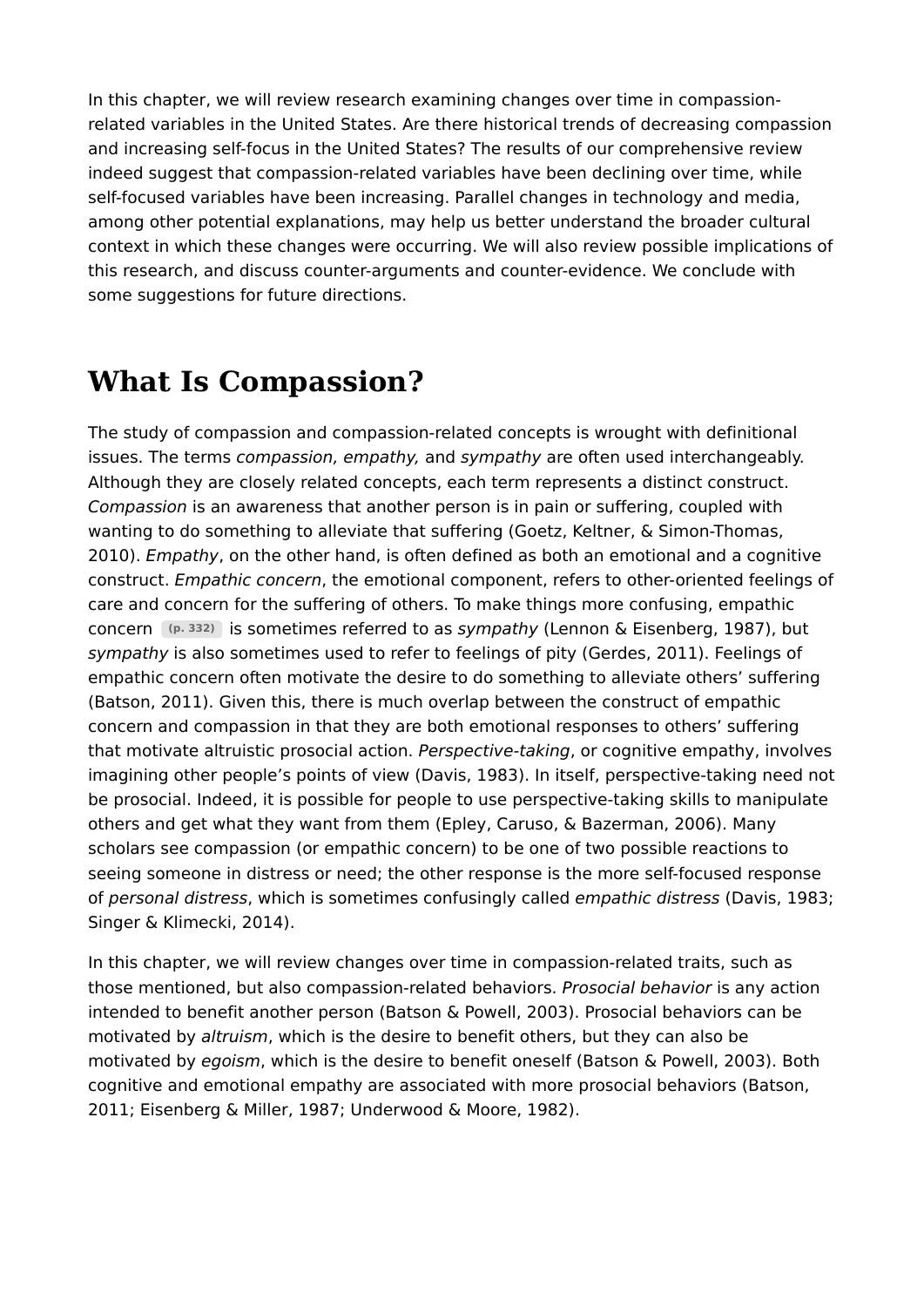# **Different Meanings of Different Methods**

Before reviewing the changes over time in compassion-related variables, we will explain the different methodologies used in this literature. This is important to understand in order to make appropriate conclusions about the findings. We organized our chapter according to the strength of the potential evidence about generational changes (also called *cohort effects*), ranging from weaker (cross-sectional) to stronger (repeated surveys with age held constant, or cross-temporal meta-analyses).

## **Single time-Point cross-Sectional surveys**

The weakest evidence for cohort effects comes from cross-sectional surveys, which rely on correlational data in which people of different age groups are asked questions or take standardized tests at a single time point. These results are often erroneously discussed in terms of generational or birth cohort effects. This can be misleading, because with this type of data, taken from a single time point, it is impossible to determine if any results are due to natural developmental changes that occur as people age (*development effects*) or because of generational changes that affect the mindset of a group of individuals (*cohort effects*), or both combined. Birth cohorts (or generations) are defined as people born within a specified range of years who experienced similar significant events and social norms based on the time period in which they were raised (Stewart & Healy, 1989; Twenge, 2000). Four commonly used generations are: the *Silent Generation* (born 1925–1945), *Baby Boomers* (born 1946–1964), *Generation X* (born 1965–1979), and *Millennials* (born 1980–2000; Howe & Strauss, 2009). Yet there is debate over whether the use of arbitrary generational cutoffs makes sense (Twenge, 2014). Overall, results from single time-point cross-sectional surveys must be interpreted with caution.

### **Trends in cultural products**

Cultural products include books, songs, political speeches, greeting cards, art, and other such artifacts (Morling & Lamoreaux, 2008). These do not represent direct measures of traits or attitudes of individuals, but instead assess more indirect societal trends related to compassion. One strength of using cultural products is that they are often available even before certain standardized measures. For example, Google Ngram makes it possible to search millions of digitized books from 1800 onward (Michel et al., 2011), enabling us to examine the frequency of word usage across this relatively long time period.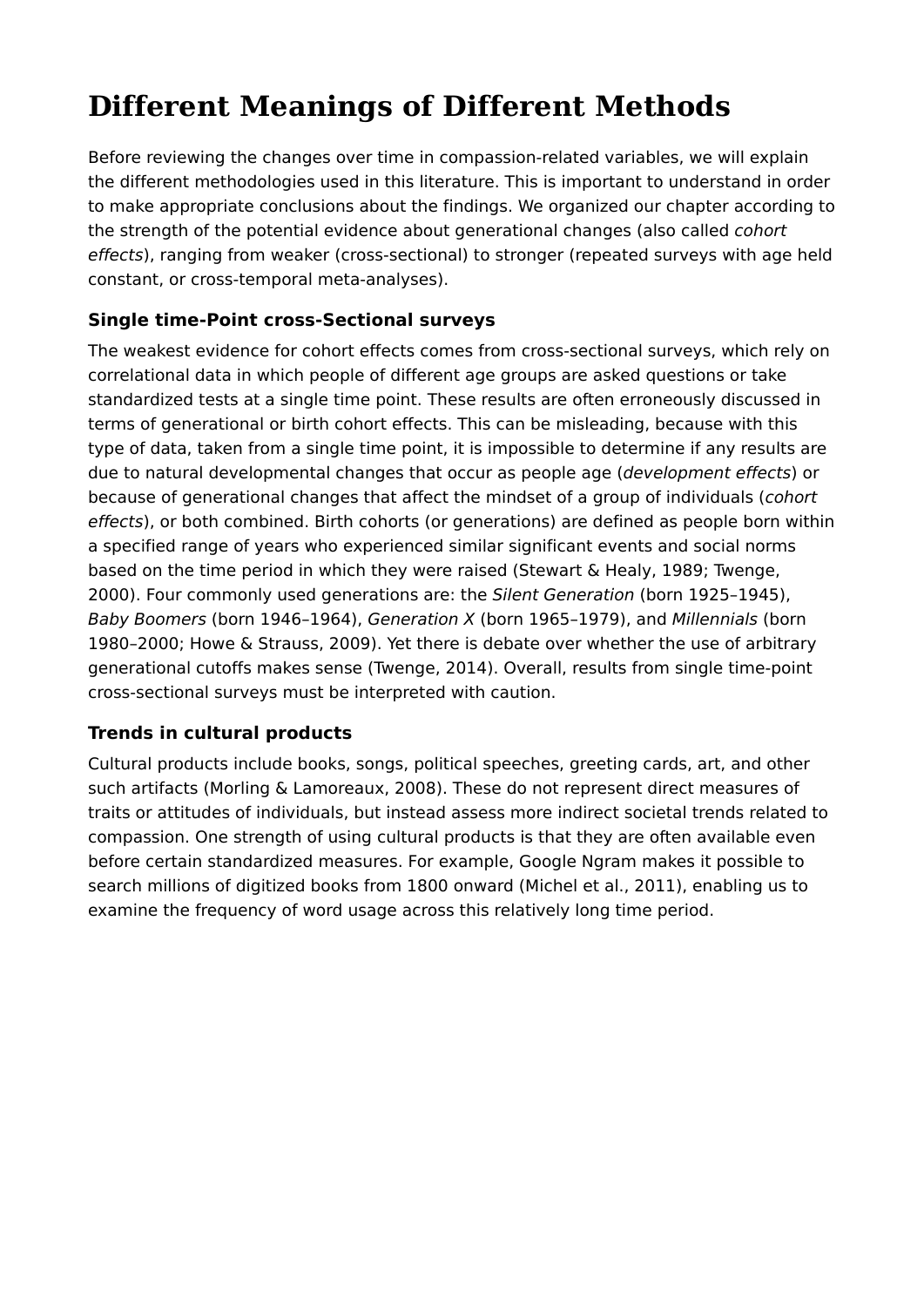## **Cross-Temporal meta-analyses**

The method of cross-temporal meta-analyses involves collecting data on traits or other standardized measures from published or unpublished sources, and then examining changes over time in these measures. Since the cross-temporal meta-analysis method holds age constant, it can determine changes over time across different cohorts. For example, it can compare dispositional empathy scores of 20-year-old college students in the 1980s to empathy scores of 20-year-old college students from the 1990s and 2000s. However clever this method, these studies are often limited by the samples they use; nearly all of them rely on college student samples, since these are the participants most widely used by psychology researchers. Therefore, the results of these studies cannot be generalized to stars affluent and more diverse groups in the United States. Another problem with this method is that it relies on standardized scales, and thus can only go back as far as the point at which they were developed. Often this only reveals window of psychological change in a relatively brief period (e.g., the 1970s to the present day), rather than a longer time period.

#### **Multi-Year surveys**

There are some large, nationally representative datasets that have asked questions related to compassion on a regular (annual or biannual) basis for many years. These surveys either sample the entire U.S. population (e.g., the *General Social Survey*), or they sample a specific age group (e.g., high school students in the *Monitoring the Future Study*). In any case, examining temporal changes in these surveys is a legitimate way of understanding societal-level psychological changes on variables of interest. One strength of these surveys is that since they draw on nationally representative samples, the results can be generalized to the United States as a whole rather than a certain subset of the population.

# **Changes Over Time in Other-Focused Variables**

We first discuss changes over time in *other-focused* personality traits, attitudes, behaviors, and cultural indicators.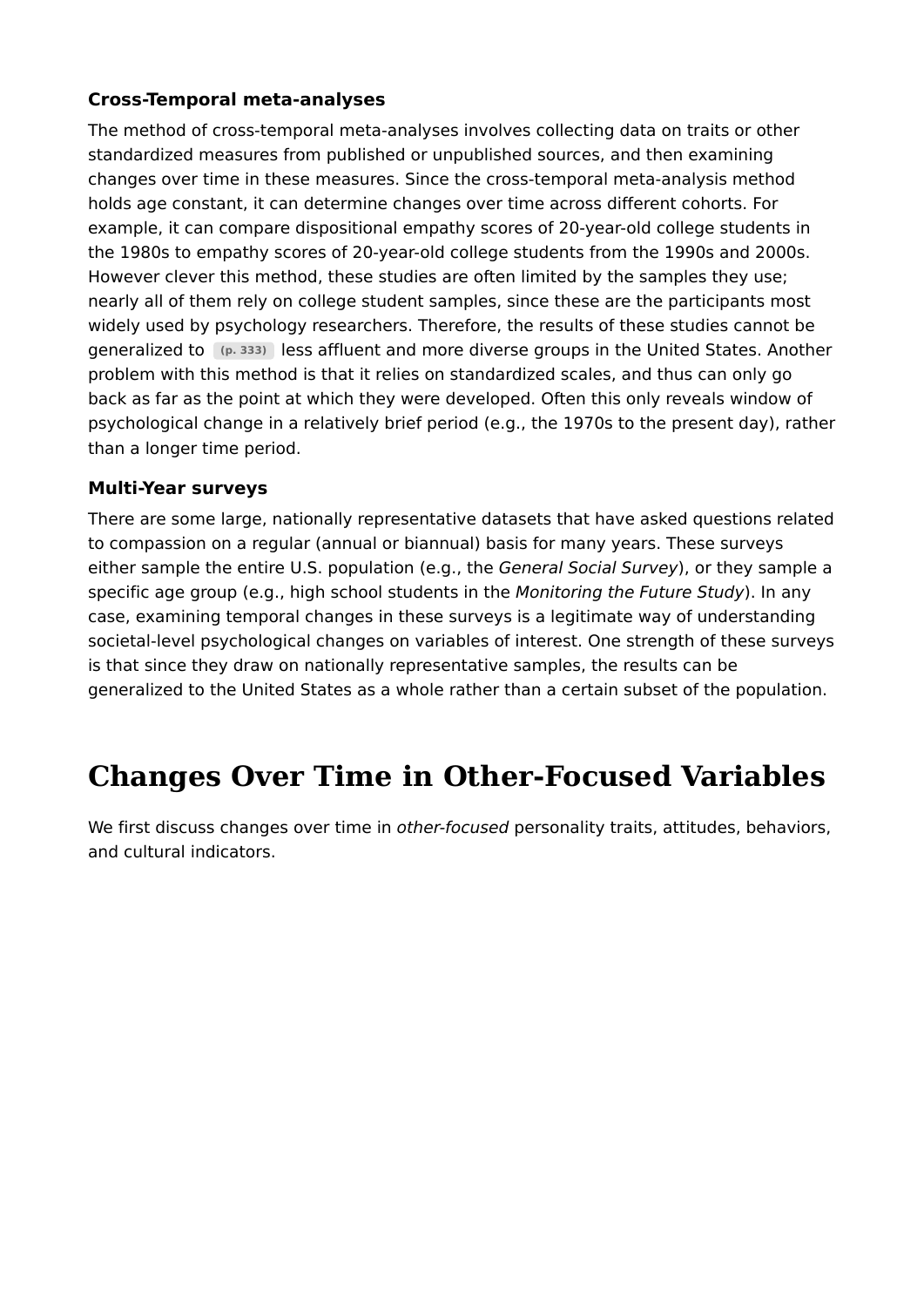## **Other-Focused Traits**

### **Single time-Point cross-Sectional surveys**

In a 2015 survey conducted by NBC News, 62% of 2,650 American adults said that they believe that kids today are less kind than kids in the past (Raymond, 2015). However, very little can be determined from a single survey taken at a single time point. For example, we cannot tell if a similar percentage of adults in the 1990s and 1970s would have expressed the same sentiment. Indeed, throughout most of human history, older people have had concerns about the moral character of the youth. As a case in point, in 700 BCE, Hesiod, a Greek poet, wrote: "Men will dishonor their parents as they grow quickly old, and will carp at them, chiding them with bitter words, hard-hearted they, not knowing the fear of the gods. They will not repay their aged parents the cost of their nurture, for might shall be their right." The sentiments expressed in this quote seem quite contemporary, yet examples such as these have occurred throughout written history (Eibach & Libby, 2009). This speaks to the importance of carefully documenting actual changes over time in a society, using empirical approaches.

## **Cross-Temporal meta-analyses**

Given the previously defined relationship between empathy and compassion, we first examine changes in empathy over time. A cross-temporal meta-analysis that examined changes over time in American college students' dispositional empathy found declines in empathic concern (emotional empathy) and perspective-taking (cognitive empathy) scores between 1979 and 2009 (Konrath, O'Brien, & Hsing, 2010). These declines were most pronounced after the year 2000.

Next, *adult attachment styles* involve how people connect with and relate to others (Bartholomew & Horowitz, 1991). Secure feelings of attachment between the self and others provide a foundation for compassion, while insecure attachment interferes with one's ability to feel compassion (Diehl, Elnick, Bourbeau, & Labouvie-Vief, 1998; Mikulincer & Shaver, 2005). A cross-temporal meta-analysis of adult attachment styles found that the proportion of American college students reporting a secure attachment style declined between 1988 and 2011 (Konrath, Chopik, Hsing, & O'Brien, 2014).

## **Other-Focused Attitudes and Values**

### **Multi-Year surveys**

*Moral reasoning* is the degree to which individuals conform to moral rules because of consequences to themselves, others, and society (Kohlberg, 1976). Lower-level moral reasoning focuses on avoiding negative consequences for oneself (e.g., punishment), whereas considering consequences to other individuals is seen as more advanced moral reasoning. Yet, the highest level considers consequences to society at large. Moral reasoning is related to compassion because higher levels of moral reasoning are present in more empathic adolescents (Eisenberg-Berg & Mussen, 1978; Hoffman, 2001). One multi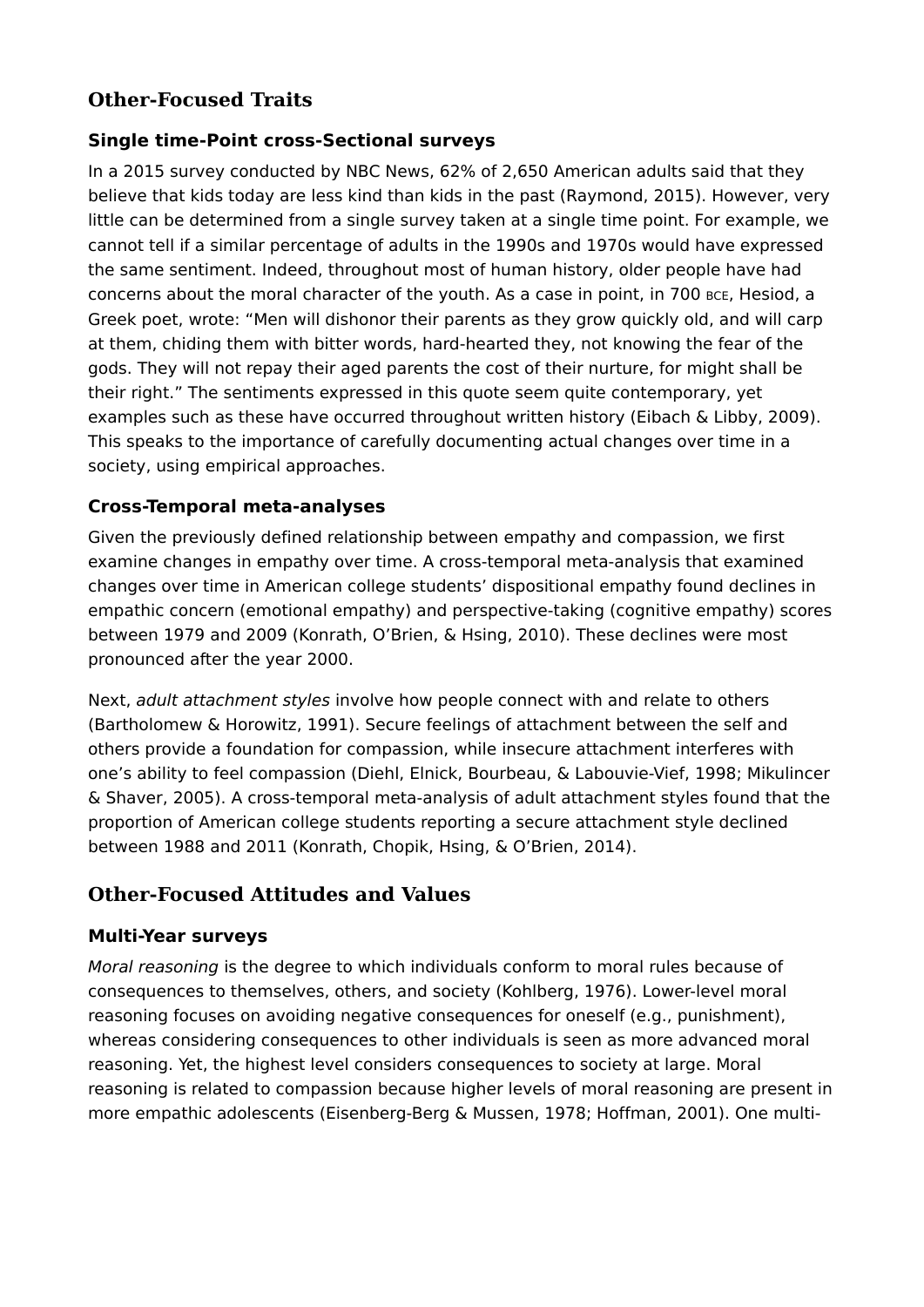year study found that moral reasoning levels decreased over time from 1979 to 2005 (Thoma & Bebeau, 2008).

Both the Monitoring the Future Study and the American Freshman Survey include items that tap into concern for others. Between 1966 and 2009, high school seniors and firstyear college students were less likely to express empathy for out-groups, less likely to want a job that helps others (e.g., social worker), and less likely to say they would eat differently if it meant more food for the hungry (Twenge, Cp. 334) Campbell, & Freeman, 2012). Such lower levels of concern for others imply difficulty with compassion towards others.

Next, *trust* involves holding positive expectations of others (Rotter, 1971). More trusting people also tend to be more empathic (Nadler & Liviatan, 2006), so changes in trust over time could be seen as signaling changes in a positive focus on others, with implications for compassionate responses toward them. Trust in others declined from 1976 to 2012 in adults (General Social Survey) and declined from 1972 to 2012 in high school seniors (Monitoring the Future Study; Twenge, Campbell, & Carter, 2014).

## **Other-Focused Behaviors**

## **Single time-Point cross-Sectional surveys**

The Corporation for National and Community Service (CNCS) found that, in 2014, American millennials reported the lowest rate of volunteering (21.7%), and Generation X had the highest rate (29.4%). Baby boomers (27.2%) and older adults (24.0%) were in the middle (CNCS, 2015). However, without comparing these results across several time periods, we cannot tease apart developmental from cohort effects.

### **Multi-Year surveys**

*Charitable donations* involve freely giving money to nonprofit organizations or individuals in need (Bekkers, 2005). Although motivations for charitable giving can be self-focused or other-focused, because charitable giving benefits others, we consider it an other-focused behavior. Indeed, more empathic people are more likely to engage in charitable giving (Bekkers, 2006).

Between 1966 and 2009, the Monitoring the Future Study found that high school seniors were significantly less likely to say that they would donate to charity in the future (Twenge, Campbell, & Freeman, 2012). However, this is not a very strong measure of charitable giving, because it is based on self-reported future expectations. Giving USA annually collects and analyzes tax data, economic indicators, and demographics from more reliable sources like the Internal Revenue Service, the Philanthropy Panel Study, and the Census Bureau (Giving USA Foundation, 2015). Between 1974 and 2014, the total dollar amount of charitable donations by individuals increased significantly, even when adjusted for inflation. However, giving has remained flat at around 2% of disposable income across this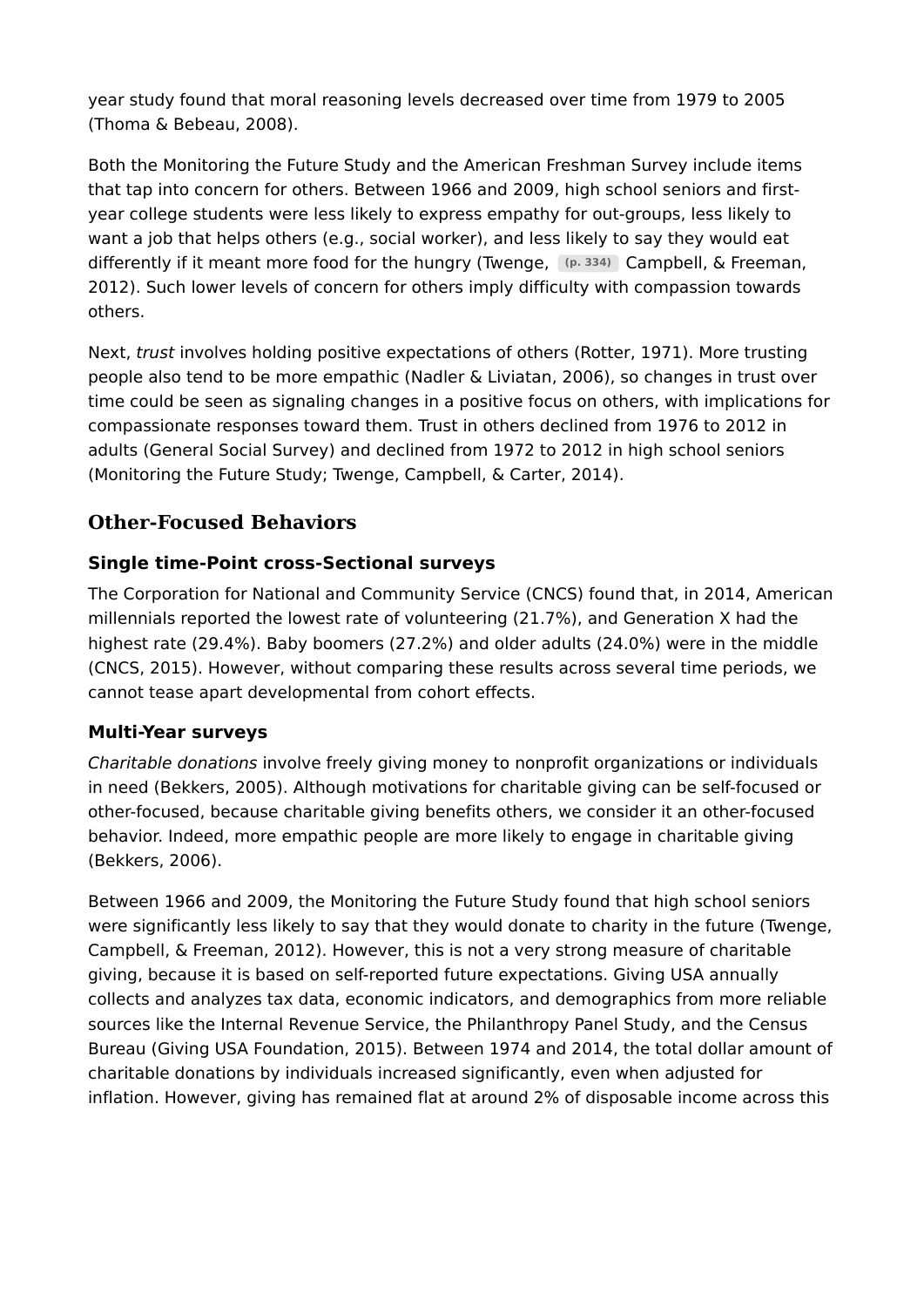same time period. Because of the overall increase in charitable donations, one might conclude that Americans are becoming more generous. However, they are not donating a higher proportion of their disposable income, which casts doubt on this assumption. In addition, since charitable donations do not necessarily indicate altruistic motivations, increasing total charitable donations do not necessarily imply increased compassion in the United States.

Volunteering is another formal prosocial behavior that involves freely giving time to nonprofit organizations (Wilson, 2000). Several multi-year studies have examined volunteering rates over time:

- • Between 1984 and 1997, ABC News/*Washington Post* surveys found that the percentage of Americans who volunteered in the past year increased from 44% to 58% (reported in [Ladd, 1999]).
- • Between 1977 and 1995, Gallup/Princeton polls found that the percentage of Americans reporting involvement in social service work increased from 26% to 54% (reported in [Ladd, 1999]).
- • Between 1989 and 2007, the CNCS found that the rate of volunteering increased across all age groups, with the largest increase among teens (CNCS, 2007).
- • Between 1966 and 2009, the Monitoring the Future Study and the American Freshman Survey found that high school seniors and first-year college students were more likely to have participated in volunteer work over time (Twenge, Campbell, & Freeman, 2012).
- • However, between 2003 and 2013, Giving USA found that volunteering rates steadily declined over time (Giving USA Foundation, 2015).

Overall, it appears that volunteering was increasing from the middle of the twentieth century to the first decade of the twenty-first century, but it may have declined in later years. As with charitable donations, volunteering does not necessarily imply altruistic motivations. Although more empathetic people behave more prosocially, including donating to charity (Bekkers, 2006) and volunteering (Bekkers, 2005; Penner, 2002), people volunteer for many reasons (Clary & Snyder, 1999). For example, more narcissistic people often help for strategic or selfish reasons rather than for altruistic reasons (Konrath, Ho, & Zarins, 2016). Thus, a rise in volunteering rates over time does not necessarily imply increased compassion over time. Overall, we must consider (p. 335) these behavioral changes within the larger context of changes in traits, attitudes, and values.

Furthermore, a study used the lost letter paradigm to measure changes over time in helping behavior. The lost letter paradigm measures the return rate of addressed, stamped envelopes that are "lost" in public locations (Milgram, Mann, & Harter, 1965). In this study, fewer letters were returned in 2011 (49.46%) than in 2001 (58.68%) in the United States. However, this decrease in helping behavior did not occur in Canada, where return rates were similar in 2001 (53.59%) and 2011 (51.40%) (Hampton, 2016).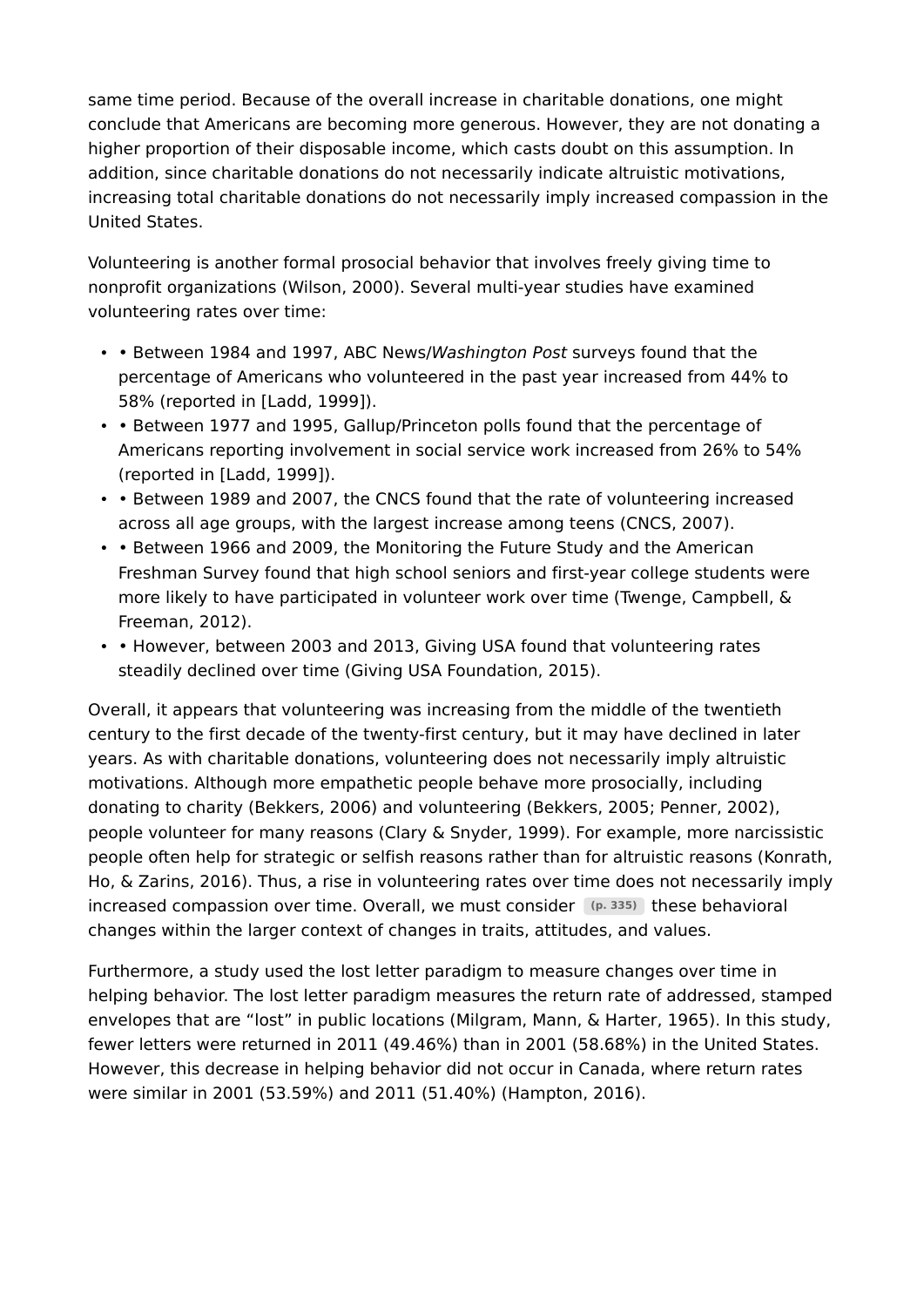Beyond helping, volunteering, and charitable donations, people engage in society in a number of ways. People who are more actively engaged in society and politics (e.g., more likely to vote) score higher in empathic concern (Bekkers, 2005). The Monitoring the Future Study and the American Freshman Survey found that, between 1966 and 2009, there was a decrease in civic engagement and social capital among young Americans (Twenge, Campbell, & Freeman, 2012). Millennials were less likely to think about social problems, have an interest in government, vote, write to a public official, participate in a demonstration, give money to political causes, or take action to help the environment, compared to prior generations of young Americans (Twenge, Campbell, & Freeman, 2012). The only exception to this trend is that millennials were more likely to discuss politics over this time period compared to those from Generation X (Twenge, Campbell, & Freeman, 2012). Overall, this lower civic engagement could have implications for compassion toward others who are from different backgrounds.

So far, we have discussed changes in general engagement with society, but we also see changes at a more personal/relational level. More socially connected people have more friends and people to discuss important topics with (McPherson, Smith-Lovin, & Brashears, 2006). One multi-year study using the General Social Survey found that the number of people with whom Americans discussed important topics decreased from an average of 2.94 other people in 1985 to an average of 2.08 other people in 2004 (McPherson et al., 2006). However, across the same time period, Americans were more likely to discuss important matters with their spouse (McPherson et al., 2006). Since empathy enhances, and can also be enhanced by, social connections with others (Watt, 2005), it is likely that declines in the number of intimate others over time could have implications for people's compassion toward others.

Taken together, the trends we report in this section align with more in-depth prior scholarship documenting declines in trust in others, social connections, and political, civic, and religious participation in the second half of the twentieth century (Putnam, 2001).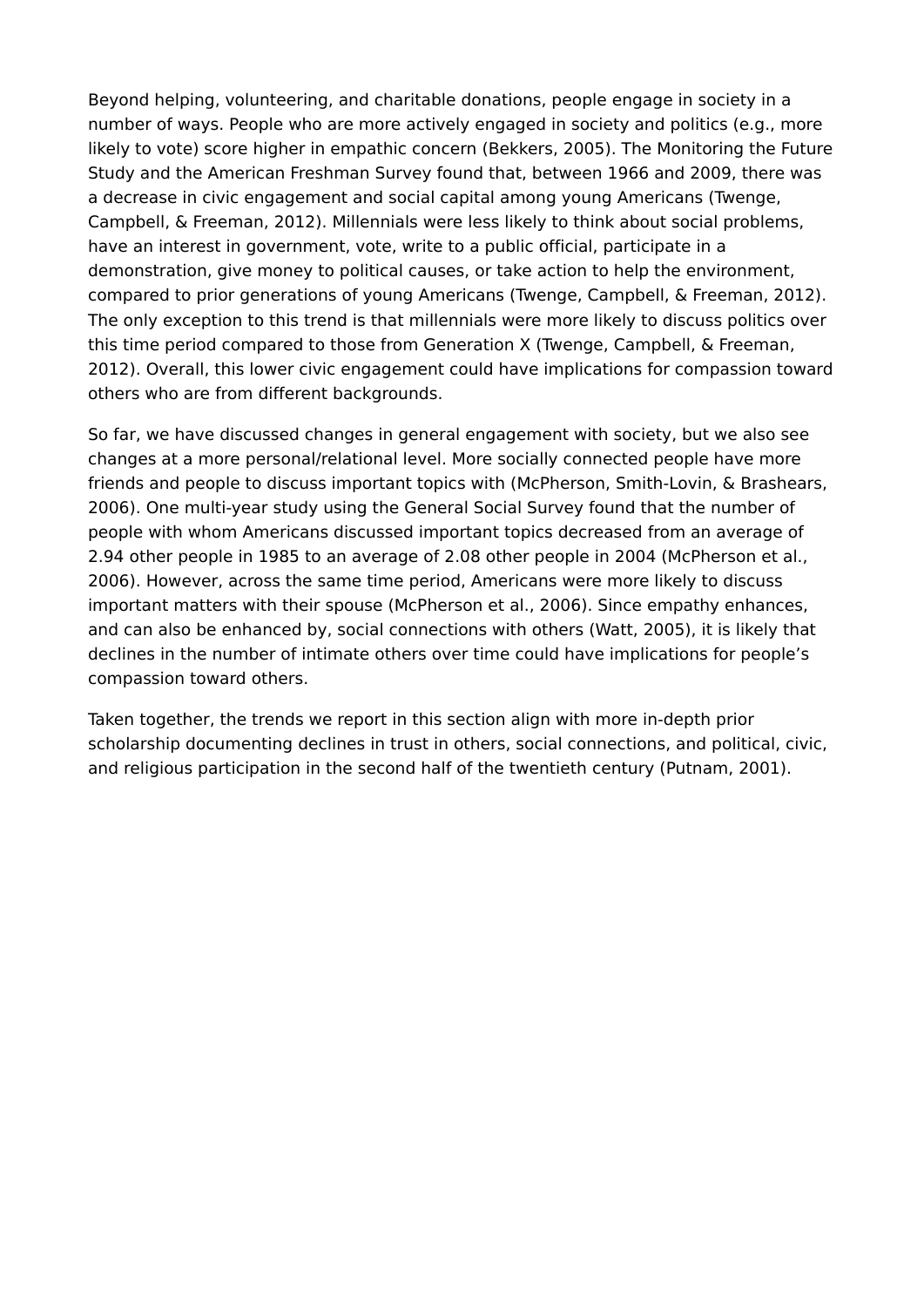# **Other-Focused Cultural Indicators**

Cultural products can vary in their degrees of relative individualism (independence) versus collectivism (interdependence; Morling & Lamoreaux, 2008). The more other-focused aspect, *collectivism*, involves seeing oneself as part of an interconnected group with others (Markus & Kitayama, 1991). As such, people who are more collectivist also tend to be more empathic (Realo & Luik, 2002). Focusing on oneself in relation to others might make it easier for individuals to be compassionate towards others.

There have been declines in interdependent/collectivist words and phrases in American *books*, from 1960 and 2008 (Twenge, Campbell, & Gentile, 2012b) and from 1860 and 2006 (Grossmann & Varnum, 2015).  $^1$  In addition, the use of the term "self-control" in American books decreased from 1900 to 2000 (Konrath & Anderson, 2011), and firstperson plural pronouns (e.g., "we") became less common between 1960 and 2008 (Twenge, Campbell, & Gentile, 2013). Parallel changes have been found when examining other-focused words in *songs*. For example, one study found that the number of otherfocused words, social interaction words, and positive emotion words all declined in popular songs from 1980 to 2007 (DeWall, Pond Jr., Campbell, & Twenge, 2011). Finally, another study found decreases in the use of words that indicate other-interest (e.g., mentions of friends) in U.S. presidential State of the Union *speeches* between 1790 and 2012 (Chopik, Joshi, & Konrath, 2014). 2 and 2 and 2 and 2 and 2 and 2 and 2 and 2 and 2 and 2 and 2 and 2 and 2 and 2 and 2 and 2 and 2 and 2 and 2

# **Summary of Other-Focused Results**

There have been changes at the individual, family, and societal levels in a number of other-focused variables. In general, there have been significant *decreases* in other-focused traits, attitudes, values, and behaviors. Cultural indicators also point to a trend toward decreased collectivism in American society (see Table 25.1 for a detailed summary). Given these decreases in empathy, secure attachment, moral reasoning, concern for others, and trust, coupled with cultural trends away from collectivist values, we can begin to piece together a clearer picture of the overall trends in compassion-related variables. Even in light of the inconsistent **(p. 336) (p. 337) (p. 338) (p. 339) (p. 340) (p. 341) (p. 342) (p. 343)**  behavioral evidence around volunteering and charitable giving, other behavioral **(p. 344)** measures indicate a decrease in other-focused behaviors (e.g., civic engagement and social connections). Decreases in these traits, attitudes, and values are likely to make it more difficult for recent generations of American college students to be compassionate.

Table 25.1 Summary of Prior Research on Temporal Trends in Compassion-Related Variables

| <b>Variable</b>             | <b>Change over time Time</b><br>period | <b>Participants Study</b> | type | <b>Measure/</b><br><b>Survey</b> | <b>Citation</b> |
|-----------------------------|----------------------------------------|---------------------------|------|----------------------------------|-----------------|
| <b>Other-focused traits</b> |                                        |                           |      |                                  |                 |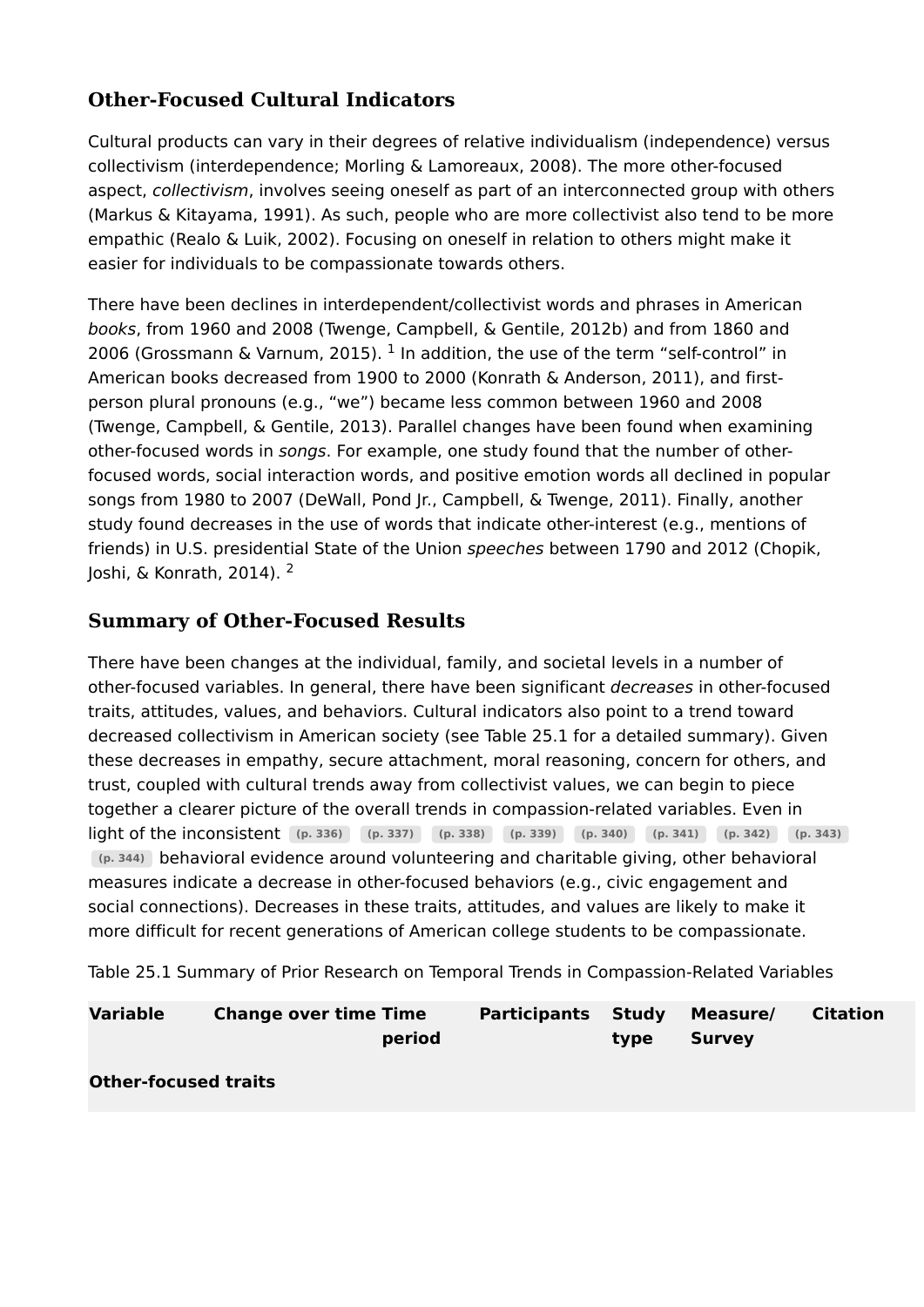| <b>Variable</b>                   | <b>Change over time Time</b>                                                                     | period                             | <b>Participants</b>                                                                                                                                              | <b>Study</b><br>type                            | <b>Measure/</b><br><b>Survey</b>                                                                   | <b>Citation</b>                  |
|-----------------------------------|--------------------------------------------------------------------------------------------------|------------------------------------|------------------------------------------------------------------------------------------------------------------------------------------------------------------|-------------------------------------------------|----------------------------------------------------------------------------------------------------|----------------------------------|
| Perceptions of Respondents        | kids' empathy believe kids today<br>have less empathy<br>than kids in<br>previous<br>generations | None<br>specified                  | $N = 2,650$<br>adults<br>(nationally<br>representative) cross-                                                                                                   | Single<br>time-<br>point<br>sectional<br>survey | <b>NBC News</b><br>Season of<br>Kindness Poll                                                      | (Raymond,<br>2015)               |
| Dispositional<br>empathy          | Empathic concern<br>and perspective-<br>taking declined                                          |                                    | $1979 - 2009 N = 13,737$<br>college<br>students in 72<br>studies                                                                                                 | Cross-<br>meta-<br>analysis 1983)               | Interpersonal<br>temporal Reactivity<br>Index (Davis,                                              | (Konrath et<br>al., 2010)        |
| Adult<br>attachment<br>style      | Secure attachment 1988-2011 $N = 25,243$<br>declined, dismissing<br>attachment<br>increased      |                                    | college<br>students in 94<br>studies                                                                                                                             | Cross-<br>meta-                                 | Relationship<br>temporal Questionnaire al., 2014)<br>(Bartholomew<br>analysis & Horowitz,<br>1991) | (Konrath et                      |
|                                   | <b>Other-focused attitudes and values</b>                                                        |                                    |                                                                                                                                                                  |                                                 |                                                                                                    |                                  |
| Moral<br>development              | Moral reasoning<br>levels declined                                                               |                                    | $1979 - 2006 N = 15,115$<br>college and<br>graduate<br>students                                                                                                  | Multi-<br>year<br>survey                        | Defining<br><b>Issues Test</b><br>(Rest, 1990)                                                     | (Thoma &<br>Bebeau,<br>2008)     |
| <b>Attitudes</b><br>toward others | Concern for others 1966-2009 MtF <sup>1</sup> : $N =$<br>declined                                |                                    | 463,753 high<br>school students survey<br>(nationally<br>representative);<br>$AF^2$ : $N = 8.7$<br>million college<br>students<br>(nationally<br>representative) | Multi-<br>year                                  | Monitoring the (Twenge,<br>Future &<br>American<br>Freshman<br>Survey                              | Campbell, &<br>Freeman,<br>2012) |
| Trust in others Trust in others   | declined                                                                                         | 1972-2012 GSS <sup>3</sup> : $N =$ | 37,493 adults<br>(nationally<br>representative);                                                                                                                 | Multi-<br>year<br>survey                        | General Social (Twenge et<br>Survey &<br>Monitoring the<br>Future                                  | al., 2014)                       |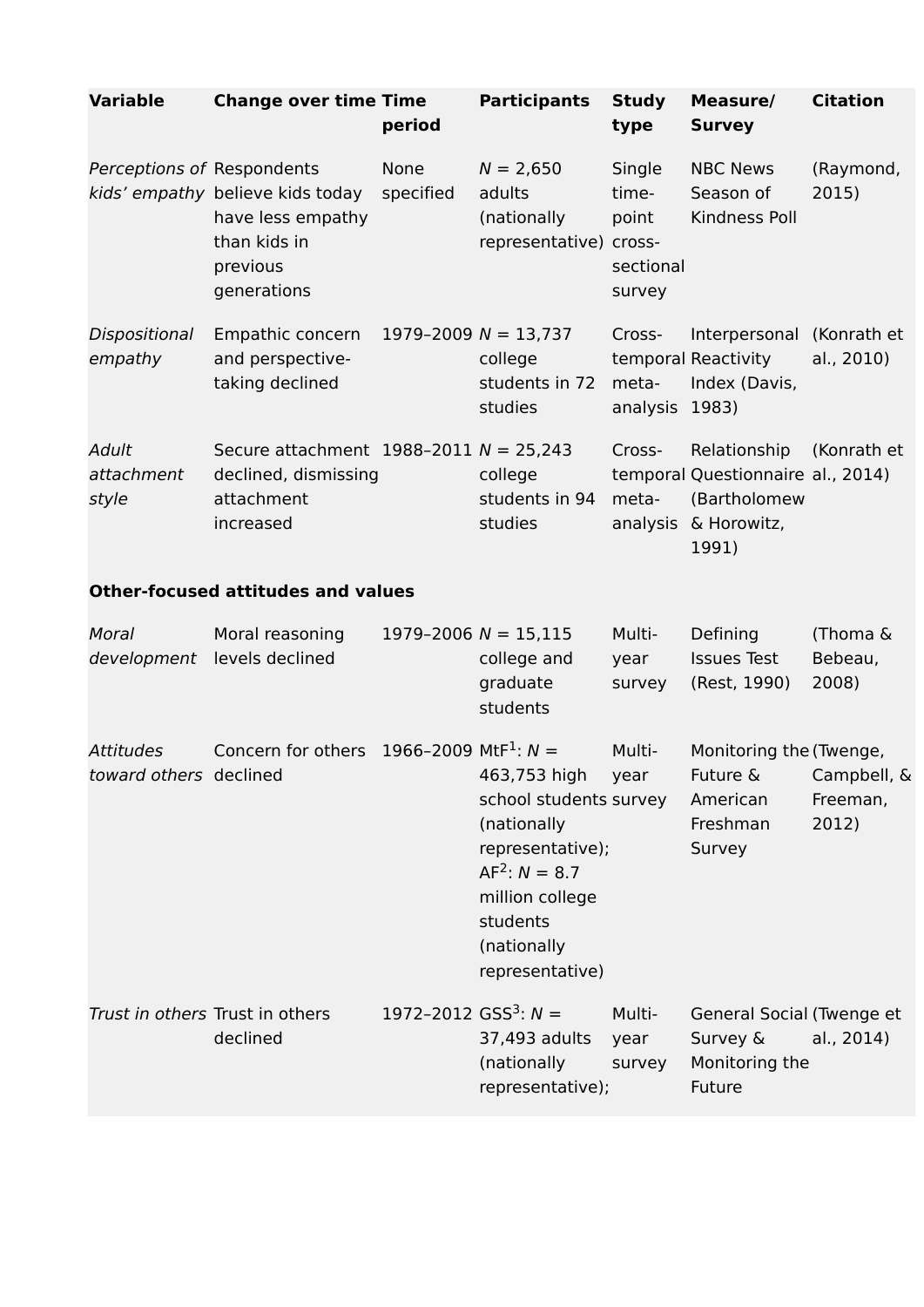| <b>Variable</b>      | <b>Change over time Time</b>                                                                                                                                                                                                         | period               | <b>Participants</b>                                                             | <b>Study</b><br>type               | <b>Measure/</b><br><b>Survey</b>                                        | <b>Citation</b>                     |
|----------------------|--------------------------------------------------------------------------------------------------------------------------------------------------------------------------------------------------------------------------------------|----------------------|---------------------------------------------------------------------------------|------------------------------------|-------------------------------------------------------------------------|-------------------------------------|
|                      |                                                                                                                                                                                                                                      |                      | $MtF: N =$<br>101,633 high<br>school students<br>(nationally<br>representative) |                                    |                                                                         |                                     |
|                      | <b>Other-focused behavioral indicators</b>                                                                                                                                                                                           |                      |                                                                                 |                                    |                                                                         |                                     |
| Volunteering         | American<br>millennials reported<br>the lowest levels of<br>volunteering<br>$(21.7%)$ and<br><b>Generation X had</b><br>the highest rate<br>(29.4%). Baby<br>boomers (27.2%)<br>and older adults<br>$(24.0\%)$ were in the<br>middle | 2014                 | ~100,000<br>adults each<br>month<br>(nationally<br>representative)              | Single<br>time-<br>point<br>survey | Volunteer<br>supplement of 2015)<br>the Current<br>Population<br>Survey | (CNCS,                              |
| Charitable<br>giving | Intent to donate to 1966-2009 MtF: $N =$<br>charity decreased                                                                                                                                                                        |                      | 463,753 high<br>school students survey<br>(nationally<br>representative)        | Multi-<br>year                     | Monitoring the (Twenge,<br>Future                                       | Campbell, &<br>Freeman,<br>2012)    |
| Charitable<br>giving | Total charitable<br>giving increased,<br>but giving as a<br>proportion of GDP<br>and of disposable<br>income remained<br>around 2%                                                                                                   |                      | 1974-2014 All US citizens<br>who filed taxes year                               | Multi-<br>survey                   | <b>Giving USA</b>                                                       | (Giving USA<br>Foundation,<br>2015) |
| Volunteering         | Rates of<br>volunteering and<br>expected future                                                                                                                                                                                      | 1966-2009 MtF: $N =$ | 463,753 high<br>school students survey<br>(nationally                           | Multi-<br>year                     | Monitoring the (Twenge,<br>Future &<br>American                         | Campbell, &<br>Freeman,<br>2012)    |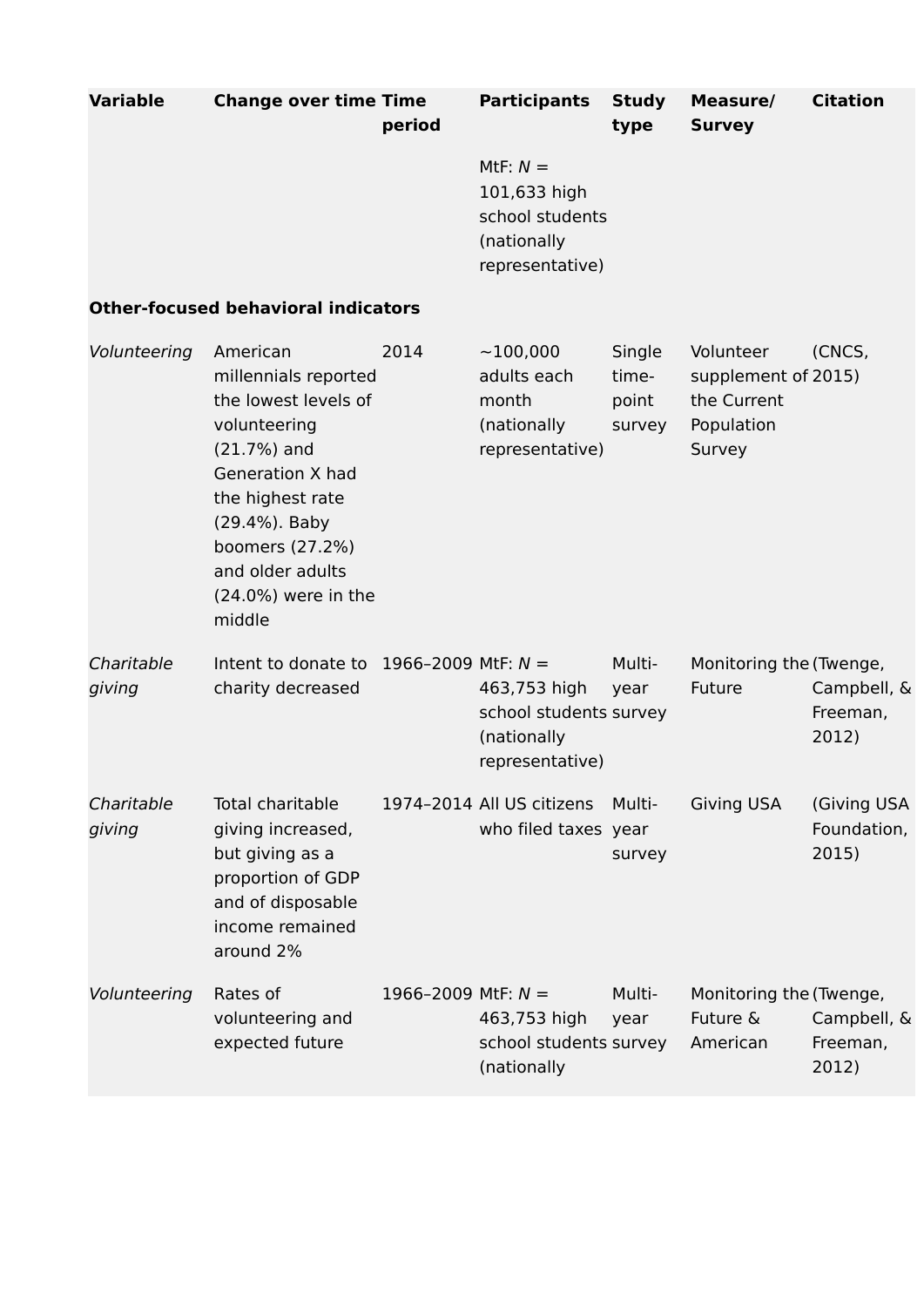| <b>Variable</b>     | <b>Change over time Time</b>                                           | period                  | <b>Participants</b>                                                                                | <b>Study</b><br>type     | <b>Measure/</b><br><b>Survey</b>                                                                                                                        | <b>Citation</b>            |
|---------------------|------------------------------------------------------------------------|-------------------------|----------------------------------------------------------------------------------------------------|--------------------------|---------------------------------------------------------------------------------------------------------------------------------------------------------|----------------------------|
|                     | volunteering<br>increased                                              |                         | representative);<br>AF: $N = 8.7$<br>million college<br>students<br>(nationally<br>representative) |                          | Freshman<br>Survey                                                                                                                                      |                            |
| Volunteering        | Volunteering<br>increased                                              | $1974 - 2007 - 100,000$ | adults each<br>month<br>(nationally<br>representative)                                             | Multi-<br>year<br>survey | Volunteer<br>supplement of 2007)<br>the Current<br>Population<br>Survey                                                                                 | (CNCS,                     |
| Volunteering        | Volunteering<br>increased                                              | 1977-1997 Number of     | participants not year<br>given $4$                                                                 | Multi-<br>survey         | <b>ABC News/</b><br>Washington<br>Post Poll<br>$(1984 - 1997)$<br>& Gallup and<br>Princeton<br>Survey<br>Research<br>Associates<br>Poll (1977-<br>1995) | (Ladd,<br>1999)            |
| Volunteering        | Volunteering<br>declined                                               | $2003 - 2013 - 100,000$ | adults each<br>month<br>(nationally<br>representative)                                             | Multi-<br>year<br>survey | Giving USA -<br>Volunteer<br>supplement of 2015)<br>the Current<br>Population<br>Survey                                                                 | (Giving USA<br>Foundation, |
| Helping<br>behavior | In the United<br>States, the number<br>of letters returned<br>declined |                         | 2001-2011 United States:<br>2001: 2,161<br>letters<br>2011: 2,210<br>letters                       | Multi-<br>year           | Lost-letter<br>paradigm<br>measure (Milgram et<br>al., 1965)                                                                                            | (Hampton,<br>2016)         |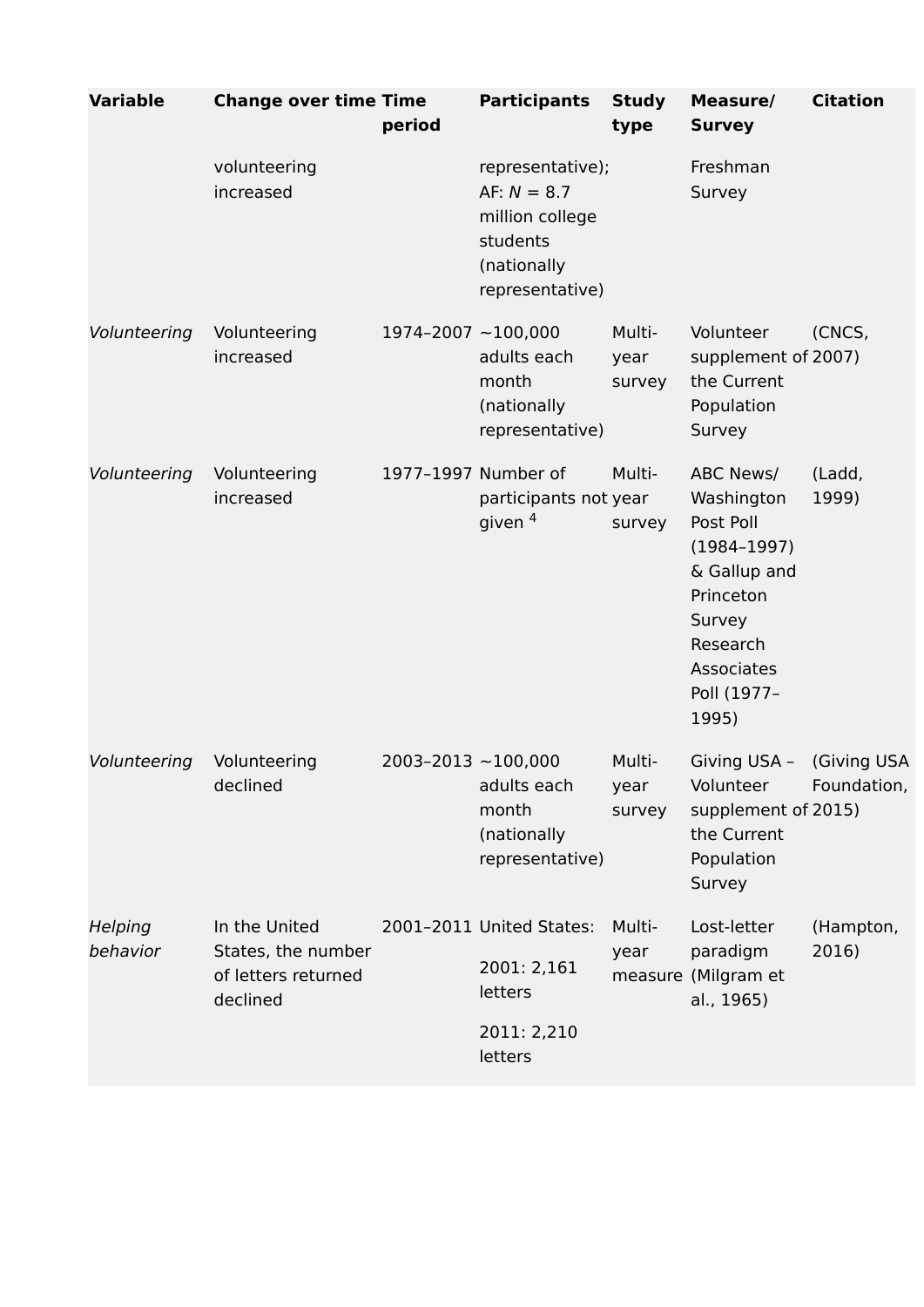| <b>Variable</b>            | <b>Change over time Time</b>                                                                          | period                 | <b>Participants</b>                                                                                                                                         | <b>Study</b><br>type     | <b>Measure/</b><br><b>Survey</b>                                                                                                              | <b>Citation</b>                  |
|----------------------------|-------------------------------------------------------------------------------------------------------|------------------------|-------------------------------------------------------------------------------------------------------------------------------------------------------------|--------------------------|-----------------------------------------------------------------------------------------------------------------------------------------------|----------------------------------|
|                            |                                                                                                       |                        | Canada:                                                                                                                                                     |                          |                                                                                                                                               |                                  |
|                            |                                                                                                       |                        | 2001: 1,560<br>letters                                                                                                                                      |                          |                                                                                                                                               |                                  |
|                            |                                                                                                       |                        | 2011: 1,535<br>letters                                                                                                                                      |                          |                                                                                                                                               |                                  |
| Civic<br>engagement        | Civic engagement<br>declined                                                                          | 1966-2009 MtF: $N =$   | 463,753 high<br>school students survey<br>(nationally<br>representative);<br>AF: $N = 8.7$<br>million college<br>students<br>(nationally<br>representative) | Multi-<br>year           | Monitoring the (Twenge,<br>Future &<br>American<br>Freshman<br>Survey                                                                         | Campbell, &<br>Freeman,<br>2012) |
| Religious<br>participation | Attendance at<br>religious services<br>and religious<br>affiliation declined                          | $1976 - 2013 N = 11.2$ | million high<br>school and<br>students<br>(nationally<br>representative);<br>AF: $N = 8.7$<br>million college<br>students<br>(nationally<br>representative) | Multi-<br>year<br>survey | Monitoring the (Twenge,<br>Future,<br>Monitoring the al., 2015)<br>Future 8th &<br>10th grade<br>surveys, &<br>American<br>Freshman<br>Survey | Exline, et                       |
| Social                     | Adults reported<br>connectedness fewer confidants<br>with whom they<br>discussed important<br>matters | $1985 - 2004 - 1,100$  | households per year<br>year (nationally survey<br>representative)                                                                                           | Multi-                   | <b>General Social (McPherson</b><br>Survey                                                                                                    | et al., 2006)                    |
|                            | <b>Other-focused cultural indicators</b>                                                              |                        |                                                                                                                                                             |                          |                                                                                                                                               |                                  |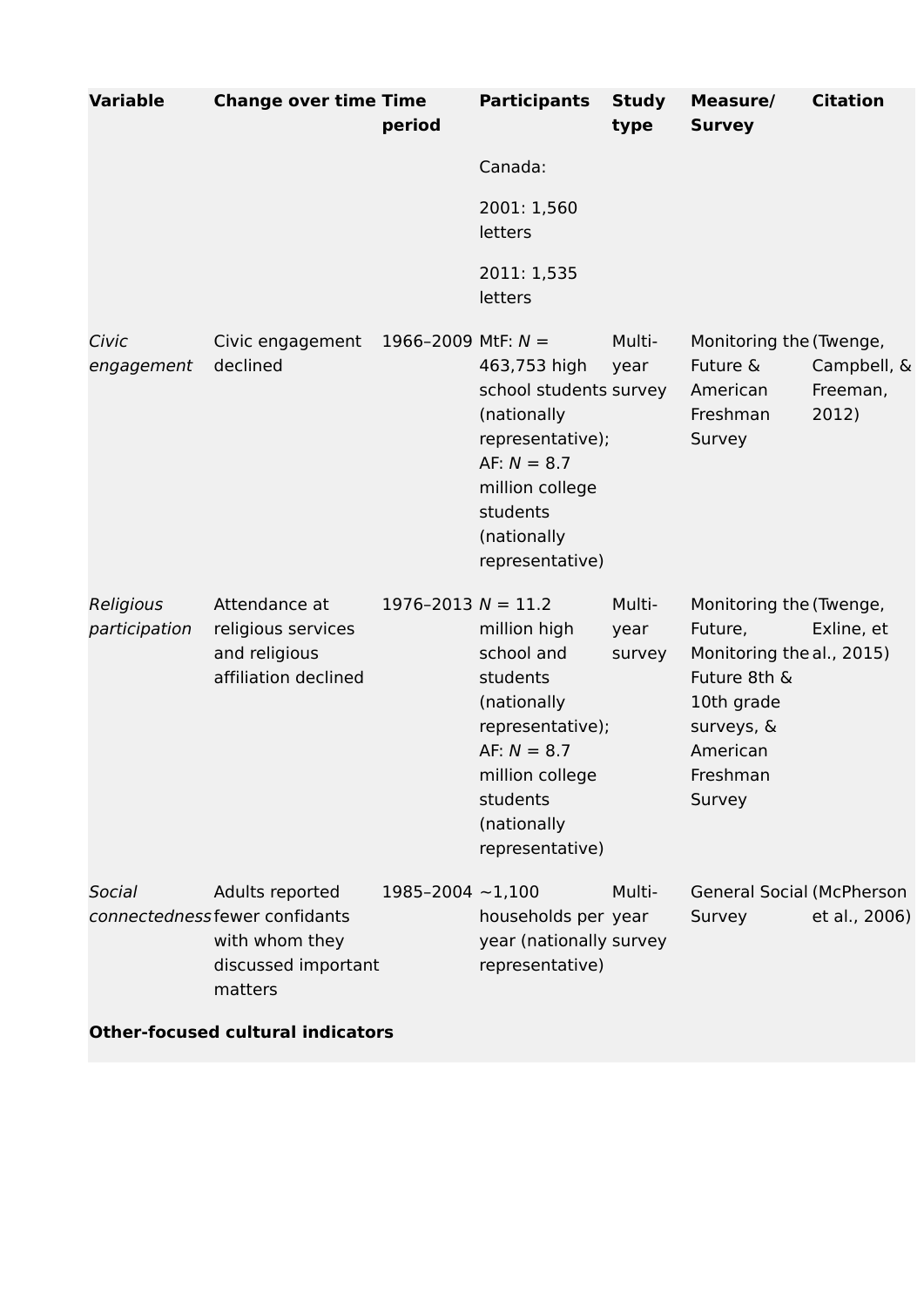| <b>Variable</b>                    | <b>Change over time Time</b>                                                                                              | period                          | <b>Participants</b>                                                     | <b>Study</b><br>type               | <b>Measure/</b><br><b>Survey</b>                                                                | <b>Citation</b>                                                               |
|------------------------------------|---------------------------------------------------------------------------------------------------------------------------|---------------------------------|-------------------------------------------------------------------------|------------------------------------|-------------------------------------------------------------------------------------------------|-------------------------------------------------------------------------------|
| Collectivist/<br>communal<br>words | Use of communal<br>words and phrases<br>decreased                                                                         | 1860-2006 American<br>1960-2008 | fiction and<br>nonfiction<br>books                                      | Cultural Google<br>products Ngrams |                                                                                                 | (Grossmann<br>& Varnum,<br>2015;<br>Twenge,<br>Campbell,<br>et al.,<br>2012b) |
| "Self-control"                     | Use of the word<br>"self-control"<br>decreased                                                                            | 1900-2000 English-              | language books products Ngrams                                          | Cultural Google                    |                                                                                                 | (Konrath &<br>Anderson,<br>2011)                                              |
| Pronoun use                        | Use of first-person<br>plural pronouns<br>(indicating<br>collectivist values)<br>decreased                                | 1960-2008 American              | fiction and<br>nonfiction<br>books                                      | Cultural Google<br>products Ngrams |                                                                                                 | (Twenge,<br>Campbell,<br>et al., 2013)                                        |
| <b>Song lyrics</b>                 | Use of other-<br>focused words,<br>words related to<br>social interactions,<br>and positive<br>emotion words<br>decreased | 1980-2007 Top ten US            | songs of each<br>year                                                   | products                           | Cultural Song lyrics                                                                            | (DeWall et<br>al., 2011)                                                      |
| State of the<br>Union              | Use of other-person 1970-2012 226 State of<br>pronouns and<br>mentions of friends<br>decreased                            |                                 | the Union<br>Addresses                                                  | products Union                     | Cultural State of the<br>Addresses                                                              | (Chopik et<br>al., 2014)                                                      |
| <b>Self-focused traits</b>         |                                                                                                                           |                                 |                                                                         |                                    |                                                                                                 |                                                                               |
| Narcissism                         | Narcissism<br>increased                                                                                                   |                                 | $1979 - 2008 N = 49,818$<br>college<br>students in 107 meta-<br>studies | Cross-                             | Narcissistic<br>temporal Personality<br>Index (Raskin 2010;<br>analysis & Hall, 1979) Twenge et | (Twenge &<br>Foster,<br>al., 2008)                                            |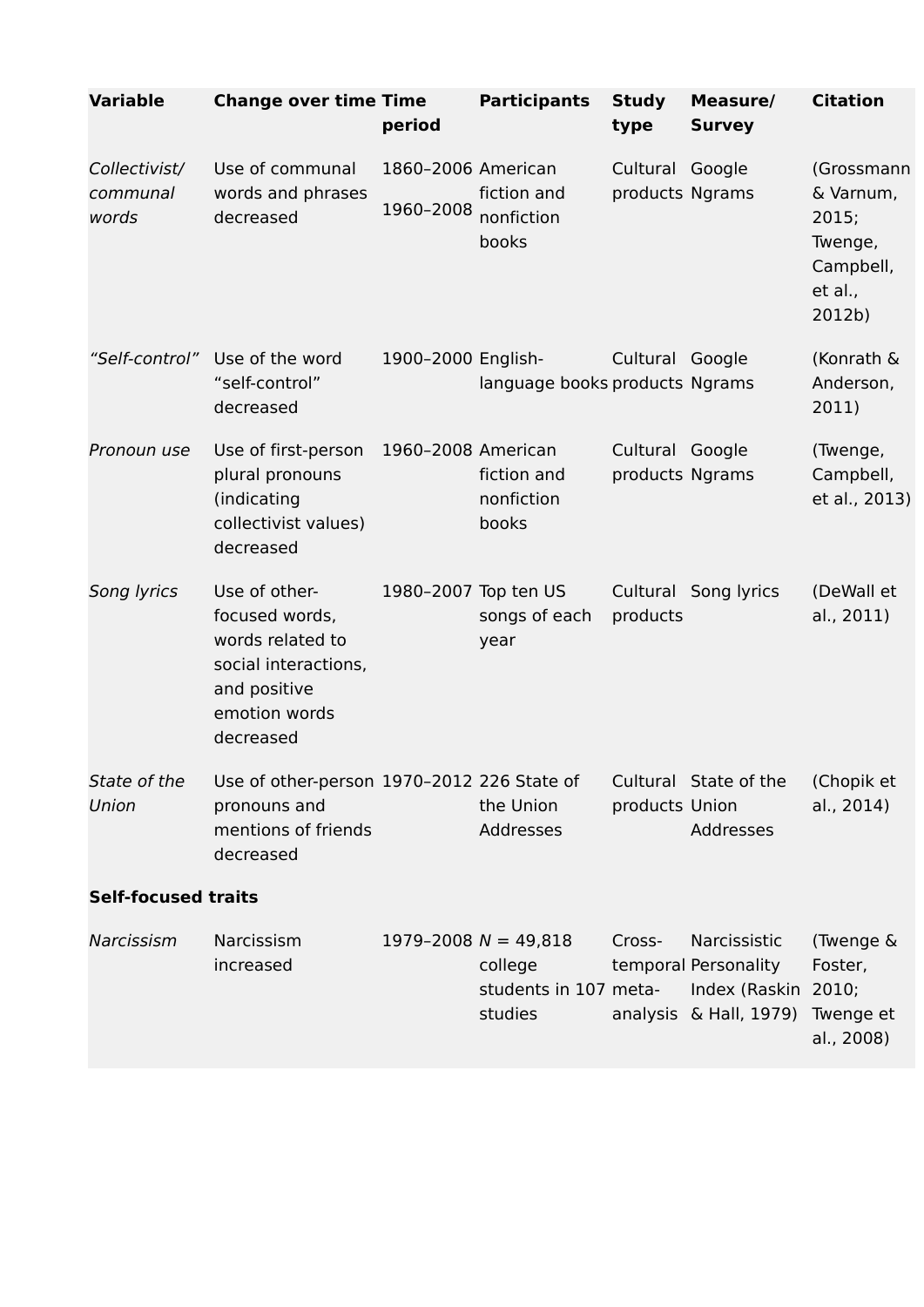| <b>Variable</b> | <b>Change over time Time</b>                                                                        | period                | <b>Participants</b>                                                                                                                                                              | <b>Study</b><br>type | <b>Measure/</b><br><b>Survey</b>                                            | <b>Citation</b>                              |
|-----------------|-----------------------------------------------------------------------------------------------------|-----------------------|----------------------------------------------------------------------------------------------------------------------------------------------------------------------------------|----------------------|-----------------------------------------------------------------------------|----------------------------------------------|
| Narcissism      | Narcissism<br>increased within a<br>single college<br>campus                                        | 1994-2009 $N = 4,152$ | University of<br>South Alabama survey<br>introductory<br>psychology<br>students                                                                                                  | Multi-<br>year       | Narcissistic<br>Personality<br>Index (Raskin 2010)<br>& Hall, 1979)         | (Twenge &<br>Foster,                         |
| Self-esteem     | Self-esteem<br>increased in college<br>students                                                     |                       | 1968-1994 $N = 65,965$<br>students in 199 temporal Self-Esteem<br>samples                                                                                                        | Cross-<br>meta-      | Rosenberg<br>Scale<br>analysis (Rosenberg,<br>1965)                         | (Twenge &<br>Campbell,<br>2001)              |
| Self-esteem     | Self-esteem<br>decreased in<br>children from 1965<br>to 1979 then<br>increased from<br>1980 to 1993 |                       | 1965-1993 $N = 39,353$<br>students in 156 temporal Self-Esteem<br>samples                                                                                                        | Cross-<br>meta-      | Coopersmith<br>Inventory<br>analysis (Coopersmith,<br>1967)                 | (Twenge &<br>Campbell,<br>2001)              |
| Self-esteem     | Self-esteem<br>increased                                                                            |                       | 1988-2008 $N = 77,522$<br>middle school,<br>high school,<br>and college<br>students in 264<br>samples                                                                            | Cross-<br>meta-      | Rosenberg<br>temporal Self-Esteem<br>Scale<br>analysis (Rosenberg,<br>1965) | (Gentile et<br>al., 2010)                    |
| Ambition        | Adolescents'<br>ambition has<br>increased                                                           |                       | 1976-2000 Ns range from Multi-<br>1,946 (2000) to year<br>3,295 (1978); survey<br>high school<br>seniors from<br>125 high<br>schools each<br>year (nationally<br>representative) |                      | Monitoring the (Reynolds,<br>Future                                         | Stewart,<br>MacDonald,<br>& Sischo,<br>2006) |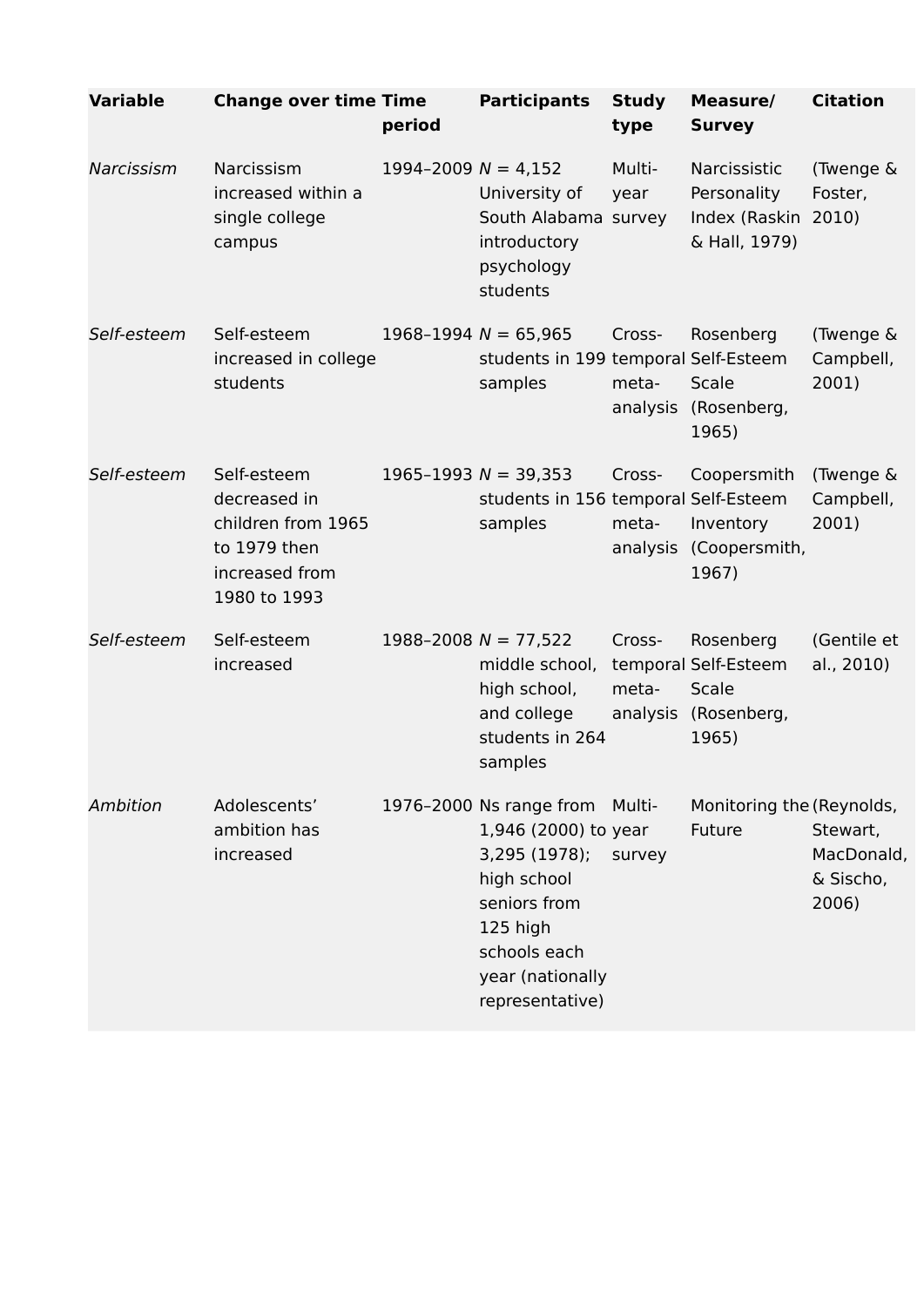| <b>Variable</b> | <b>Change over time Time</b>                   | period           | <b>Participants</b>                                          | <b>Study</b><br>type     | Measure/<br><b>Survey</b>                                 | <b>Citation</b>                            |
|-----------------|------------------------------------------------|------------------|--------------------------------------------------------------|--------------------------|-----------------------------------------------------------|--------------------------------------------|
| Narcissism      | Narcissism has<br>increased                    | $~1990-$<br>2008 | $N = 933$<br>college<br>students and<br>graduate<br>students | Multi-<br>year<br>survey | California<br>Personality<br>Index (Gough, 2010)<br>1956) | (Stewart &<br>Bernhardt,                   |
| Agentic traits  | Self-ratings on<br>agentic traits<br>increased |                  | 1966-2009 $N = 6.5$ million Multi-<br>college<br>students    | year<br>survey           | American<br>Freshman<br>Survey                            | (Twenge,<br>Campbell,<br>et al.,<br>2012a) |

## **Self-focused attitudes and values**

| Desired job     | 1. $(1)$ Value of | 1976, | $N = 16,507$           | Multi- | Monitoring the (Twenge, |               |
|-----------------|-------------------|-------|------------------------|--------|-------------------------|---------------|
| characteristics | intrinsic and     |       | 1991, 2006 high school | year   | Future                  | Campbell,     |
| (intrinsic vs.  | social rewards    |       | students               | survey |                         | et al., 2010) |
| extrinsic       | decreased         |       |                        |        |                         |               |
| rewards)        | 2. $(2)$ Value of |       |                        |        |                         |               |
|                 | leisure           |       |                        |        |                         |               |
|                 | rewards           |       |                        |        |                         |               |
|                 | increased         |       |                        |        |                         |               |
|                 | $3.$ (3) Value of |       |                        |        |                         |               |
|                 | extrinsic         |       |                        |        |                         |               |
|                 | rewards           |       |                        |        |                         |               |
|                 | increased         |       |                        |        |                         |               |
|                 | from 1976 to      |       |                        |        |                         |               |
|                 | 1991 then         |       |                        |        |                         |               |
|                 | decreased         |       |                        |        |                         |               |
|                 | slightly from     |       |                        |        |                         |               |
|                 | 1991 to 2006,     |       |                        |        |                         |               |
|                 | but increased     |       |                        |        |                         |               |
|                 | overall           |       |                        |        |                         |               |
|                 | between 1976      |       |                        |        |                         |               |
|                 | and 2006          |       |                        |        |                         |               |
|                 | 4. (4) No         |       |                        |        |                         |               |
|                 | differences in    |       |                        |        |                         |               |
|                 | value of          |       |                        |        |                         |               |
|                 | altruistic        |       |                        |        |                         |               |
|                 | rewards           |       |                        |        |                         |               |
|                 |                   |       |                        |        |                         |               |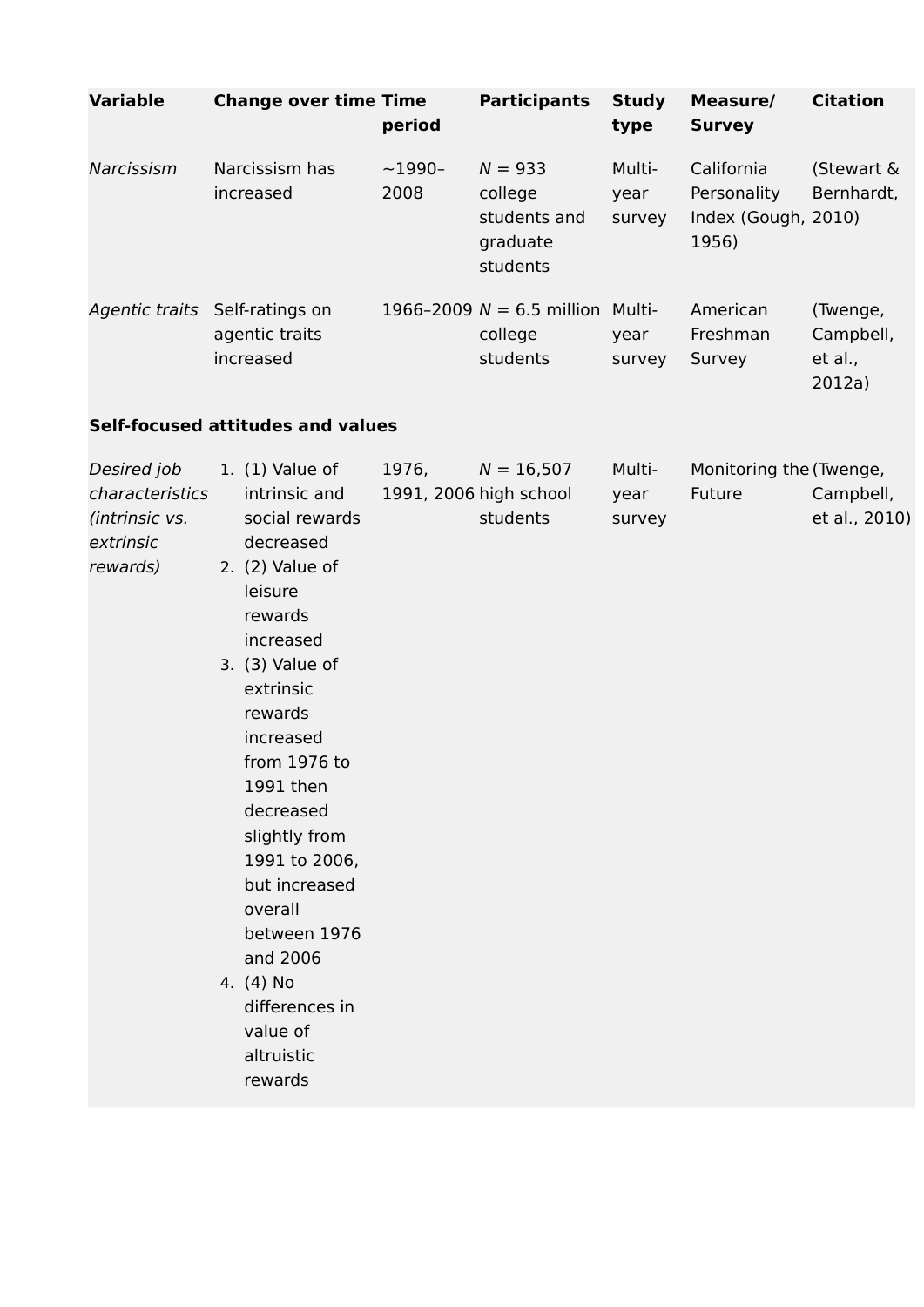| <b>Variable</b>                                     | <b>Change over time Time</b>                                               | period               | <b>Participants</b>                                                                                                                                                                                                                                      | <b>Study</b><br>type | Measure/<br><b>Survey</b>                                             | <b>Citation</b>                  |
|-----------------------------------------------------|----------------------------------------------------------------------------|----------------------|----------------------------------------------------------------------------------------------------------------------------------------------------------------------------------------------------------------------------------------------------------|----------------------|-----------------------------------------------------------------------|----------------------------------|
| Life goals<br>(intrinsic vs.<br>extrinsic<br>goals) | Intrinsic life goals<br>decreased and<br>extrinsic life goals<br>increased | 1966-2010 MtF: $N =$ | 463,753 high<br>school students survey<br>(nationally<br>representative);<br>AF: $N = 8.7$<br>million college<br>students<br>(nationally<br>representative);<br>182<br>undergraduate<br>college<br>students from<br>San Diego<br><b>State University</b> | Multi-<br>year       | Monitoring the (Twenge,<br>Future &<br>American<br>Freshman<br>Survey | Campbell, &<br>Freeman,<br>2012) |

## **Self-focused cultural indicators**

| Individualistic Use of<br>words | individualistic words<br>and phrases<br>increased                                                                        | 1860-2006 American<br>1960-2008 | fiction and<br>nonfiction<br>books | Cultural Google<br>products Ngrams | (Grossmann<br>& Varnum,<br>2015;<br>Twenge,<br>Campbell,<br>et al.,<br>2012b) |
|---------------------------------|--------------------------------------------------------------------------------------------------------------------------|---------------------------------|------------------------------------|------------------------------------|-------------------------------------------------------------------------------|
|                                 | "Self-esteem" Use of the word<br>"self-esteem"<br>increased                                                              | 1900-2000 English-              | language books products Ngrams     | Cultural Google                    | (Konrath &<br>Anderson,<br>2011)                                              |
| Pronoun use                     | Use of first-person<br>singular and<br>second-person<br>pronouns<br>(indicating)<br>individualistic<br>values) increased | 1960-2008 American              | fiction and<br>nonfiction<br>books | Cultural Google<br>products Ngrams | (Twenge,<br>Campbell,<br>et al., 2013)                                        |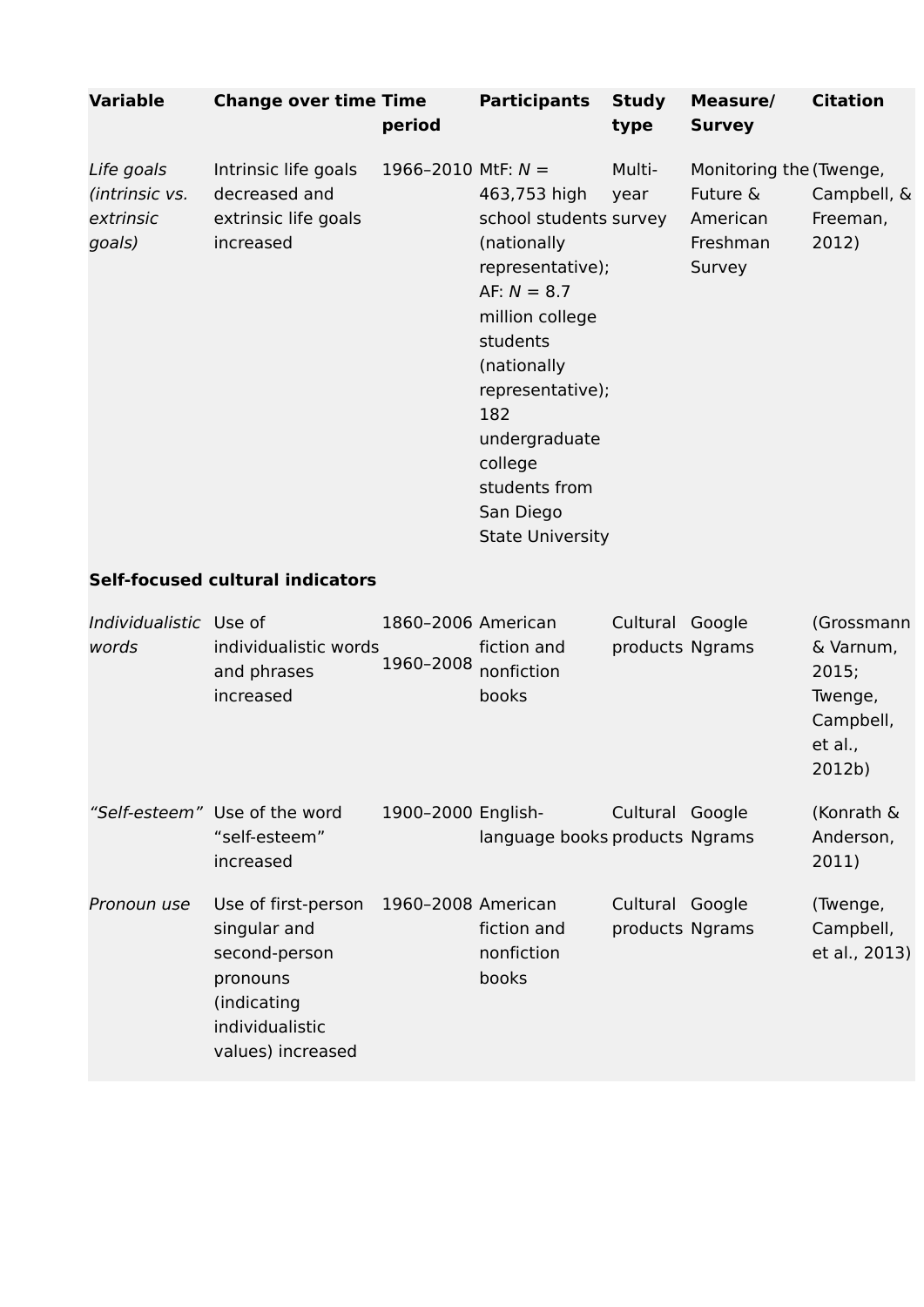| <b>Variable</b>                        | <b>Change over time Time</b>                                                                                                                                                                                                                                                               | period                                                                                                                                             | <b>Participants</b>                                                                          | <b>Study</b><br>type                     | <b>Measure/</b><br><b>Survey</b>                                                                                                                                                                                                                                                                  | <b>Citation</b>                                                                      |
|----------------------------------------|--------------------------------------------------------------------------------------------------------------------------------------------------------------------------------------------------------------------------------------------------------------------------------------------|----------------------------------------------------------------------------------------------------------------------------------------------------|----------------------------------------------------------------------------------------------|------------------------------------------|---------------------------------------------------------------------------------------------------------------------------------------------------------------------------------------------------------------------------------------------------------------------------------------------------|--------------------------------------------------------------------------------------|
| Song lyrics                            | Use of self-focused 1980-2007 Top ten US<br>words and<br>antisocial words<br>and phrases<br>increased                                                                                                                                                                                      |                                                                                                                                                    | songs of each<br>year                                                                        | products                                 | Cultural Song lyrics                                                                                                                                                                                                                                                                              | (DeWall et<br>al., 2011)                                                             |
| State of the<br><b>Union</b>           | Use of first-person 1970-2012 226 State of<br>pronouns (singular<br>and plural) and<br>mentions of family<br>increased                                                                                                                                                                     |                                                                                                                                                    | the Union<br>Addresses                                                                       | products Union                           | Cultural State of the<br>Addresses                                                                                                                                                                                                                                                                | (Chopik et<br>al., 2014)                                                             |
| <b>Baby names</b><br>Household<br>size | Preference for<br>unique baby names<br>increased<br>1. (1) Frequency<br>of single-child<br>families<br>relative to<br>multi-child<br>families<br>increased<br>2. (2) Frequency<br>of single-<br>generation<br>households<br>relative to<br>multi-<br>generation<br>households<br>increased | 1880-2007<br>1. (1)<br>1880-<br>2012<br>2. (2)<br>1880-<br>2012<br>3. (3)<br>1880-<br>2012<br>4. $(4)$<br>1860-<br>2012<br>5. (5)<br>1900-<br>2009 | 1880-2012 All US citizens<br>who have a<br><b>Social Security</b><br>card<br>All US citizens | <b>Historical Social</b><br>data<br>data | Security<br>Administration 2015;<br>baby name<br>database<br>Historical US Census &<br>the American & Varnum,<br>Community<br>Survey;<br>government<br>records from<br>the National<br>Center for<br>Health<br>Statistics at<br>the US<br>Department<br>of Health and<br>Human<br><b>Services</b> | (Grossmann<br>& Varnum,<br>Twenge,<br>Abebe, et<br>al., 2010)<br>(Grossmann<br>2015) |
|                                        | 3. (3) Percentage<br>of adults and<br>older adults                                                                                                                                                                                                                                         |                                                                                                                                                    |                                                                                              |                                          |                                                                                                                                                                                                                                                                                                   |                                                                                      |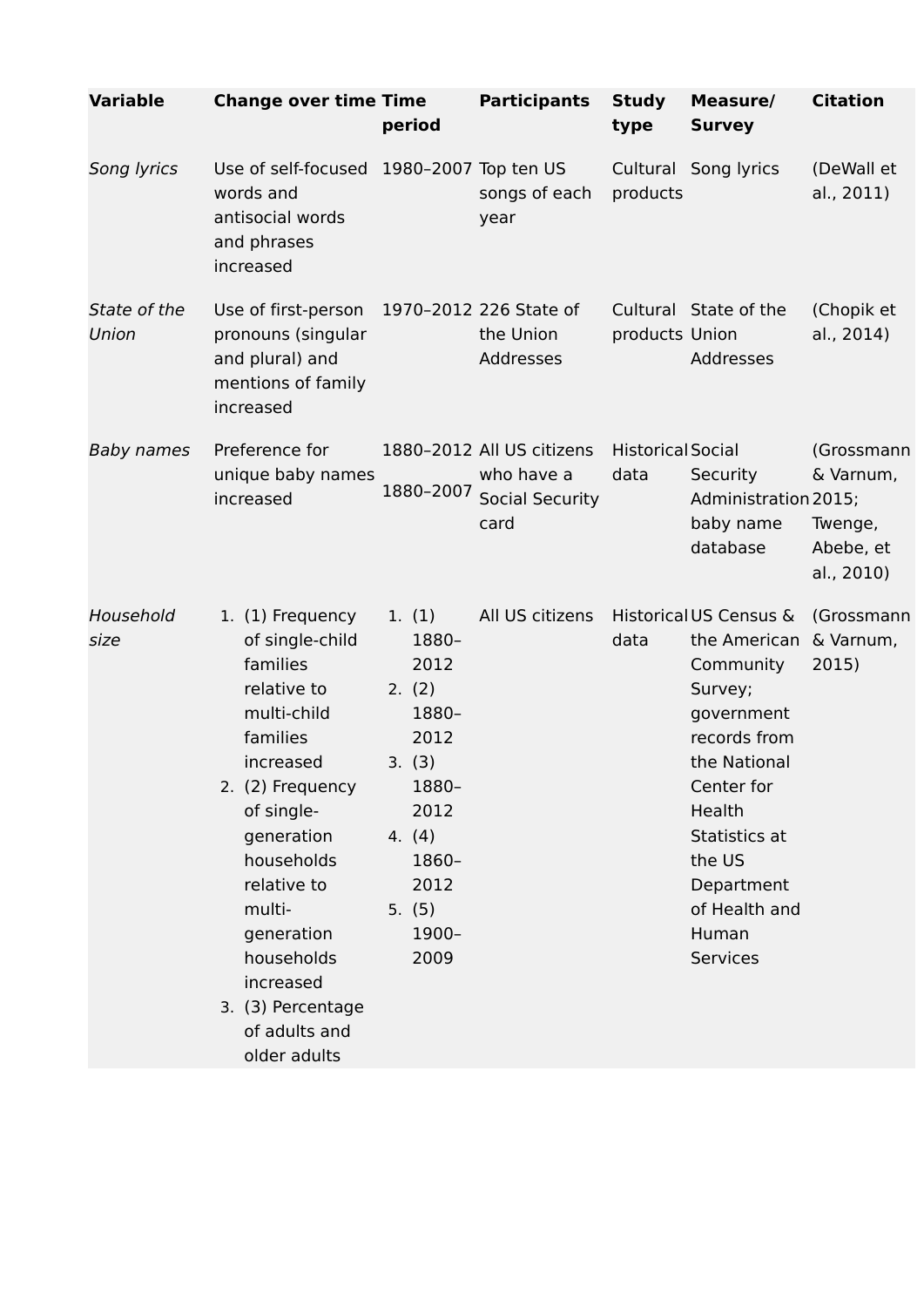| <b>Variable</b>        | <b>Change over time Time</b>                                                                                                                     | period | <b>Participants</b>                                                | <b>Study</b><br>type              | <b>Measure/</b><br><b>Survey</b>                      | <b>Citation</b>         |
|------------------------|--------------------------------------------------------------------------------------------------------------------------------------------------|--------|--------------------------------------------------------------------|-----------------------------------|-------------------------------------------------------|-------------------------|
|                        | living alone<br>increased<br>4. (4) Average<br>family size<br>decreased<br>5. (5) Divorce<br>rates relative<br>to marriage<br>rates<br>increased |        |                                                                    |                                   |                                                       |                         |
| <b>Counterevidence</b> |                                                                                                                                                  |        |                                                                    |                                   |                                                       |                         |
| Loneliness             | Loneliness declined 1978-2009 $N = 13,041$                                                                                                       |        | college<br>students in 48<br>samples                               | Cross-<br>meta-<br>analysis 1996) | <b>UCLA</b><br>temporal Loneliness<br>Scale (Russell, | (Clark et al.,<br>2014) |
| Loneliness             | Loneliness declined 1991-2012 $N = 385,153$                                                                                                      |        | high school<br>students<br>(nationally<br>representative)          | Multi-<br>year<br>survey          | Monitoring the (Clark et al.,<br>Future               | 2014)                   |
| Time spent<br>alone    | Time spent alone in 1979-2010 143,593 people Multi-<br>public spaces<br>declined, while time<br>spent in groups in<br>public spaces<br>increased |        | were coded in year<br>four public measure film and video<br>spaces |                                   | Human coding (Hampton<br>of time-lapsed et al., 2015) |                         |
| <b>Bullying</b>        | 1. (1) School-<br>related violent<br>victimizations<br>declined<br>2. (2) Bullying<br>and peer<br>victimization<br>declined                      |        | 1992-2011 N~160,000<br>youth age 12-<br>18 each year               | Multi-<br>year<br>survey          | National<br>Crime<br>Victimization<br>Survey          | (Finkelhor,<br>2014)    |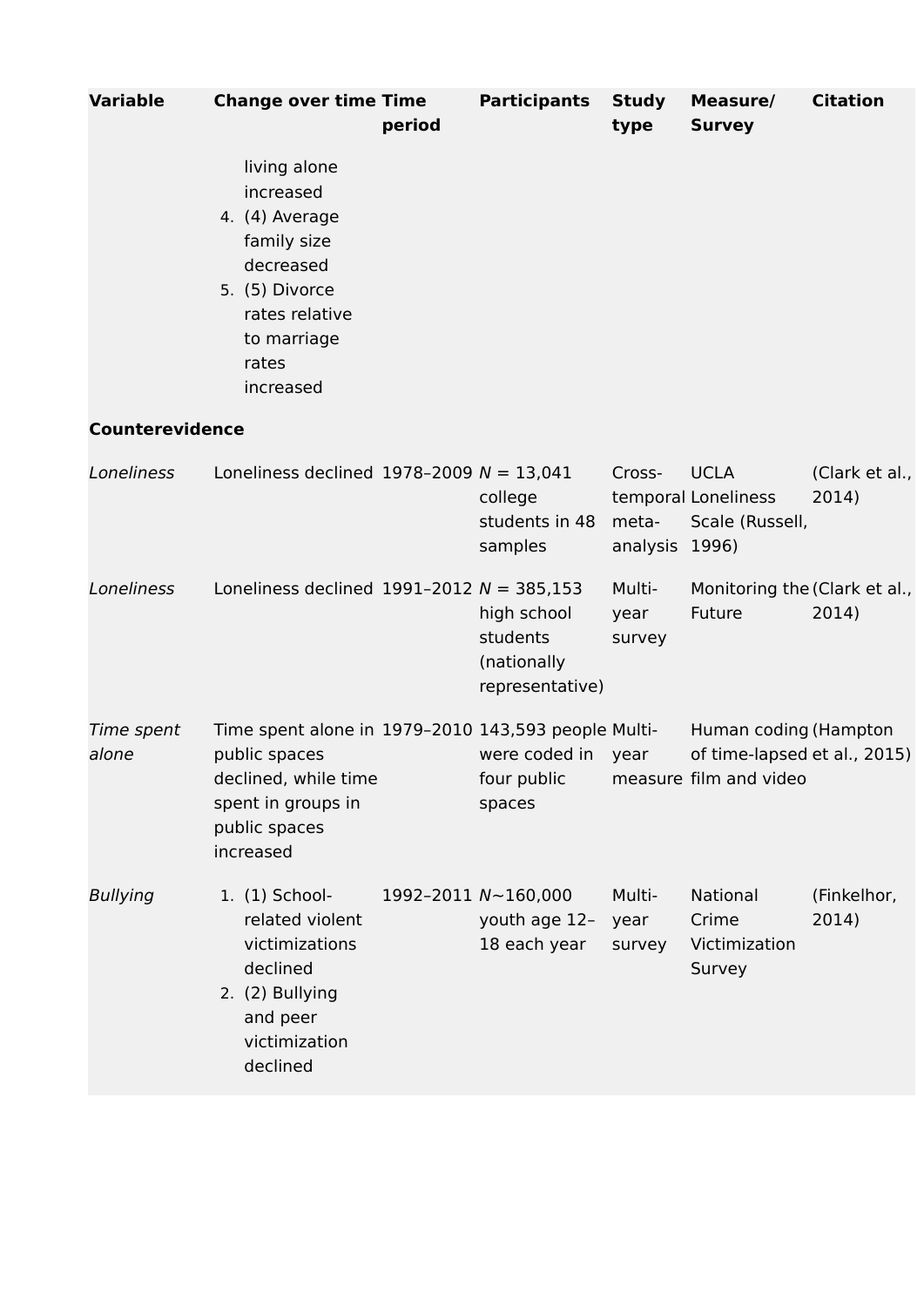| <b>Variable</b> | <b>Change over time Time</b>                                                                                                                                                                                                                  | period | <b>Participants</b>                                                       | <b>Study</b><br>type     | <b>Measure/</b><br><b>Survey</b>                         | <b>Citation</b>      |
|-----------------|-----------------------------------------------------------------------------------------------------------------------------------------------------------------------------------------------------------------------------------------------|--------|---------------------------------------------------------------------------|--------------------------|----------------------------------------------------------|----------------------|
| <b>Bullying</b> | 1. (1) Physical<br>fighting and<br>fighting on<br>school<br>property<br>declined<br>2. (2) No<br>significant<br>changes in<br>bullying<br>between 2009<br>and 2011<br>nationally<br>3. (3) School<br>bullying<br>declined in<br>Massachusetts |        | 1991-2011 N~12,000-<br>17,000 high<br>school students survey<br>each year | Multi-<br>year           | Youth Risk<br><b>Behaviors</b><br>Survey                 | (Finkelhor,<br>2014) |
| <b>Bullying</b> | Students reporting 1998-2010 $N \sim 4,500$ 6th-<br>being a perpetrator<br>or a victim of<br>bullying declined                                                                                                                                |        | 10th grade<br>students each<br>year                                       | Multi-<br>year<br>survey | Health<br>Behavior in<br>School-Age<br>Children<br>Study | (Finkelhor,<br>2014) |
| <b>Bullying</b> | Exposure to threat $1991-2010 N \sim 2,500$ high<br>of interpersonal<br>injury at school<br>declined, except<br>among students<br>who reported being<br>victimized                                                                            |        | school seniors year<br>from 125 high survey<br>schools each<br>year       | Multi-                   | Monitoring the (Finkelhor,<br>Future                     | 2014)                |
| <b>Bullying</b> | Pushing, grabbing,<br>and shoving on<br>school property<br>declined                                                                                                                                                                           |        | 1995-2010 6th, 9th, 12th<br>graders (N not year<br>reported)              | Multi-<br>survey         | Minnesota<br>Survey on<br><b>Bullying</b>                | (Finkelhor,<br>2014) |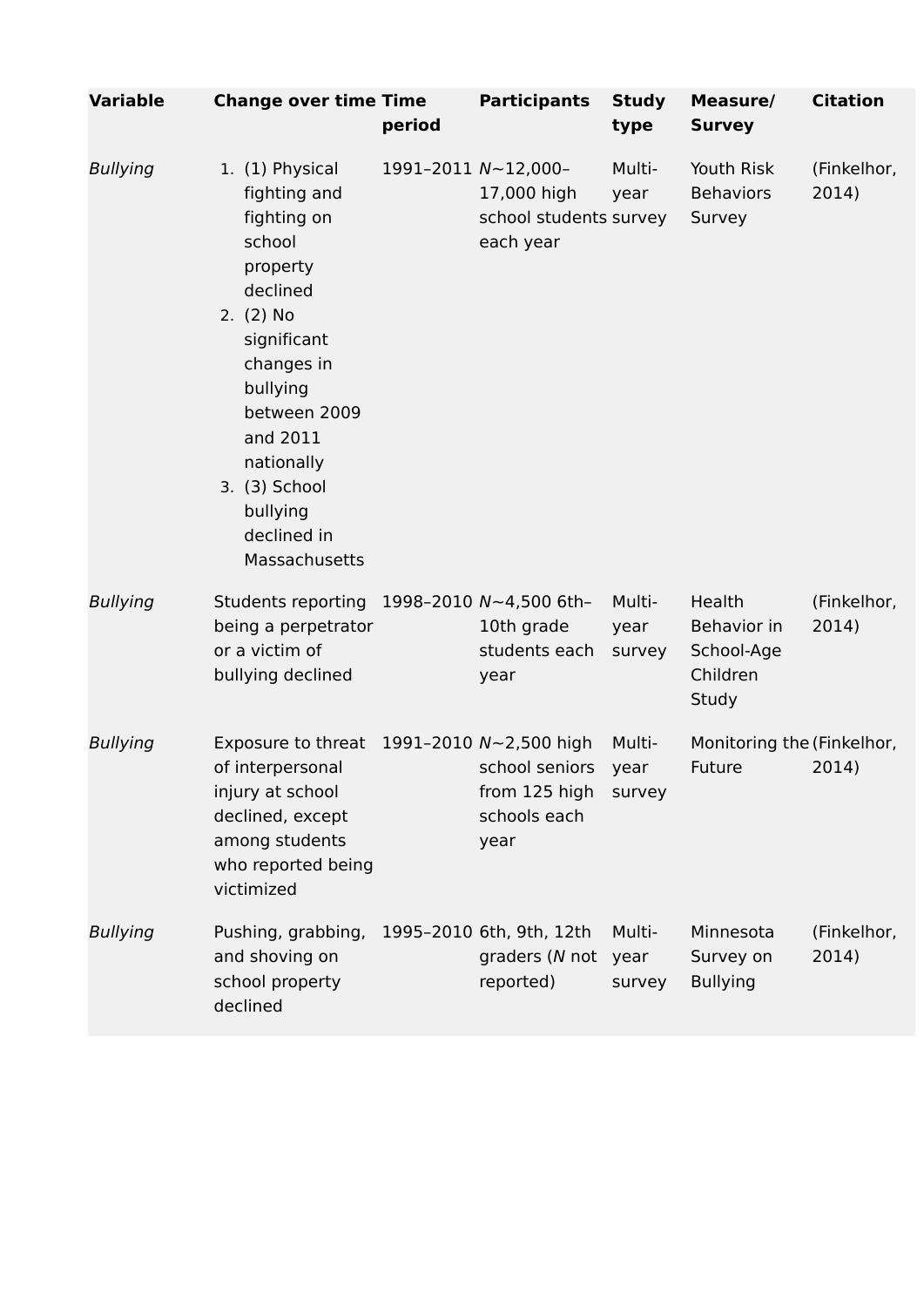| <b>Variable</b>   | <b>Change over time Time</b>                                                                                                                                                                                                                                                                                                         | period | <b>Participants</b>                                                               | <b>Study</b><br>type     | <b>Measure/</b><br><b>Survey</b>                              | <b>Citation</b>                |
|-------------------|--------------------------------------------------------------------------------------------------------------------------------------------------------------------------------------------------------------------------------------------------------------------------------------------------------------------------------------|--------|-----------------------------------------------------------------------------------|--------------------------|---------------------------------------------------------------|--------------------------------|
| <b>Bullying</b>   | Physical<br>intimidation,<br>emotional<br>victimization, and<br>peer and sibling<br>assault declined                                                                                                                                                                                                                                 | 2006,  | $N - 4,500$<br>2009, 2011 children each<br>year                                   | Multi-<br>year<br>survey | National<br>Survey of<br>Children<br>Exposed to<br>Violence   | (Finkelhor,<br>2014)           |
| Bullying          | 1. (1) Online<br>harassment,<br>driven by<br>direct online<br>harassment<br>increased<br>2. (2) Distressing<br>harassment<br>increased<br>proportional<br>to the<br>increase in<br>overall<br>harassment<br>3. (3) Repeated<br>harassment<br>by the same<br>person<br>increased. (4)<br><b>Bullying</b><br>perpetration<br>increased | 2000,  | $N = 4,561$<br>2005, 2010 youth age 10- year<br>17 who use the survey<br>Internet | Multi-                   | Youth Internet (Jones et al.,<br>Safety Survey 2013)          |                                |
| Tolerance         | Tolerance for others 1972-2012 $N = 35,048$<br>with controversial<br>beliefs and<br>lifestyles increased                                                                                                                                                                                                                             |        | adults<br>(nationally<br>representative)                                          | Multi-<br>year<br>survey | General Social (Twenge,<br>Survey                             | Carter, et<br>al., 2015)       |
| <b>Narcissism</b> | No change in<br>narcissism over<br>time                                                                                                                                                                                                                                                                                              |        | 1982-2007 $N = 26,867$<br>college<br>students at the survey<br>University of      | Multi-<br>year           | Narcissistic<br>Personality<br>Index (Raskin<br>& Hall, 1979) | (Trzesniewski<br>et al., 2008) |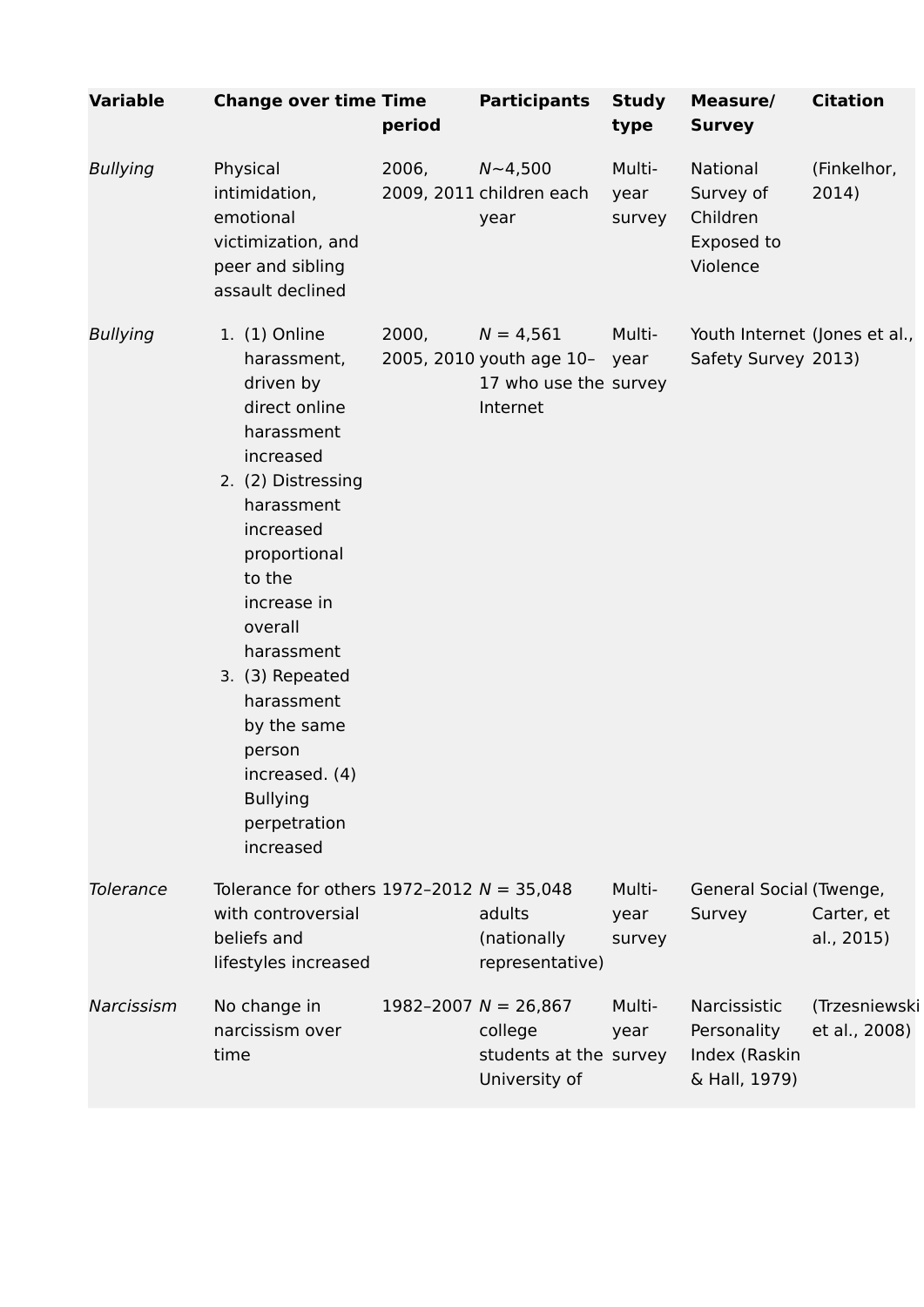| <b>Variable</b> | <b>Change over time Time</b>                               | period | <b>Participants</b>                                                                                                                                           | <b>Study</b><br>type     | <b>Measure/</b><br><b>Survey</b>                                                                              | <b>Citation</b>                |
|-----------------|------------------------------------------------------------|--------|---------------------------------------------------------------------------------------------------------------------------------------------------------------|--------------------------|---------------------------------------------------------------------------------------------------------------|--------------------------------|
|                 |                                                            |        | California<br>(Davis, Santa<br>Cruz, and<br>Berkeley)                                                                                                         |                          |                                                                                                               |                                |
| Self-           | No change in self-<br>enhancement enhancement over<br>time |        | 1976-2006 $N = 410,527$<br>high school<br>seniors and<br>college<br>students at the<br>University of<br>California<br>(Davis, Santa<br>Cruz, and<br>Berkeley) | Multi-<br>year<br>survey | University of<br>California<br>introductory<br>psychology<br>testing<br>sessions,<br>Monitoring the<br>Future | (Trzesniewski<br>et al., 2008) |
| Narcissism      | No change in<br>narcissism over<br>time                    |        | 1996-2008 $N = 30,073$<br>college<br>students at the survey<br>University of<br>California<br>(Davis and<br>Berkeley)                                         | Multi-<br>year           | Narcissistic<br>Personality<br>Index (Raskin<br>& Hall, 1979)                                                 | (Donnellan<br>et al., 2009)    |

 $(1)$  Monitoring the Future

 $(2)$  The American Freshman

 $(3)$  General Social Survey and the state of  $(3)$ 

# **Changes Over Time in Self-Focused Variables**

We next review changes over time in more *self-focused* personality traits, attitudes, and cultural indicators.

# **Self-Focused Traits**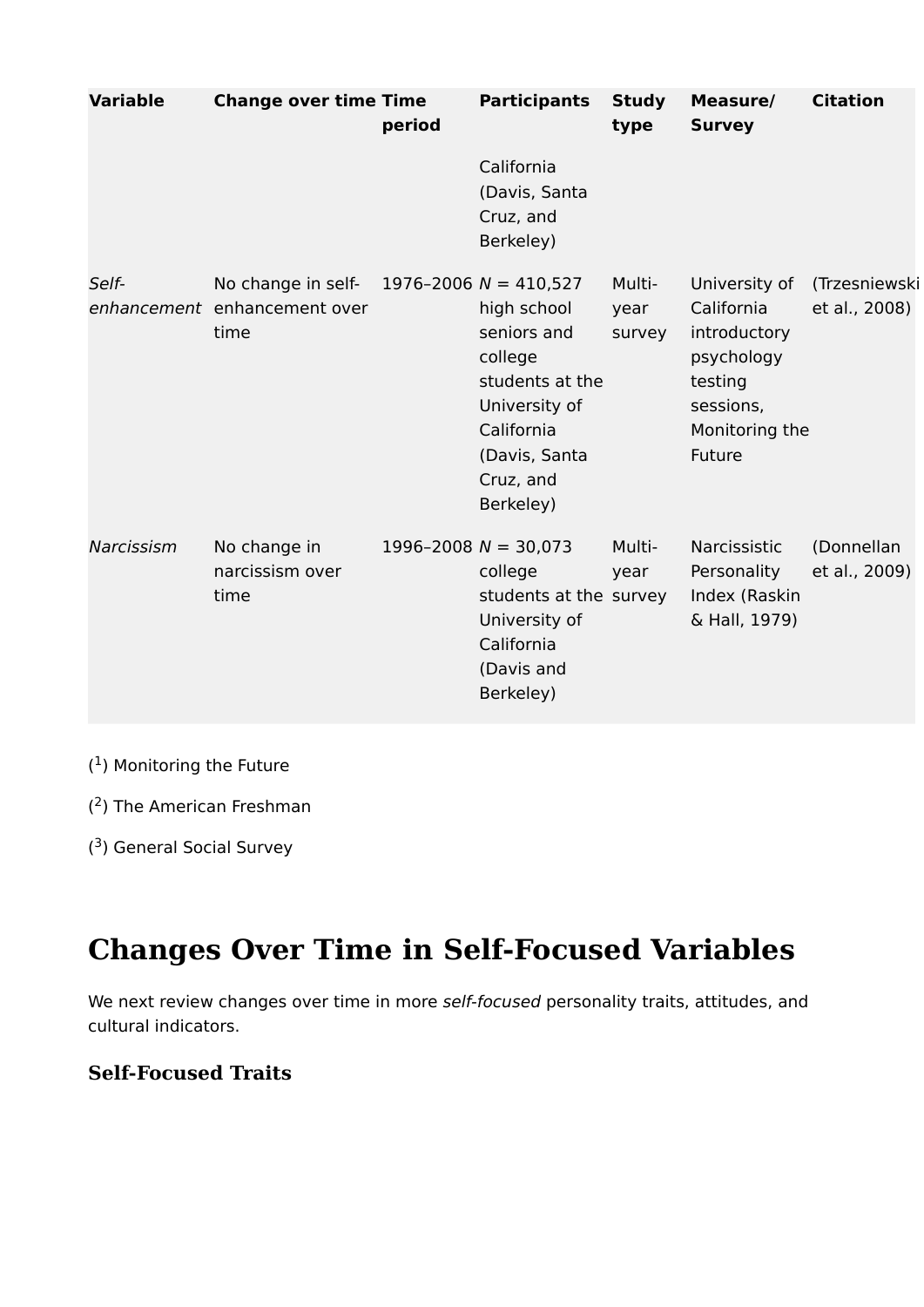## **Cross-Temporal meta-analyses**

*Narcissism* is a personality trait involving excessively positive self-views, in combination with low empathy (Watson, Grisham, Trotter, & Biderman, 1984). A cross-temporal metaanalysis found that narcissism significantly increased in American college students between 1979 and 2006 (Twenge, Konrath, Foster, Keith Campbell, & Bushman, 2008), and continued to rise between 2006 and 2008 (Twenge & Foster, 2010). Narcissism was even found to be increasing between 1994 and 2006 on a single college campus (Twenge & Foster, 2010). Since narcissism by definition includes low empathy, it is possible that young adults with an increasing self-focus might find it difficult to have compassion for others.

Next, *self-esteem* measures how positively or negatively people view themselves (Rosenberg, 1965). People who score higher in self-esteem also tend to score higher in narcissism (Watson, Little, Sawrie, & Biderman, 1992). The main difference between them is that it is possible to have high self-esteem and care about others, but narcissistic people have high self-esteem and also devalue others (Campbell, Rudich, & Sedikides, 2002). A cross-temporal meta-analysis found that self-esteem increased from 1968 to 1994 in college students, but it had a more complex pattern in elementary and junior high school students: decreasing from 1965 to 1979, then increasing from 1980 to 1993 (Twenge & Campbell, 2001). A second cross-temporal meta-analysis found that it increased in middleschool, high-school, and college students between 1988 and 2008 (Gentile, Twenge, & Campbell, 2010). Because self-esteem is correlated with narcissism (Watson et al., 1992), this increase in self-esteem could indicate that younger generations are becoming less compassionate over time. However, given that it is possible to have high self-esteem and care about others (Campbell et al., 2002), it is also possible that changes in self-esteem are not indicative of changes in compassion.

### **Multi-Year surveys**

In addition to the cross-temporal meta-analyses discussed above, a multi-year study compared undergraduate and graduate students in 2004–2008 to undergraduates before 1990 and found a significant increase on the narcissism measures of the California Psychological Inventory (Gough, 1956; Stewart & Bernhardt, 2010). However, caution must be used in interpreting this study, because the comparison groups differed.

*Agentic traits* focus on the self (e.g., ambition, competence) while *communal traits* focus on others (e.g., cooperativeness, understanding of others; Abele & Wojciszke, 2007). People with higher levels of empathy also tend to have fewer agentic traits (Davis, 1983). Between 1966 and 2009, there was an increase in agentic traits among first-year college students taking the American Freshman Survey (Twenge, Campbell, & Gentile, 2012a). This suggests that there was a rise in self-focused traits across this time period, with potential implications for compassion toward others.

# **Self-Focused Attitudes and Values**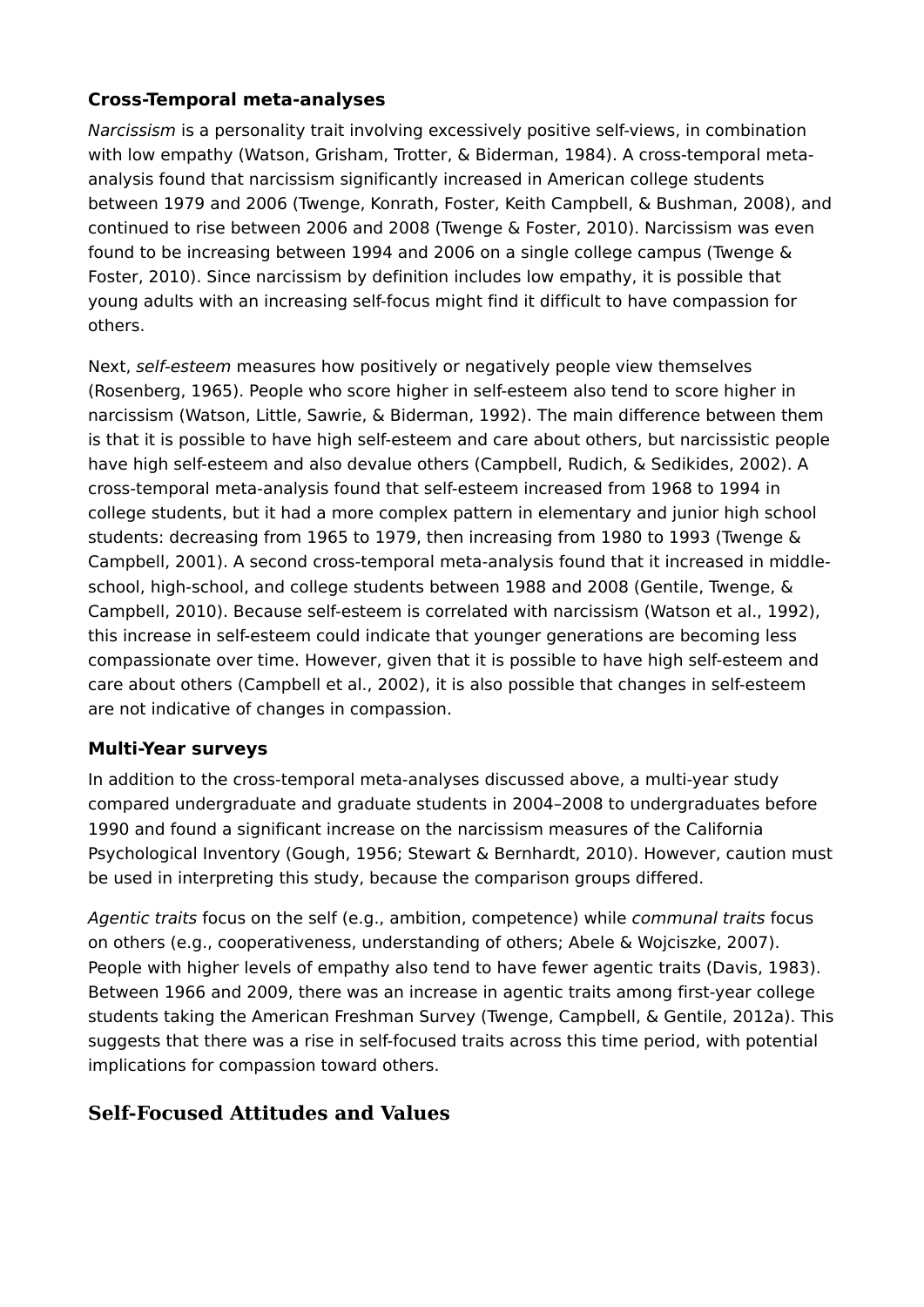#### **Multi-Year surveys**

*Intrinsic motivation* involves doing things because they are interesting or enjoyable, and *extrinsic motivation* involves doing things for external rewards (Ryan & Deci, 2000). People who are intrinsically motivated also tend to have a more prosocial personality (Finkelstien, 2009). The Monitoring the Future Study includes questions about desired job rewards in future employment. The value placed on more self-focused job rewards (e.g., *leisure rewards* such as vacation time and *extrinsic rewards* such as prestige) increased in high school students between 1976 and 2006, while the value placed on less self-focused rewards (e.g., *intrinsic rewards* such as having an interesting job and *social rewards* such as making friends) decreased across this time period (Twenge, Campbell, Hoffman, & Lance, 2010). However, the desire for *altruistic rewards* did not change over time (Twenge, Campbell, et al., 2010).

Another study examined changes in general life goals in the Monitoring the Future Study and the American Freshman Survey. These can be more intrinsic/other-focused, such as making a contribution to society; or more extrinsic/self-focused, such as being financially well-off. Students' intrinsic life (p. 345) goals decreased between 1966 and 2009, while their extrinsic life goals increased across that same time period (Twenge, Campbell, & Freeman, 2012). Given that people who are intrinsically motivated also tend to have a more prosocial personality (Finkelstien, 2009), it is possible that the decreases in intrinsic rewards and increases in extrinsic rewards have implications for compassion-related responses.

## **Self-Focused Cultural Indicators**

*Individualism* (independence) involves seeing oneself as separate and unique from others and valuing one's own goals and desires above others' (Markus & Kitayama, 1991). Focusing on the self probably makes it more difficult for individuals to be compassionate towards others (Wiehe, 2004). Researchers have examined indicators of individualism in American cultural products over time.

There have been increases in individualistic/independent words and phrases in American *books*, from 1960 to 2008 (Twenge, Campbell, et al., 2012b) and from 1860 to 2006 (Grossmann & Varnum, 2015). In addition, the use of the term "self-esteem" in American books increased from 1900 to 2000 (Konrath & Anderson, 2011), and first-person singular (e.g., "I") and second-person pronouns (e.g., "you") became more common between 1960 and 2008 (Twenge, Campbell, et al., 2013). Parallel changes were again observed when examining self-focused words in *songs*, with an increase in the number of self-focused and antisocial words in song lyrics from 1980 to 2007 (DeWall et al., 2011). Finally, another study found increases in the use of words that indicate self-interest (e.g., first-person pronouns) in U.S. presidential State of the Union speeches between 1790 and 2012 (Chopik et al., 2014).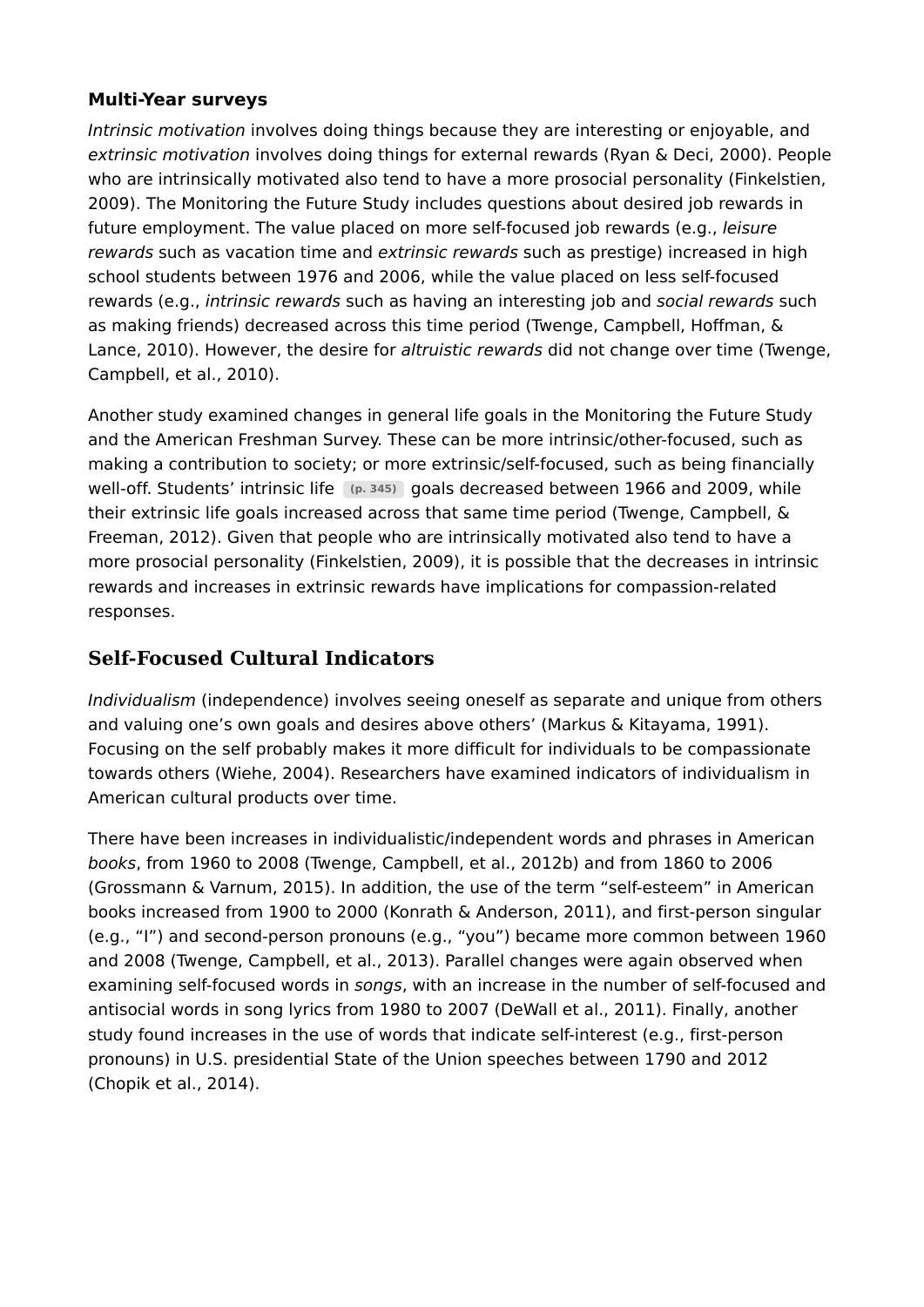However, there are other cultural indicators of individualism besides words or phrases. The Social Security Administration (SSA) maintains a database of first names given to babies each year since 1879 (SSA, 2015). Overall, American parents were significantly more likely to give their baby a unique name between 1880 and 2012,  $^3$  with the pattern most pronounced after 1950 (Grossmann & Varnum, 2015; Twenge, Abebe, et al., 2010). Other changes at the household and family level follow similar patterns. For example, research based on U.S. Census data finds that the frequency of single-child families, singlegeneration households, and adults living alone has increased, while the average family size has decreased since 1860 (Grossmann & Varnum, 2015). Finally, according to governmental records, divorce rates have increased significantly since 1900 (Grossmann & Varnum, 2015).

# **Summary of Results**

There have been changes at the individual, family, and societal level in a number of selffocused variables. In general, there have been significant *increases* in self-focused traits, attitudes, values, and behaviors. Cultural indicators also point to a trend toward increased individualism in American society (see Table 25.1 for a detailed summary). Given these increases in narcissism, self-esteem, agentic traits, and extrinsic motivations and goals, coupled with cultural trends toward individualistic values, we can further clarify the overall trends in compassion-related variables. Increases in these traits, attitudes, and values indicate that people are becoming more self-focused and may be less likely to be compassionate.

# **Potential Explanations**

Together, the bulk of the evidence suggests broad cultural shifts toward a decreased focus on others and an increased focus on the self, in the years leading to the first decade of the twenty-first century. How and why might such cultural changes occur? There are two theoretical frameworks that we draw on when making sense of these results (see Figure 25.1).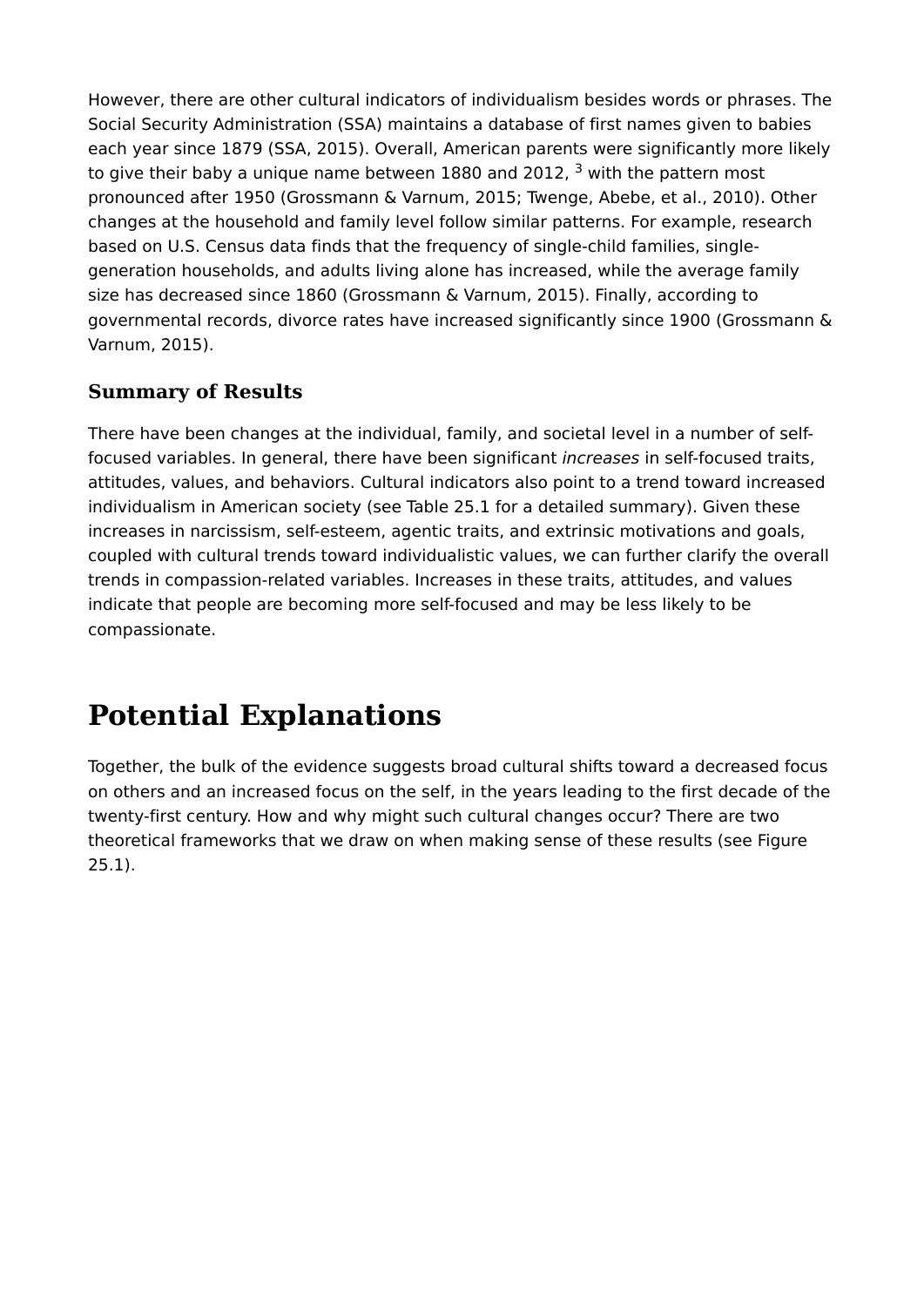## **Ecological Models**

First, Bronfenbrenner's (1977) theory on the ecology of human development provides a framework from which we can view these changes over time. It points to the complexity of trying to pinpoint specific causes when there are many simultaneous changes occurring in society at a variety of different levels. Ecological models encompass multiple levels of analysis, beginning with the individual-level *microsystem*, which includes one's immediate day-to-day environments. Microsystems include individuals themselves, along with their families and close friends, nested within physical contexts like homes, schools, churches, workplaces, and neighborhoods. The *mesosystem* includes the relationships between a person's microsystems, such as the interactions between family members, friends, and school. The *exosystem* includes larger social structures that influence the individual's microsystems, such as the government, mass media, and the economy. Finally, the *macrosystem* refers to overarching cultural values such as capitalism, individualism, and inequality (p. 346) tolerance. Contemporary adaptations of this theoretical framework, such as Harrison et al.'s (2011) Six-C's model might be especially fruitful in better understanding reasons for changes over time in compassion-related variables.

These theoretical frameworks can be helpful in understanding the dynamic and reciprocal changes that occur across different ecological levels. Although we cannot clearly determine whether parallel changes that have occurred at each of the ecological levels have directly influenced changes over time in compassion-related variables, we can use ecological frameworks to organize the evidence for plausible causal factors.

For example, work on dispositional empathy finds that parenting, which is part of the *microsystem*, can influence children's empathy levels (Fortuna & Knafo, 2014). If we found evidence of corresponding changes over time in parenting styles, this would be suggestive of one potential cause of declining compassion. Other research finds that exposure to prosocial media can lead to increases in empathy and prosocial behavior (Coyne & Smith, 2014), and that mobile phones can both disrupt and enhance social connections and empathy (Davis et al., 2016). The seismic shifts in the media landscape with the introduction, rapid adoption, and increasing dependence upon the Internet and mobile phones (Centers for Disease Control & Prevention [CDC], 2012; Jones, Mitchell, & Finkelhor, 2013), especially among younger Americans (Lenhart, Purcell, Smith, & Zickuhr, 2010), suggest a plausible causal role at broader ecological levels (i.e. *exosystem*). Similarly, changes in compassion-related variables have coincided with dramatic rises other broader ecological variables such as income inequality (Atkinson & Bourguignon, 2014; Heathcote, Perri, & Violante, 2010; Piketty, 2014) and declines in religious participation in the United States since the 1950s (Grant, 2008; Putnam, 2001; Twenge, Exline, Grubbs, Sastry, & Campbell, 2015).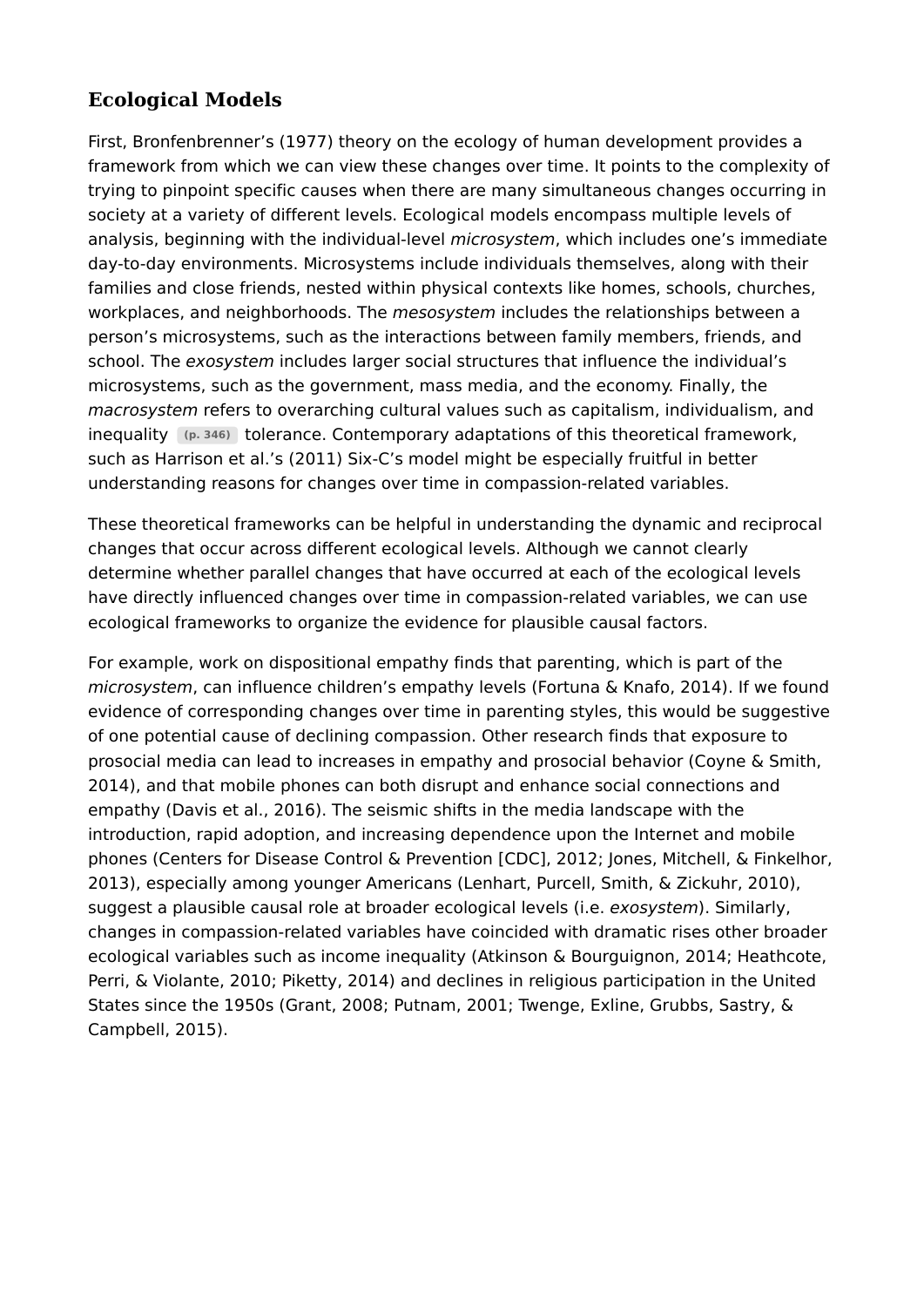

Figure 25.1 Theoretical frameworks.

It goes beyond the scope of this chapter to systematically review all evidence at each of these levels of analysis, but doing so in future research could help us isolate which

ecological levels are most likely to respond to interventions. However, it should be noted that these different levels probably mutually affect each other, so fixating on only one particular causal factor (e.g., social media) is not likely to be productive.

## **Theory of Social Change and Human Development**

In her theory of social change and human development, Greenfield (2009) argues that changes in societal-level sociodemographic conditions such as urbanization, relative wealth, or average education levels can lead to cultural shifts such as those reviewed in this chapter. There are some conceptual overlaps between ecological models and Greenfield's theorizing (see Figure 25.1), with the main difference between them being that the latter is clearer about the direction of causality. Greenfield contends that changes in sociodemographic conditions (e.g., urbanization) can change core cultural values such as individualism, which in turn can change learning environments such as child care practices or school environments. Learning environments then influence human development, including both cognitive development (e.g., attention to detail, abstract thinking) and social development (e.g., prosocial behaviors).

Greenfield posits that sociodemographic changes shift on a continuum between *Gemeinshaft* and *Gesellschaft. Gemeinshaft*, the German word for *community*, is used to describe rural, small-scale communities with relatively low technology and education. These communities are generally poor, self-contained, and homogeneous. In contrast, *Gesellschaft*, the German word for *society*, is used to describe large, complex, urban societies with more access to technology and education. These societies are generally wealthier, more diverse, and have (p. 347) more contact with the outside world. When these sociodemographic factors shift in either direction, the developmental variables are also likely to shift in the same direction. For example, a society that is becoming more urban is likely to later become more individualistic. This in turn could lead to more formalized education through child care centers and formal school systems. Finally, these changes can lead to more abstract thinking and less interdependent social relationships. However, shifts from Gemeinshaft towards Gesellschaft have become more common as the world becomes more urban, wealthy, high tech, and highly educated (Greenfield, 2009).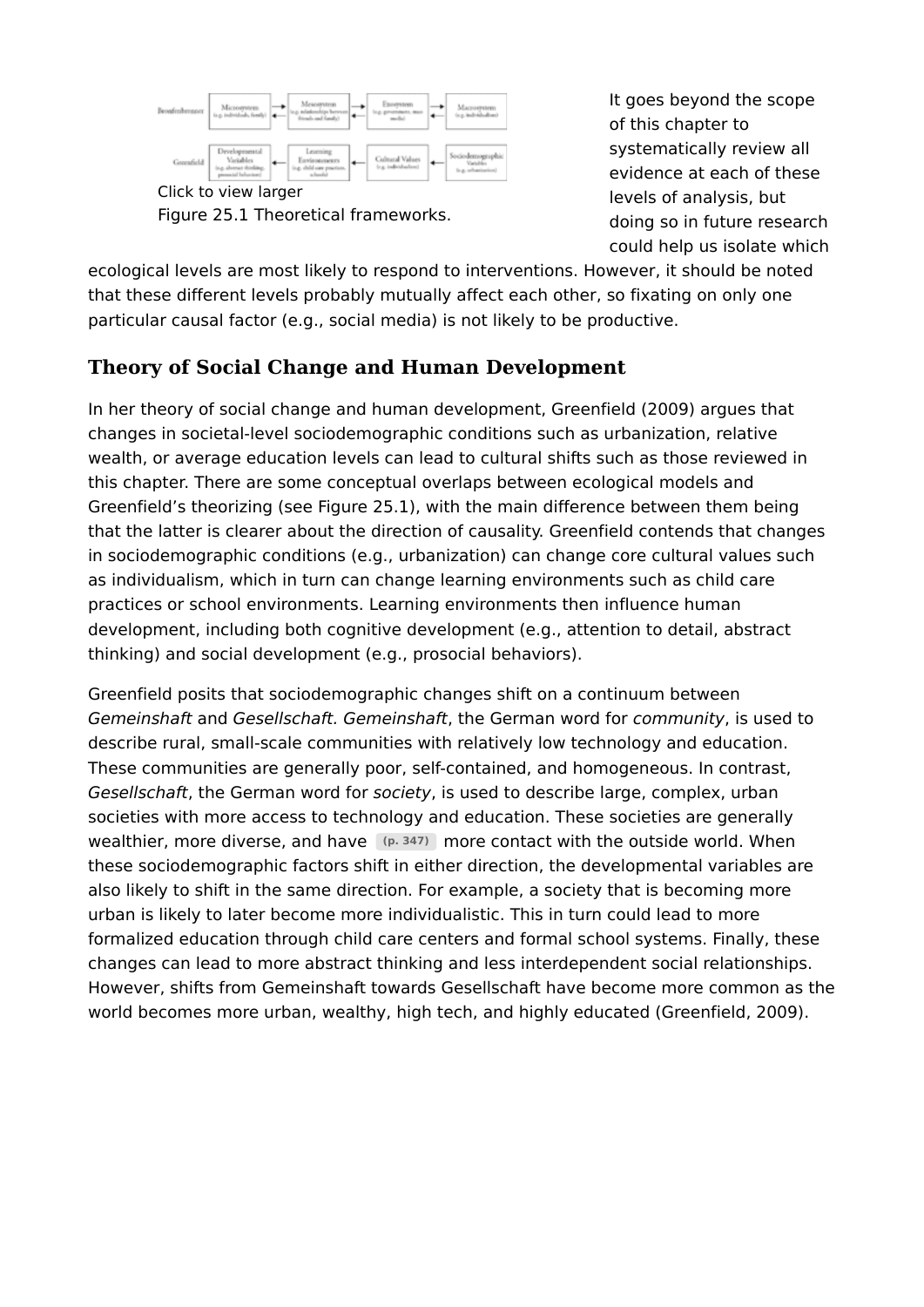## **Summary**

Overall, it is difficult to establish a specific answer to the question of why individual-level traits and values and broader cultural-level indicators have appeared to shift towards an increased self-focus and a decreased other-focus up until the early part of the twenty-first century. However, there are two key theoretical frameworks that can help increase our understanding of this question.

# **Counter-Evidence**

So far, we have presented evidence for a decline in compassion-related traits, values, and cultural indicators in the United States, but it is also important to present evidence that does not fit this pattern.

## **Cross-Temporal meta-analyses**

Loneliness is the perception of social and/or emotional isolation (Weiss, 1973), and highempathy people tend to be less lonely (Beadle, Brown, Keady, Tranel, & Paradiso, 2012; Davis, 1983). In a cross-temporal meta-analysis of the UCLA Loneliness scale (Russell, 1996; Russell, Peplau, & Ferguson, 1978), loneliness actually declined between 1978 and 2009 (Clark, Loxton, & Tobin, 2014). This may be because technological advances have made it increasingly easier to connect with close others, even as our close social network sizes are diminishing over time (McPherson et al., 2006).

### **Multi-Year surveys**

Similarly, in the Monitoring the Future Study, high school seniors reported lower levels of loneliness between 1991 and 2012 (Clark et al., 2014). Again, corresponding changes in technology may help explain this apparent paradox.

In a study that compared time-lapse film of public spaces in 1979 and 1980 to videos of the same public spaces from 2008 to 2010, fewer people spent time alone, and more people spent time in groups between 2008 and 2010 than in 1979 and 1980. In addition, mobile phones were used more often in spaces where people are more likely to walk alone (Hampton, Goulet, & Albanesius, 2015).

In terms of compassion-related traits, there are at least two studies that contradict the finding that narcissism has increased in college students (Twenge & Foster, 2010). In one, there was no evidence that narcissism has increased between 1982 and 2007 (Donnellan, Trzesniewski, & Robins, 2009; Trzesniewski, Donnellan, & Robins, 2008). There was also no evidence that self-enhancement increased in high school seniors between 1976 and 2006 (Trzesniewski et al., 2008). However, the authors used different methods to analyze and interpret the data than are typically used in studies examining changes over time.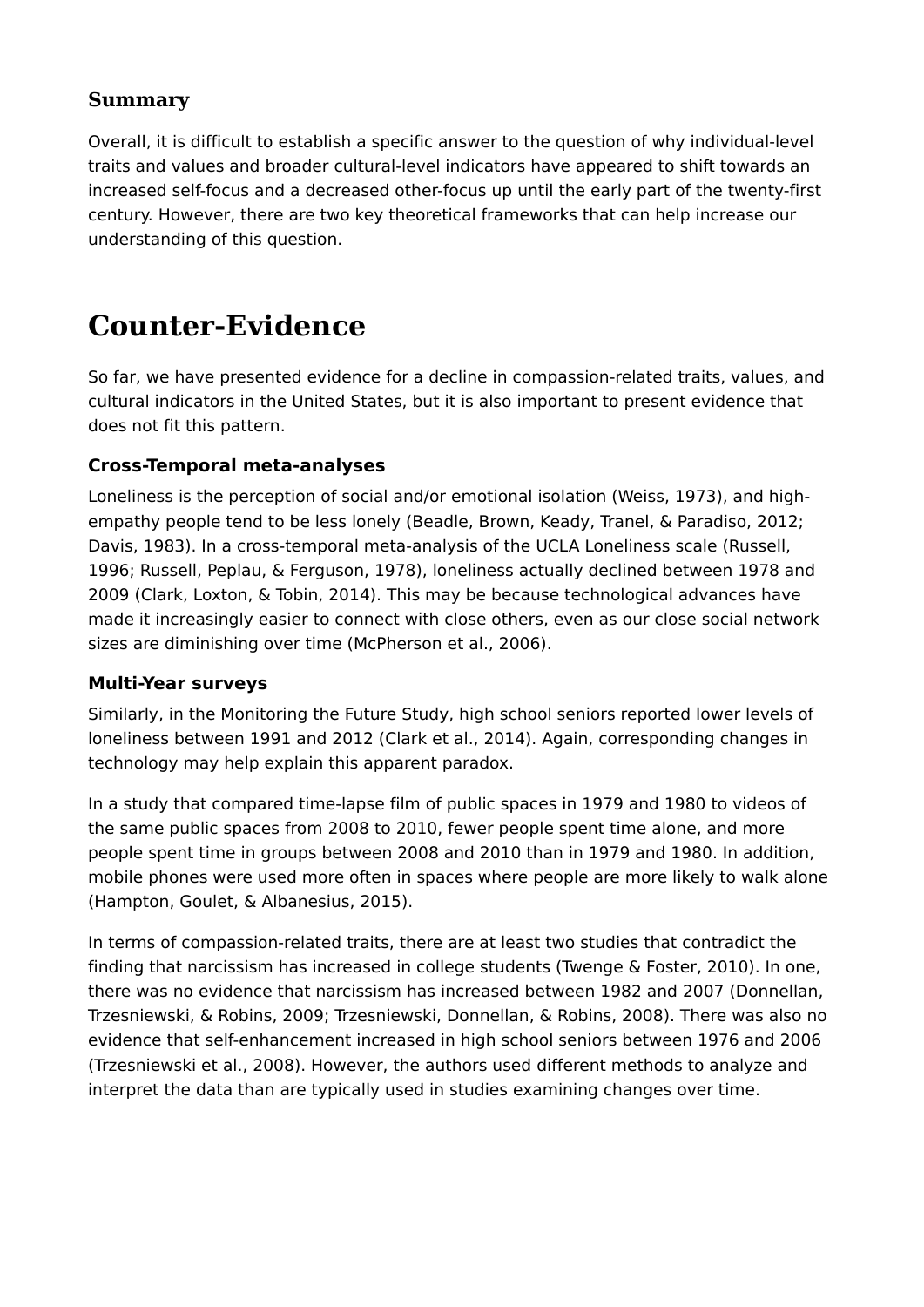As for compassion-related attitudes, tolerance is an indicator of how accepting people are of controversial views or lifestyles (Twenge, Carter, & Campbell, 2015). People who are higher in emotional empathy also tend to be significantly more tolerant of others who are different or stigmatized, but slightly less tolerant of individuals who are intolerant of others (Butrus & Witenberg, 2013). The General Social Survey includes questions about tolerance for many different kinds of people. There was a significant increase in tolerance for people with controversial views or lifestyles between 1972 and 2012 (Twenge, Carter, et al., 2015). Increases in tolerance for controversial lifestyles such as homosexuality were especially large, while tolerance for controversial views such as racism did not increase very much over time (Twenge, Carter, et al., 2015). Increasing tolerance for others might indicate more compassion for others. However, tolerance at its basic level involves a respect for uniqueness and difference, and therefore it can also be an expression of individualism. Compassion goes much deeper than simply tolerating others, by loving, accepting, and caring for them.

Shifting to compassion-related behaviors: *bullying* occurs when one person repeatedly says or does something with the intention of hurting another person (Craig, 1998; Nansel et al., 2001). Bullies tend to be low in emotional empathy (Jolliffe & Farrington, 2006). There have been numerous surveys that have asked middle and high school students about bullying behavior. Overall, as can be seen in Table 25.1, while some types of bullying are increasing (e.g., online harassment; Finkelhor, 2014), rates (p. 348) of bullying perpetration and victimization in general decreased between 1991 and 2011 (Finkelhor, 2014). This might be because of increased awareness and interventions around bullying. Television, movies, and books frequently introduce issues of bullying, and schools often teach about the negative consequences of bullying. Perhaps these direct appeals to decrease bullying, and policies that enforce consequences in the presence of bullying, partially explain the apparent decreases in bullying between 1991 and 2011.

# **Conclusion and Future Directions**

Throughout this chapter, we have presented evidence for declining focus on other people and an increasing focus on the self. While there is some evidence that does not fit this overall trend, such as decreasing rates of bullying and loneliness and increasing tolerance for controversial views, nearly all of the evidence confirms this shift from other-focus to self-focus (see Table 25.1).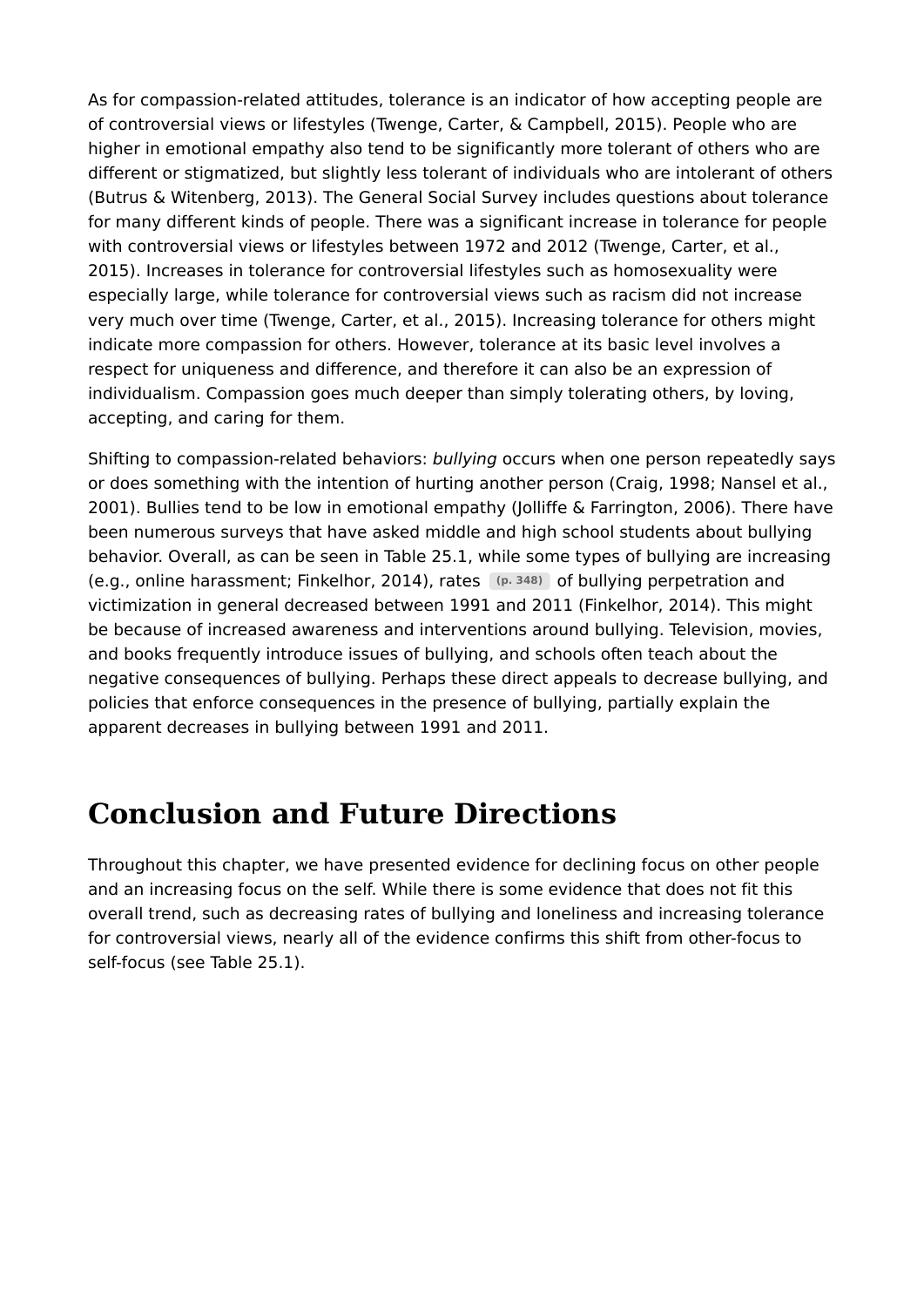# **Implications**

Being caring and concerned for others is often seen as a key moral virtue with intrinsic value in itself, but it also has some important implications. Other-focused traits (e.g., empathic concern, compassion) and behaviors (e.g., prosocial behavior) are associated with benefits both for the self and for others. In terms of personal benefits, compassionate traits and behaviors are associated with higher well-being, including lower anxiety and stress, and better physical health (Konrath, 2014, 2016; Konrath & Brown, 2013; Seppala, Rossomando, & Doty, 2013). In terms of interpersonal benefits, compassionate traits and behaviors are associated with more frequent and numerous social connections, and closer and more satisfying interpersonal relationships (Crocker & Canevello, 2008; Konrath, 2016; Konrath & Grynberg, 2016). Given the potential benefits of compassion and prosocial behavior to both the self and others, changes in these traits and behaviors over time would be likely to have important implications for individuals and social relationships. In turn, ecological and developmental theories of cultural change suggest that changes in core social connections between people can have broader societal implications.

# **Limitations and Future Directions**

All of the research presented in this review is from the United States, since most of the current research has been conducted there. Although there is some research from other countries that we did not cover (e.g., Billstedt et al., 2016; Blanchflower & Oswald, 2004; Lindfors, Solantaus, & Rimpelä, 2012), there is generally very little cross-cultural research. Of particular interest would be changes over time within more collectivist cultures. Future reviews should examine to what extent these changes are occurring across cultures, and what factors might influence such changes. Similarly, although some of the research examined changes since the late 1700s and early 1800s, most of the research is limited to approximately 1970 to 2010. There needs to be more research examining longer periods of time. Finally, most of the cross-temporal meta-analyses presented covered very specific populations, usually college students. Many of the nationally representative surveys involved high school or college students. Future research should continue to focus on nationally representative groups to the extent that the data are available.

# **Conclusion**

At the beginning of this chapter, we defined compassion as an awareness that another person is in pain or suffering, coupled with wanting to do something to alleviate that suffering (Goetz et al., 2010). Overall, the bulk of the evidence suggests that compassionrelated variables have been declining over time, while self-focused variables have been simultaneously increasing. The implications are potentially troubling if these trends continue well into the twenty-first century.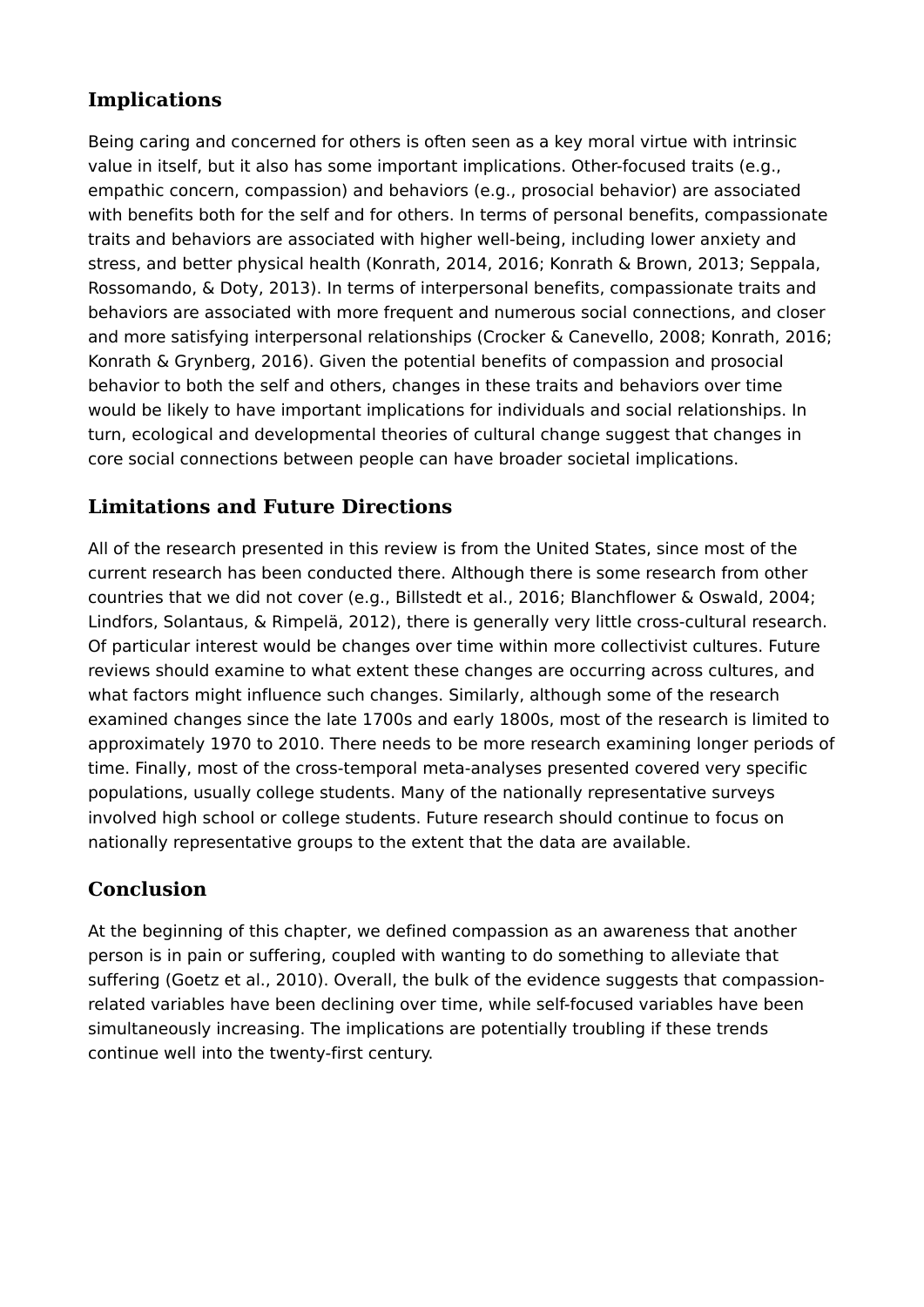# **References**

Abele, A. E., & Wojciszke, B. (2007). Agency and communion from the perspective of self versus others. *Journal of Personality and Social Psychology*, *93*(5), 751.

- **Google Preview**
- **WorldCat**

Astin, A. (1966). *The American Freshman*. Los Angeles: Higher Education Research Institute, University of California.

- **Google Preview**
- **WorldCat**

Atkinson, A. B., & Bourguignon, F. (2014). *Handbook of Income Distribution SET, vols. 2A– 2B*. Amsterdam: Elsevier.

- **Google Preview**
- **WorldCat**

Bartholomew, K., & Horowitz, L. M. (1991). Attachment styles among young adults: A test of a four-category model. *Journal of Personality and Social Psychology*, *61*(2), 226.

- **Google Preview**
- **WorldCat**

Batson, C. D. (2011). *Altruism in Humans*. New York: Oxford University Press.

- **Google Preview**
- **WorldCat**

Batson, C. D., & Powell, A. A. (2003). Altruism and prosocial behavior. In *Handbook of Psychology* (Vol. 5). Hoboken: John Wiley & Sons, Inc.

- **Google Preview**
- **WorldCat**

Beadle, J. N., Brown, V., Keady, B., Tranel, D., & Paradiso, S. (2012). Trait empathy as a predictor of individual differences in perceived loneliness. *Psychological Reports*, *110*(1), 3– 15.

- **Google Preview**
- **WorldCat**

Bekkers, R. (2005). Participation in voluntary associations: Relations with resources, personality, and political values. *Political Psychology*, *26*(3), 439–454.

- **Google Preview**
- **WorldCat**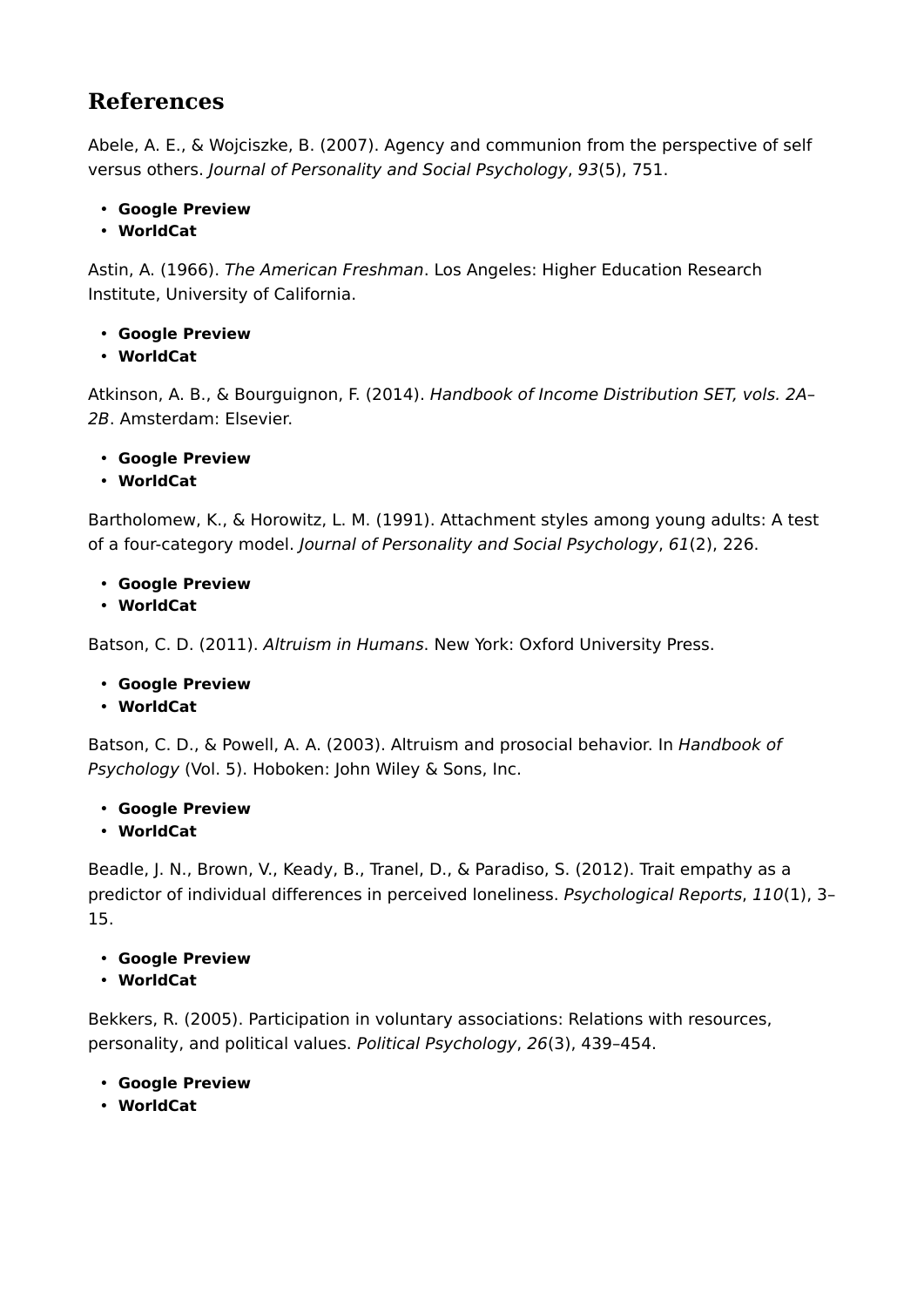Bekkers, R. (2006). Traditional and health-related philanthropy: The role of resources and personality. *Social Psychology Quarterly*, *69*(4), 349–366.

- **Google Preview**
- **WorldCat**

Billstedt, E., Waern, M., Falk, H., Duberstein, P., Ostling, S., Hallstrom, T., & Skoog, I. (2016). Time trends in Murray's psychogenic needs over three decades in Swedish 75-year-olds. *Gerontology*, *63*(1), 45–54.

- **Google Preview**
- **WorldCat**

Blanchflower, D. G., & Oswald, A. J. (2004). Well-being over time in Britain and the USA. *Journal of Public Economics*, *88*(7), 1359–1386.

- **Google Preview**
- **WorldCat**

Bronfenbrenner, U. (1977). Toward an experimental ecology of human development. *American Psychologist*, *32*(7), 513.

- **Google Preview**
- **WorldCat**

Butrus, N., & Witenberg, R. T. (2013). Some personality predictors of tolerance to human diversity: The roles of openness, agreeableness, and empathy. *Australian Psychologist*, *48*(4), 290–298.

- **Google Preview**
- **WorldCat**

Campbell, W. K., Rudich, E. A., & Sedikides, C. (2002). Narcissism, self-esteem, and the positivity of self-views: Two portraits of self-love. *Personality and Social Psychology Bulletin*, *28*(3), 358–368.

- **Google Preview**
- **WorldCat**

Centers for Disease Control & Prevention (CDC). (2012). *Trends in the prevalence of behaviors that contribute to violence—National YRBS: 1991–2011 [Survey].* Retrieved December 12, 2015, from **http://www.cdc.gov/healthyyouth/yrbs/pdf/ us\_violence\_trend\_yrbs.pdf**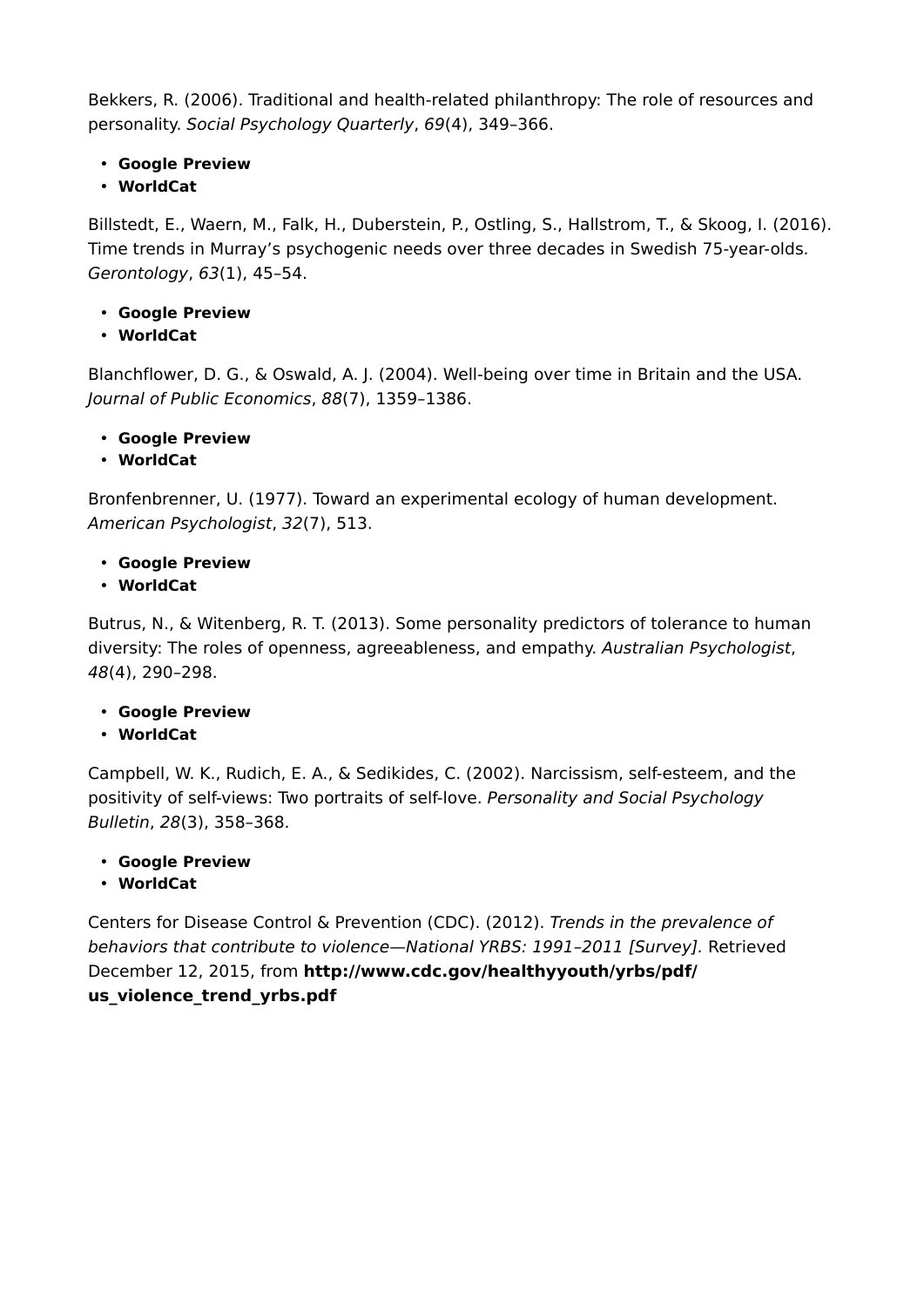Chopik, W. J., Joshi, D. H., & Konrath, S. H. (2014). Historical changes in American selfinterest: State of the Union addresses 1790 to 2012. *Personality and Individual Differences*, *66*, 128–133.

- **Google Preview**
- **WorldCat**

Clark, D. M. T., Loxton, N. J., & Tobin, S. J. (2014). Declining loneliness over time: Evidence from American colleges and high schools. *Personality and Social Psychology Bulletin*, *41*(1), 78–89.

- **Google Preview**
- **WorldCat**

Clary, E. G., & Snyder, M. (1999). The motivations to volunteer theoretical and practical considerations. *Current Directions in Psychological Science*, *8*(5), 156–159.

- **Google Preview**
- **WorldCat**

Corporation for National and Community Service (CNCS). (2007). *Volunteering in America: 2007 State Trends and Rankings in Civic Life*. Washington, DC: CNCS.

- **Google Preview**
- **WorldCat**

Corporation for National and Community Service (CNCS). (2015). *Volunteering Across the Generations*. Washington, DC: CNCS.

- **Google Preview**
- **WorldCat**

Coopersmith, S. (1967). *The Antecedents of Self-Esteem*. San Francisco: W. H. Freeman.

- **Google Preview**
- **WorldCat**

Coyne, S. M., & Smith, N. J. (2014). Sweetness on the screen. In Padilla-Walker, L. M. & Carlo, D. (Eds.), *Prosocial Development: A Multidimensional Approach* (pp. 156–177). New York: Oxford University Press.

- **Google Preview**
- **WorldCat**

Craig, W. M. (1998). The relationship among bullying, victimization, depression, anxiety, and aggression in elementary school children. *Personality and Individual Differences*, *24*(1), 123–130.

• **Google Preview**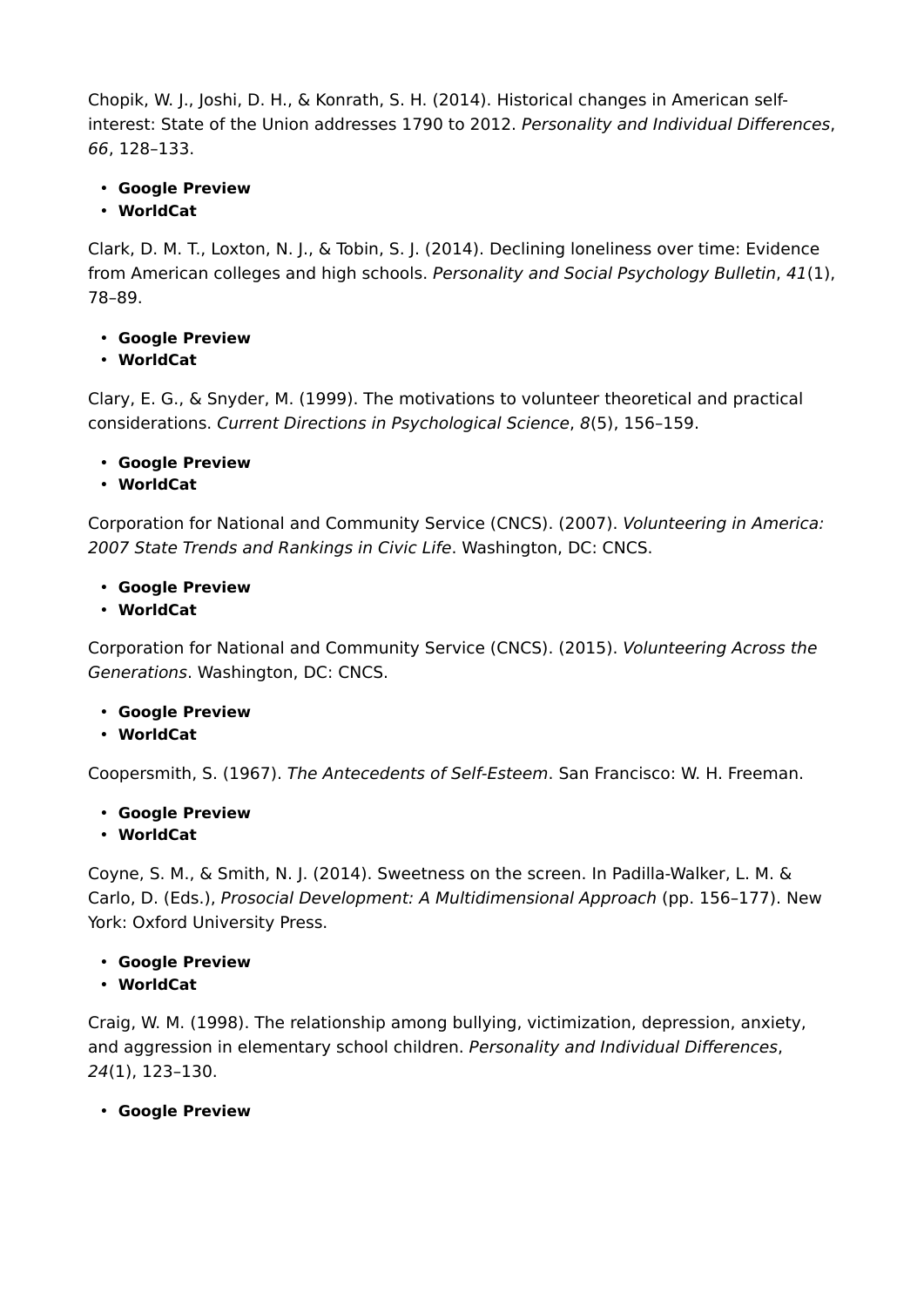#### • **WorldCat**

Crocker, J., & Canevello, A. (2008). Creating and undermining social support in communal relationships: The role of compassionate and self-image goals. *Journal of Personality and Social Psychology*, *95*(3), 555.

• **Google Preview**

#### • **WorldCat**

Davis, K., James, C., Charmaraman, L., Dillon, F., Konrath, S., Magid, L., … Yarosh, L. (2016). Digital life and youth well-being, social-connectedness, empathy, and narcissism: The current state of knowledge and critical questions for future research. *Pediatrics* (Suppl.).

- **Google Preview**
- **WorldCat**

Davis, M. H. (1983). Measuring individual differences in empathy: Evidence for a multidimensional approach. *Journal of Personality and Social Psychology*, *44*(1), 113–126. doi:10.1037/0022-3514.44.1.113

- **Google Preview**
- **WorldCat**

DeWall, C. N., Pond R. S., Jr., Campbell, W. K., & Twenge, J. M. (2011). Tuning in to psychological change: Linguistic markers of psychological traits and emotions over time in popular US song lyrics. *Psychology of Aesthetics, Creativity, and the Arts*, *5*(3), 200.

- **Google Preview**
- **WorldCat**

Diehl, M., Elnick, A. B., Bourbeau, L. S., & Labouvie-Vief, G. (1998). Adult attachment styles: Their relations to family context and personality. *Journal of Personality and Social Psychology*, *74*(6), 1656.

- **Google Preview**
- **WorldCat**

Donnellan, M. B., Trzesniewski, K. H., & Robins, R. W. (2009). An emerging epidemic of narcissism or much ado about nothing? *Journal of Research in Personality*, *43*(3), 498–501.

- **Google Preview**
- **WorldCat**

Eibach, R. P., & Libby, L. K. (2009). Ideology of the good old days: Exaggerated perceptions of moral decline and conservative politics. In Jost, J. T., Kay, A. C.Thorisdottir, K. H., *Social and Psychological Bases of Ideology and System Justification*, (pp. 402–423). New York: Oxford University Press.

• **Google Preview**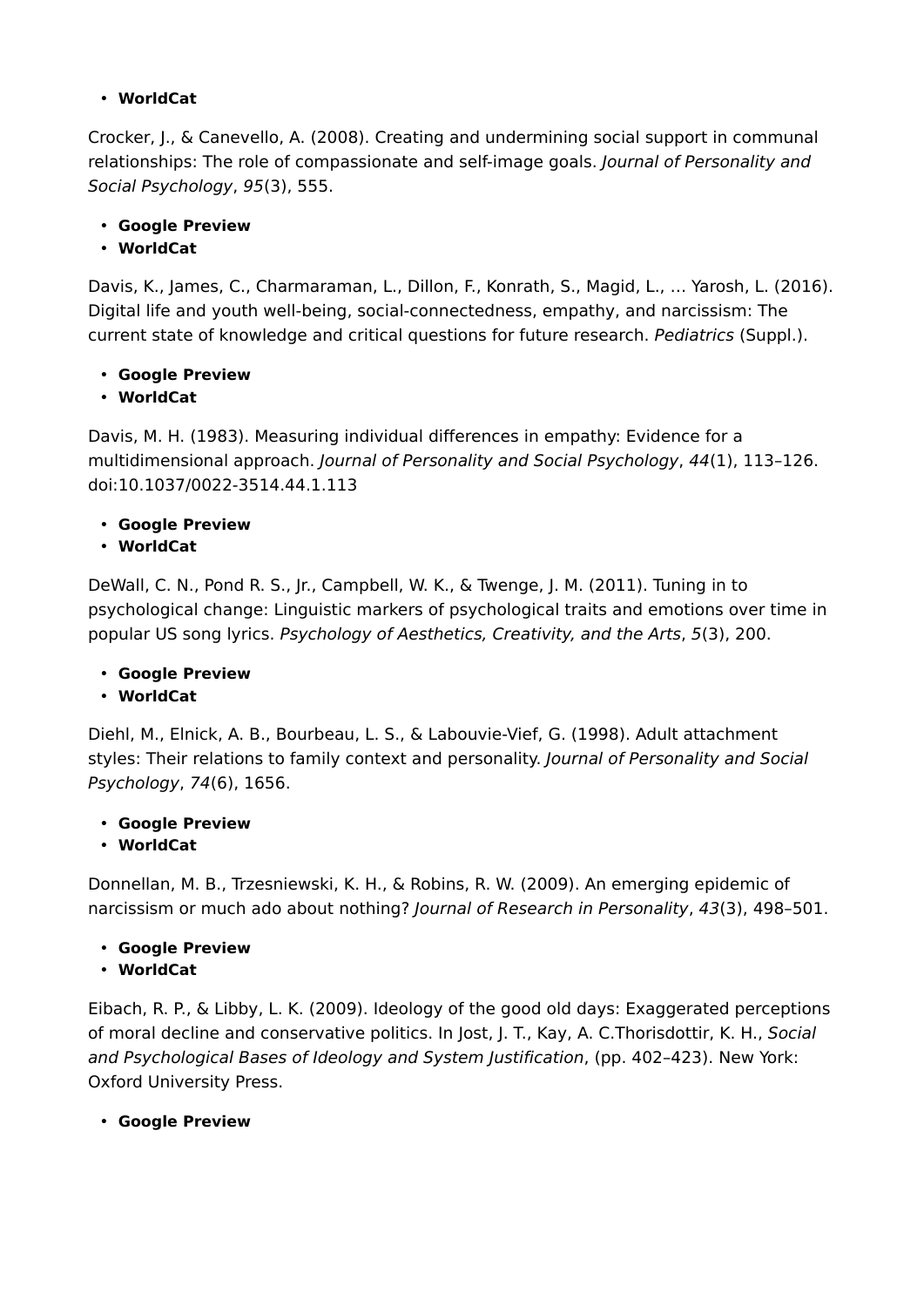#### • **WorldCat**

Eisenberg-Berg, N., & Mussen, P. (1978). Empathy and moral development in adolescence. *Developmental Psychology*, *14*(2), 185.

- **Google Preview**
- **WorldCat**

Eisenberg, N., & Miller, P. A. (1987). The relation of empathy to prosocial and related behaviors. *Psychological Bulletin*, *101*(1), 91.

- **Google Preview**
- **WorldCat**

Epley, N., Caruso, E., & Bazerman, M. H. (2006). When perspective taking increases taking: Reactive egoism in social interaction. *Journal of Personality and Social Psychology*, *91*(5), 872.

- **Google Preview**
- **WorldCat**

Finkelhor, D. (2014). *Trends in Bullying and Peer Victimization*. Durham: Crimes against Children Research Center.

- **Google Preview**
- **WorldCat**

Finkelstien, M. A. (2009). Intrinsic vs. extrinsic motivational orientations and the **(p. 350)** volunteer process. *Personality and Individual Differences*, *46*(5), 653–658.

- **Google Preview**
- **WorldCat**

Fortuna, K., & Knafo, A. (2014). Parental and genetic contributions to prosocial behavior during childhood. In Padilla-Walker, L. M. & Carlo, D. (Eds.), *Prosocial Development: A Multidimensional Approach* (pp. 70–89). New York: Oxford University Press.

- **Google Preview**
- **WorldCat**

Gentile, B., Twenge, J. M., & Campbell, W. K. (2010). Birth cohort differences in self-esteem, 1988–2008: A cross-temporal meta-analysis. *Review of General Psychology*, *14*(3), 261.

- **Google Preview**
- **WorldCat**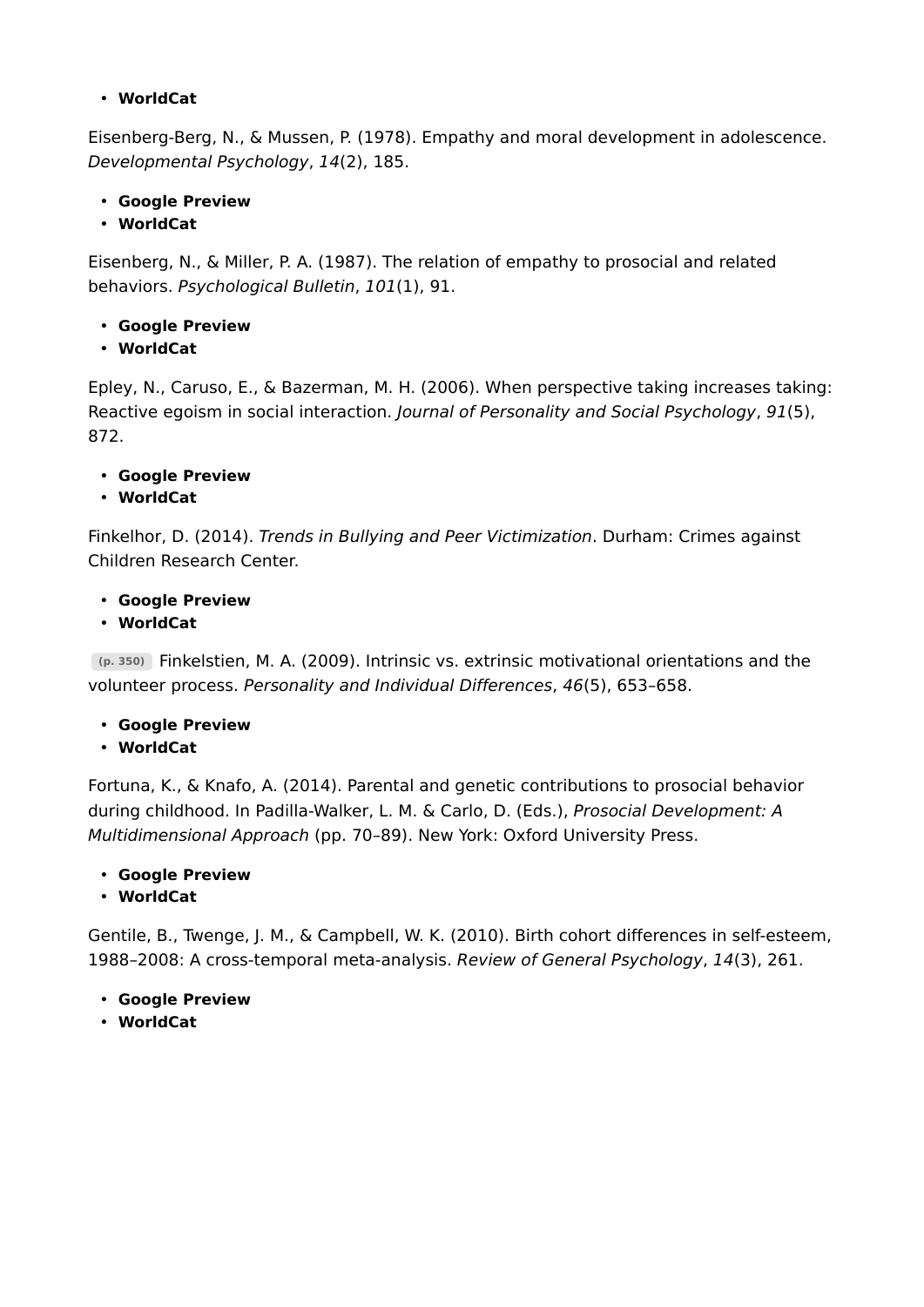Gerdes, K. E. (2011). Empathy, sympathy, and pity: 21st-century definitions and implications for practice and research. *Journal of Social Service Research*, *37*(3), 230–241.

- **Google Preview**
- **WorldCat**

*Giving USA: The Annual Report on Philanthropy for the Year 2014* (2015). Chicago: Giving USA Foundation.

- **Google Preview**
- **WorldCat**

Goetz, J. L., Keltner, D., & Simon-Thomas, E. (2010). Compassion: An evolutionary analysis and empirical review. *Psychological Bulletin*, *136*(3), 351.

- **Google Preview**
- **WorldCat**

Gough, H. G. (1956). *California Psychological Inventory*. Palo Alto: Consulting Psychologists Press.

- **Google Preview**
- **WorldCat**

Grant, J. T. (2008). Measuring aggregate religiosity in the United States, 1952–2005. *Sociological Spectrum*, *28*(5), 460–476.

- **Google Preview**
- **WorldCat**

Greenfield, P. M. (2009). Linking social change and developmental change: Shifting pathways of human development. *Developmental Psychology*, *45*(2), 401.

- **Google Preview**
- **WorldCat**

Grossmann, I., & Varnum, M. E. (2015). Social structure, infectious diseases, disasters, secularism, and cultural change in America. *Psychological Science*, *26*(3), 311–324.

- **Google Preview**
- **WorldCat**

Hampton, K. N. (2016). Why is helping behavior declining in the United States but not in Canada? Ethnic diversity, new technologies, and other explanations. *City & Community*, *15*(4), 380–399.

- **Google Preview**
- **WorldCat**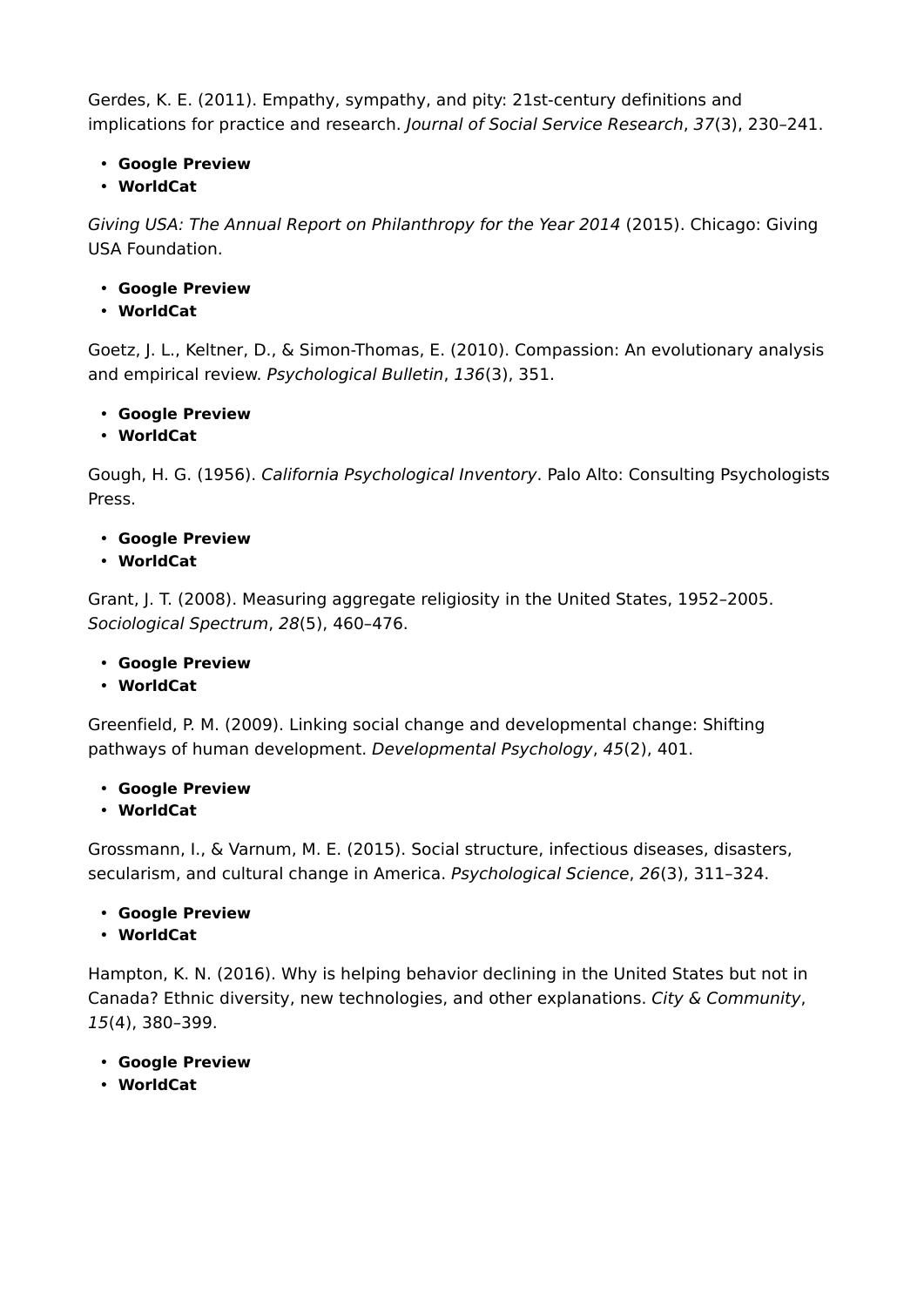Hampton, K. N., Goulet, L. S., & Albanesius, G. (2015). Changes in the social life of urban public spaces: The rise of mobile phones and women, and the decline of aloneness over thirty years. *Urban Studies*, *52*(8), 1489–1504.

- **Google Preview**
- **WorldCat**

Harrison, K., Bost, K. K., McBride, B. A., Donovan, S. M., Grigsby-Toussaint, D. S., Kim, J., ... Jacobsohn, G. C. (2011). Toward a developmental conceptualization of contributors to overweight and obesity in childhood: The Six‐Cs model. *Child Development Perspectives*, *5*(1), 50–58.

- **Google Preview**
- **WorldCat**

Heathcote, J., Perri, F., & Violante, G. L. (2010). Unequal we stand: An empirical analysis of economic inequality in the United States, 1967–2006. *Review of Economic Dynamics*, *13*(1), 15–51.

- **Google Preview**
- **WorldCat**

Hesiod. (ca. 700 **BCE**). *Works and Days.*H. G. Evelyn-White, Trans. Cambridge: Harvard University Press.

- **Google Preview**
- **WorldCat**

Hoffman, M. L. (2001). *Empathy and Moral Development: Implications for Caring and Justice*. Cambridge, UK: Cambridge University Press.

- **Google Preview**
- **WorldCat**

Howe, N., & Strauss, W. (2009). *Millennials Rising: The Next Great Generation*. New York: Vintage Books.

- **Google Preview**
- **WorldCat**

Jolliffe, D., & Farrington, D. P. (2006). Examining the relationship between low empathy and bullying. *Aggressive Behavior*, *32*(6), 540–550.

- **Google Preview**
- **WorldCat**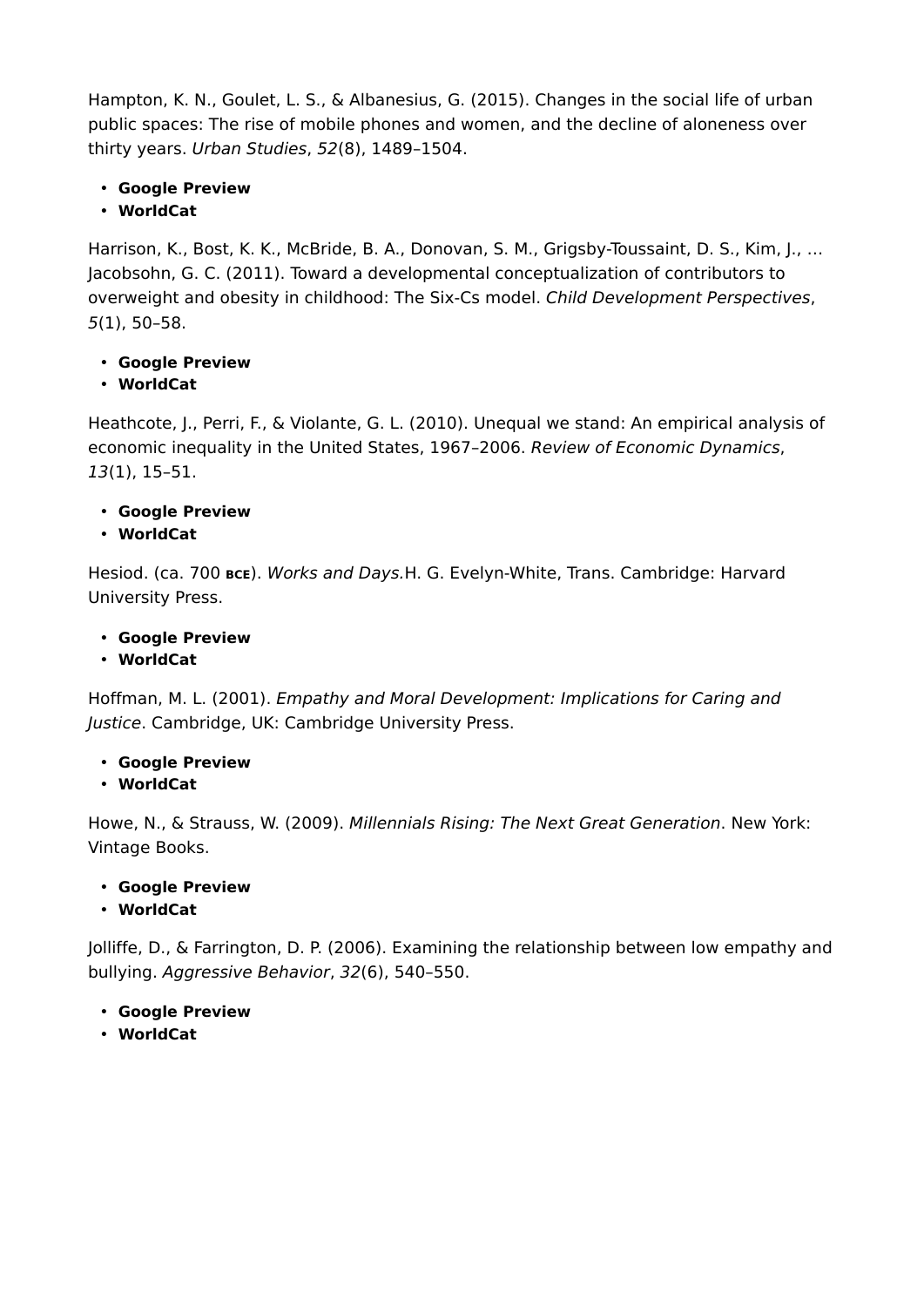Jones, L. M., Mitchell, K. J., & Finkelhor, D. (2013). Online harassment in context: Trends from three Youth Internet Safety surveys (2000, 2005, 2010). *Psychology of Violence*, *3*(1), 53.

- **Google Preview**
- **WorldCat**

Kohlberg, L. (1976). Moral stages and moralization: The cognitive-developmental approach. *Moral Development and Behavior: Theory, Research, and Social Issues* (pp. 31–53). Dumfries: Hold McDougal.

- **Google Preview**
- **WorldCat**

Konrath, S. (2014). The power of philanthropy and volunteering. In F. A. Huppert & C. L. Cooper (Eds.), *Wellbeing: A Complete Reference Guide* (Vol. VI, pp. 387–427). Hoboken: John Wiley & Sons, Inc.

- **Google Preview**
- **WorldCat**

Konrath, S. (2016). The joy of giving. In E. Temple, T. Seiler, & D. Burlingame (Eds.), *Achieving Excellence in Fundraising* (pp. 11–25). New York: Wiley.

- **Google Preview**
- **WorldCat**

Konrath, S., & Anderson, P. A. (2012). A century of self-esteem. In S. De Wals & K. Meszaros (Eds.), *Handbook on Psychology of Self-Esteem.* Hauppauge: Nova Science Publishers.

- **Google Preview**
- **WorldCat**

Konrath, S., & Brown, S. (2013). The effects of giving on givers. In N. Roberts & M. Newman (Eds.), *Handbook of Health and Social Relationships.* Washington, D.C.: American Psychological Association.

- **Google Preview**
- **WorldCat**

Konrath, S., Chopik, W. J., Hsing, C., & O'Brien, E. H. (2014). Changes in adult attachment styles in American college students over time: A meta-analysis. *Personality and Social Psychology Review*, *18*(4), 1–23.

- **Google Preview**
- **WorldCat**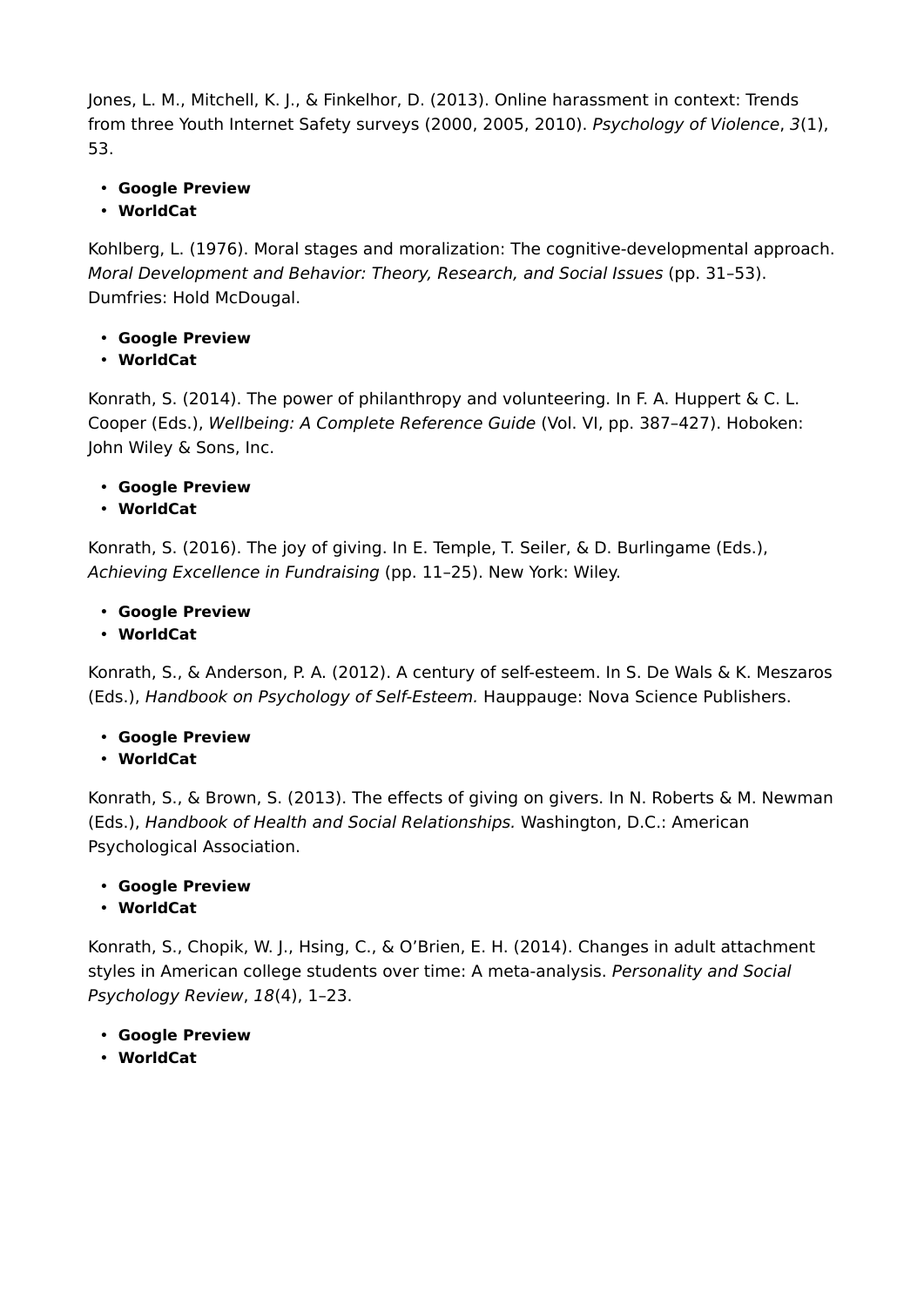Konrath, S., & Grynberg, D. (2016). The positive (and negative) psychology of empathy. In D. F. Watt & J. Panksepp (Eds.), *The Neurobiology and Psychology of Empathy*. Hauppauge: Nova Science Publishers.

- **Google Preview**
- **WorldCat**

Konrath, S., Ho, M.-H., & Zarins, S. (2016). The strategic helper: Narcissism and prosocial motives and behaviors. *Current Psychology*, *35*(2), 182–194.

- **Google Preview**
- **WorldCat**

Konrath, S., O'Brien, E. H., & Hsing, C. (2010). Changes in dispositional empathy in American college students over time: A meta-analysis. *Personality and Social Psychology Review*, *15*(2), 180–198.

- **Google Preview**
- **WorldCat**

Ladd, E. C. (1999). *The Ladd Report*. New York: Free Press.

- **Google Preview**
- **WorldCat**

Lenhart, A., Purcell, K., Smith, A., & Zickuhr, K. (2010). Social media and mobile internet use among teens and young adults, millennials. *Pew Internet & American Life Project*. Washington, D.C.: Pew Research Center.

- **Google Preview**
- **WorldCat**

Lennon, R., & Eisenberg, N. (1987). Gender and age differences in empathy and sympathy. In N. Eisenberg & J. Strayer (Eds.), *Empathy and Its Development* (pp. 195–217). Cambridge: Cambridge University Press.

- **Google Preview**
- **WorldCat**

Lindfors, P., Solantaus, T., & Rimpelä, A. (2012). Fears for the future among Finnish adolescents in 1983–2007: From global concerns to ill health and loneliness. *Journal of Adolescence*, *35*(4), 991–999.

- **Google Preview**
- **WorldCat**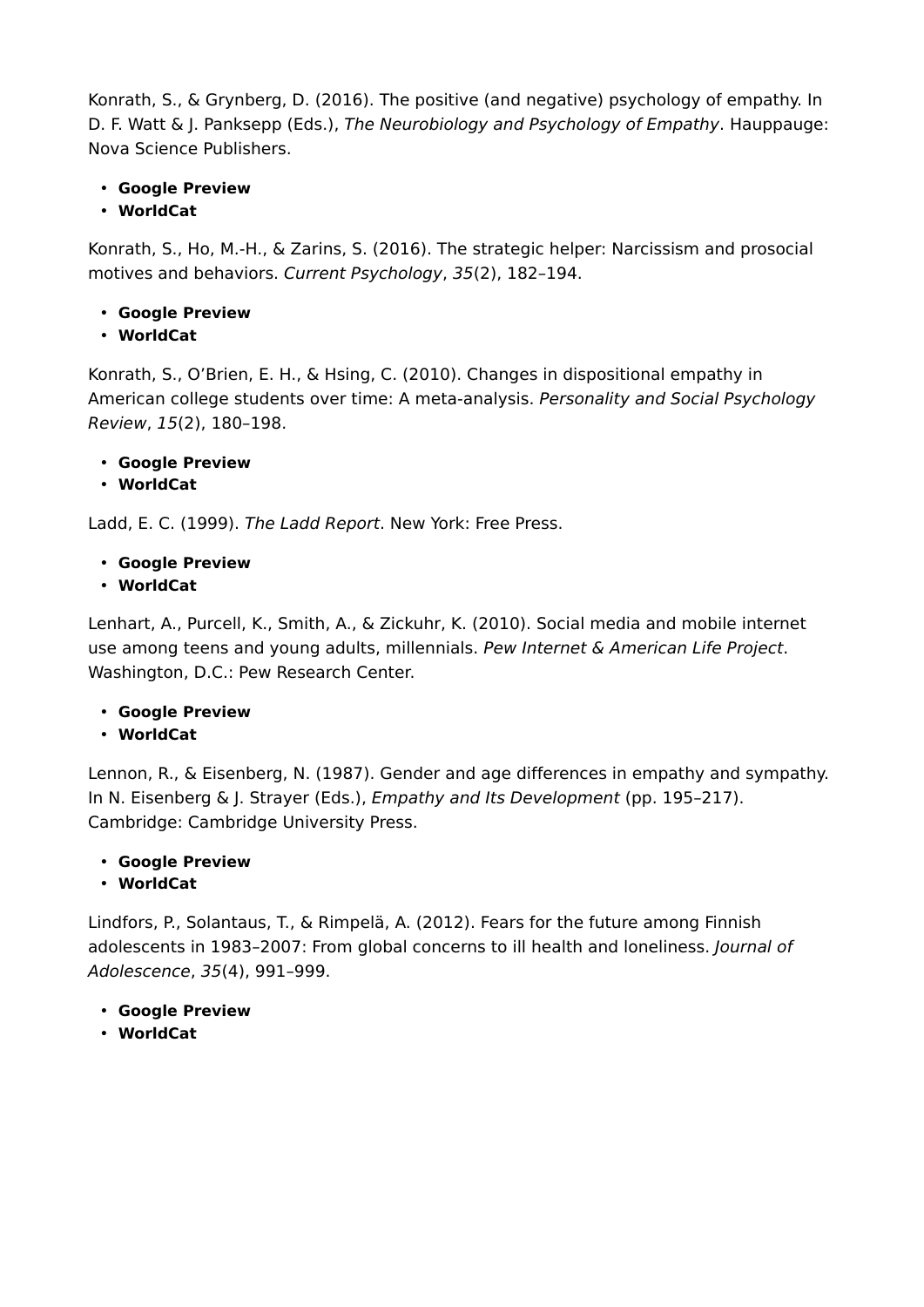Lukianoff, G., & Haidt, J. (2015, September). The coddling of the American mind. *The Atlantic*. Retrieved, March 9, 2016, from **https://www.theatlantic.com/magazine/ archive/2015/09/the-coddling-of-the-american-mind/399356/**

- **Google Preview**
- **WorldCat**

Markus, H. R., & Kitayama, S. (1991). Culture and the self: Implications for cognition, emotion, and motivation. *Psychological Review*, *98*(2), 224.

- **Google Preview**
- **WorldCat**

McPherson, M., Smith-Lovin, L., & Brashears, M. E. (2006). Social isolation in America: Changes in core discussion networks over two decades. *American Sociological Review*, *71*(3), 353–375.

- **Google Preview**
- **WorldCat**

Michel, J.-B., Shen, Y. K., Aiden, A. P., Veres, A., Gray, M. K., Pickett, J. P., … Orwant, J. (2011). Quantitative analysis of culture using millions of digitized books. *Science*, *331*(6014), 176–182.

- **Google Preview**
- **WorldCat**

Mikulincer, M., & Shaver, P. R. (2005). Attachment security, compassion, and altruism. *Current Directions in Psychological Science*, *14*(1), 34–38.

- **Google Preview**
- **WorldCat**

Milgram, S., Mann, L., & Harter, S. (1965). The lost-letter technique: A tool for social research. *Public Opinion Quarterly*, *29*(3), 437–438.

- **Google Preview**
- **WorldCat**

Bachman, J. G., & Johnston, L. D. (1978). *Monitoring the Future*. Ann Arbor, MI: **(p. 351)** Institute for Social Research, The University of Michigan.

- **Google Preview**
- **WorldCat**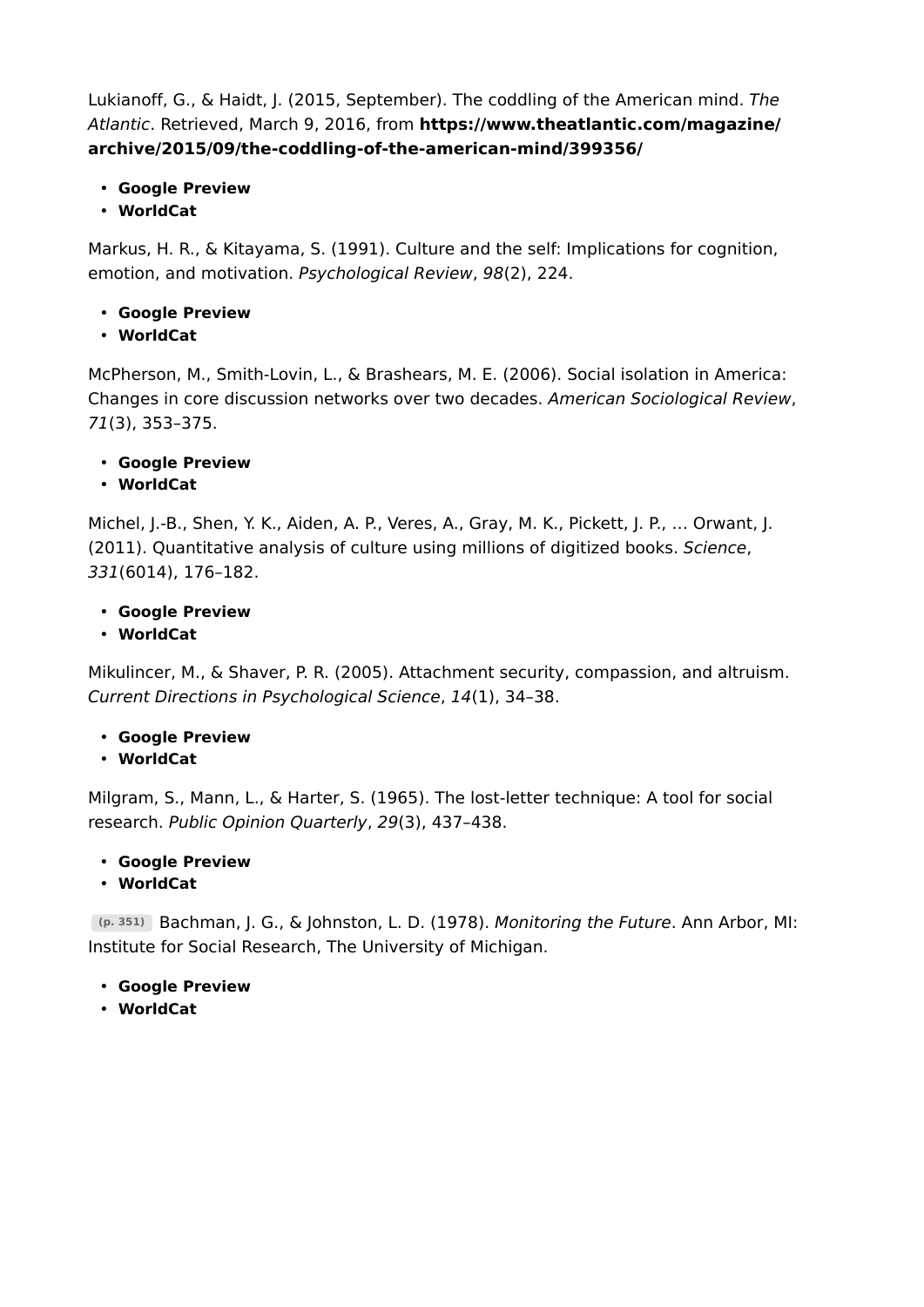Morling, B., & Lamoreaux, M. (2008). Measuring culture outside the head: A meta-analysis of individualism–collectivism in cultural products. *Personality and Social Psychology Review12*(3), 199–221.

- **Google Preview**
- **WorldCat**

Nadler, A., & Liviatan, I. (2006). Intergroup reconciliation: Effects of adversary's expressions of empathy, responsibility, and recipients' trust. *Personality and Social Psychology Bulletin*, *32*(4), 459–470.

- **Google Preview**
- **WorldCat**

Nansel, T. R., Overpeck, M., Pilla, R. S., Ruan, W. J., Simons-Morton, B., & Scheidt, P. (2001). Bullying behaviors among US youth: Prevalence and association with psychosocial adjustment. *Journal of the American Medical Association*, *285*(16), 2094–2100.

- **Google Preview**
- **WorldCat**

Penner, L. A. (2002). Dispositional and organizational influences on sustained volunteerism: An interactionist perspective. *Journal of Social Issues*, *58*(3), 447–467.

- **Google Preview**
- **WorldCat**

Piketty, T. (2014). *Capital in the Twenty-first Century*. Cambridge, MA: Harvard University Press.

- **Google Preview**
- **WorldCat**

Proud, A. (2015). Crybaby millennials need to stop whinging and work hard like the rest of us. *The Telegraph*. Retrieved May 19, 2016, from **http://www.telegraph.co.uk/men/ thinking-man/crybaby-millennials-need-to-stop-whinging-and-work-hard-likethe/**

Putnam, R. D. (2001). *Bowling Alone: The Collapse and Revival of American Community*. New York: Simon and Schuster.

- **Google Preview**
- **WorldCat**

Raskin, R., & Hall, C. S. (1979). A narcissistic personality inventory. *Psychological Reports*, *45*(2), 590–590.

• **Google Preview**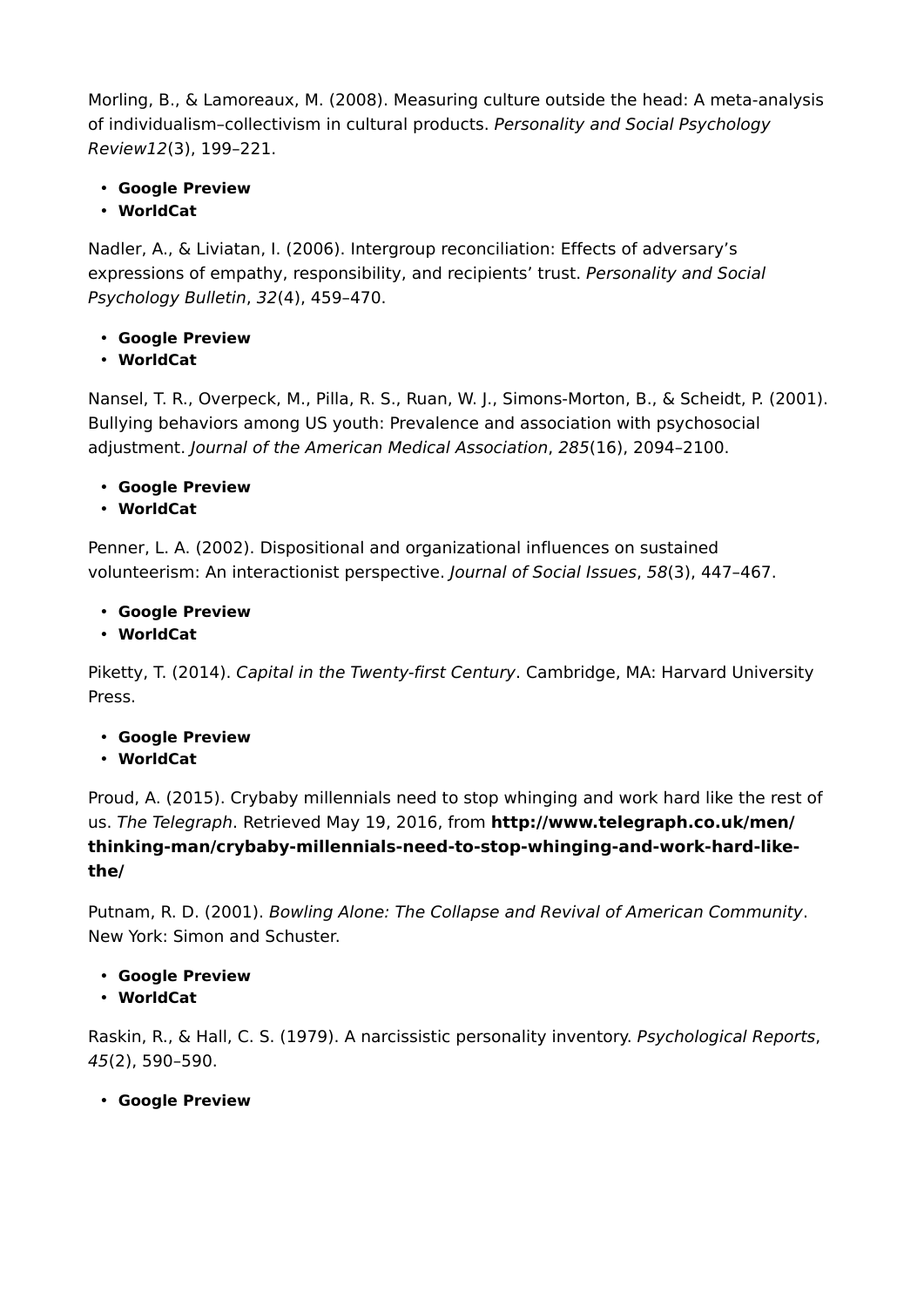#### • **WorldCat**

Raymond, J. (2015). Are today's kids kind? Most Americans say no, and guess what's to blame. *NBC's Season of Kindness*. Retrieved December 6, 2015 from **http:// www.today.com/kindness/are-todays-kids-kind-most-americans-say-no-guesswhats-t57326**

Realo, A., & Luik, M. (2002). On the relationship between collectivism and empathy in the context of personality traits. *Trames*, *6*(56/51), 218–233.

- **Google Preview**
- **WorldCat**

Rest, J. R. (1990). *DIT Manual: Manual for the Defining Issues Test*. Tuscaloosa: Center for the Study of Ethical Development, University of Minnesota and The University of Alabama.

- **Google Preview**
- **WorldCat**

Reynolds, J., Stewart, M., MacDonald, R., & Sischo, L. (2006). Have adolescents become too ambitious? High school seniors' educational and occupational plans, 1976 to 2000. *Social Problems*, *53*(2), 186–206.

- **Google Preview**
- **WorldCat**

Rosenberg, M. (1965). *Society and the Adolescent Self-Image* (Vol. 11, p. 326). Princeton: Princeton University Press.

- **Google Preview**
- **WorldCat**

Rotter, J. B. (1971). Generalized expectancies for interpersonal trust. *American Psychologist*, *26*(5), 443.

- **Google Preview**
- **WorldCat**

Russell, D. W. (1996). UCLA Loneliness Scale (Version 3): Reliability, validity, and factor structure. *Journal of Personality Assessment*, *66*(1), 20–40.

- **Google Preview**
- **WorldCat**

Russell, D. W., Peplau, L. A., & Ferguson, M. L. (1978). Developing a measure of loneliness. *Journal of Personality Assessment*, *42*(3), 290–294.

- **Google Preview**
- **WorldCat**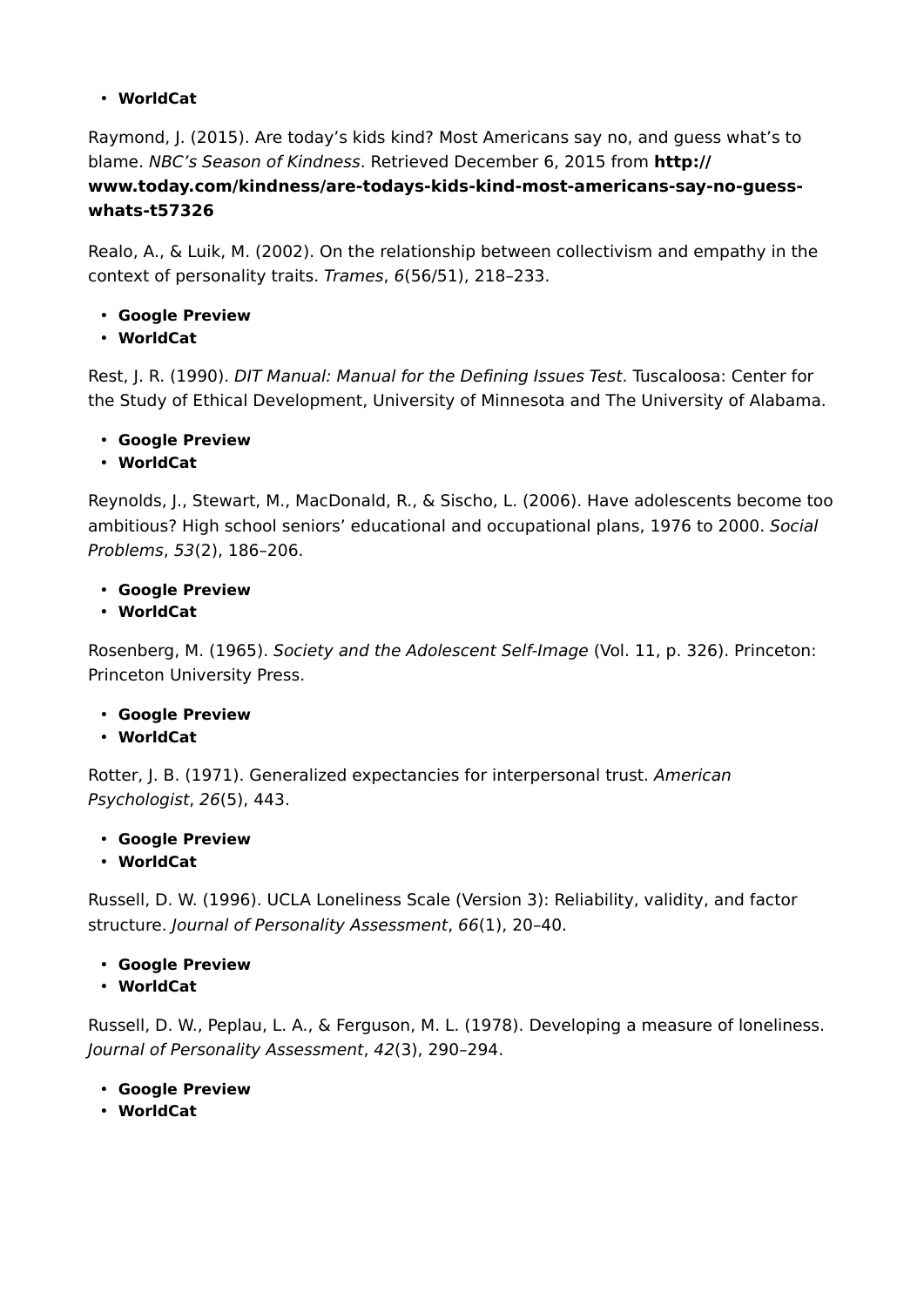Ryan, R. M., & Deci, E. L. (2000). Intrinsic and extrinsic motivations: Classic definitions and new directions. *Contemporary Educational Psychology*, *25*(1), 54–67.

- **Google Preview**
- **WorldCat**

Seppala, E., Rossomando, T., & Doty, J. R. (2013). Social connection and compassion: Important predictors of health and well-being. *Social Research*, *80*(2), 411.

- **Google Preview**
- **WorldCat**

Singer, T., & Klimecki, O. M. (2014). Empathy and compassion. *Current Biology*, *24*(18), R875–R878.

- **Google Preview**
- **WorldCat**

Social Security Administration (SSA). (2015). Baby names: Background information. Retrieved April 1, 2016, from **https://www.ssa.gov/OACT/babynames/ background.html**

Stein, J. (2013). Millennials: The me me me generation. *Time Magazine*, *20*, 1–8.

- **Google Preview**
- **WorldCat**

Stewart, A. J., & Healy, J. M. (1989). Linking individual development and social changes. *American Psychologist*, *44*(1), 30.

- **Google Preview**
- **WorldCat**

Stewart, K. D., & Bernhardt, P. C. (2010). Comparing millennials to pre-1987 students and with one another. *North American Journal of Psychology*, *12*(3), 579–602.

- **Google Preview**
- **WorldCat**

Thoma, S., & Bebeau, M. (2008). *Moral Judgment Competency Is Declining Over Time: Evidence from Twenty Years of Defining Issues Test Data*. Paper presented March 24, 2008 at the Annual Meeting of the American Educational Research Association, New York.

- **Google Preview**
- **WorldCat**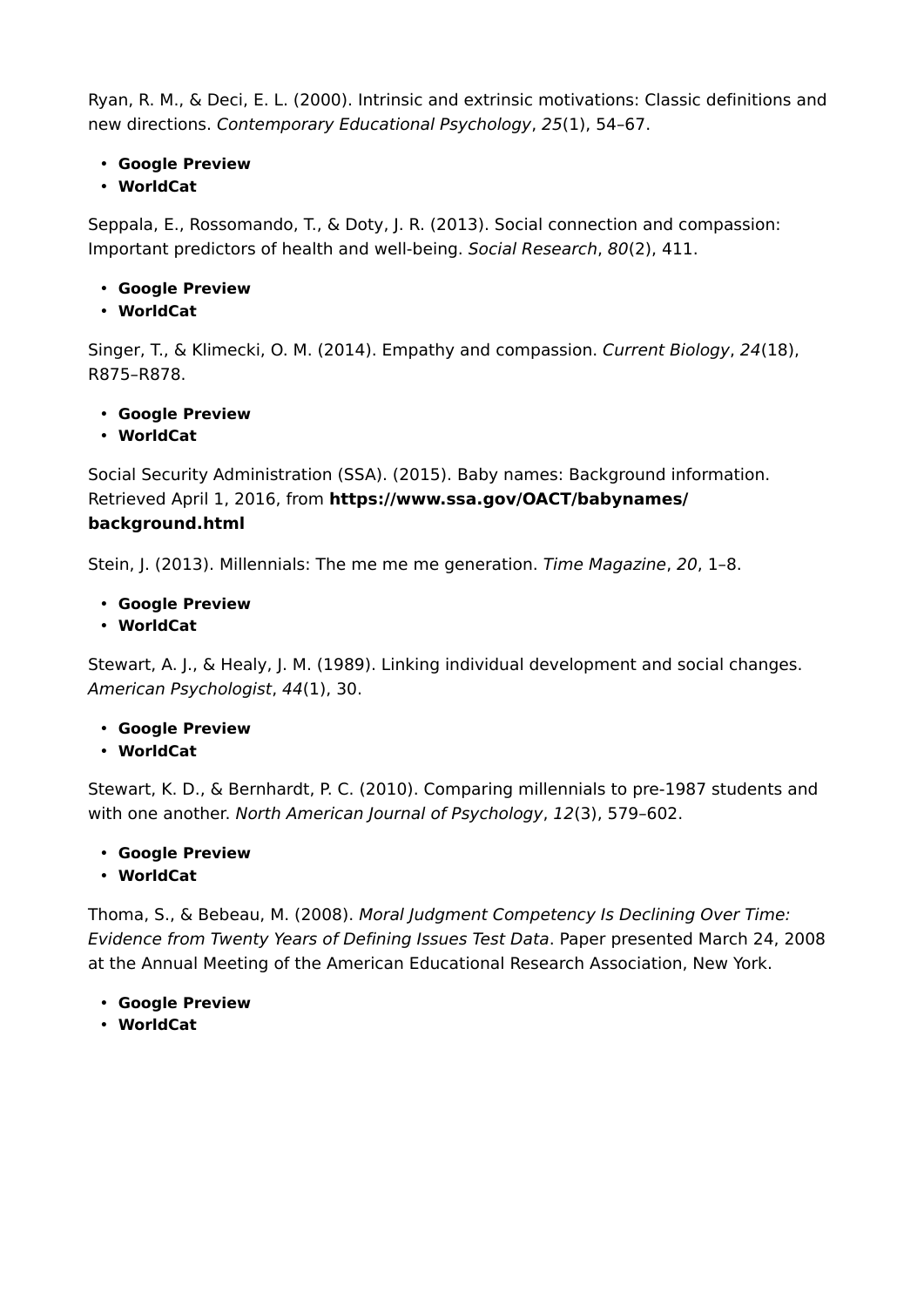Trzesniewski, K. H., Donnellan, M. B., & Robins, R. W. (2008). Do today's young people really think they are so extraordinary? An examination of secular trends in narcissism and self-enhancement. *Psychological Science*, *19*(2), 181–188.

- **Google Preview**
- **WorldCat**

Twenge, J. M. (2000). The Age of Anxiety? The birth cohort change in anxiety and neuroticism, 1952–1993. *Journal of Personality and Social Psychology*, *79*(6), 1007.

- **Google Preview**
- **WorldCat**

Twenge, J. M. (2014). *Generation Me—Revised and Updated: Why Today's Young Americans Are More Confident, Assertive, Entitled—and More Miserable Than Ever Before*. New York: Simon & Schuster.

- **Google Preview**
- **WorldCat**

Twenge, J. M., Abebe, E. M., & Campbell, W. K. (2010). Fitting in or standing out: Trends in American parents' choices for children's names, 1880–2007. *Social Psychological and Personality Science*, *1*(1), 19–25.

- **Google Preview**
- **WorldCat**

Twenge, J. M., Campbell, S. M., Hoffman, B. J., & Lance, C. E. (2010). Generational differences in work values: Leisure and extrinsic values increasing, social and intrinsic values decreasing. *Journal of Management*, *36*(5), 1117–1142.

- **Google Preview**
- **WorldCat**

Twenge, J. M., & Campbell, W. K. (2001). Age and birth cohort differences in self-esteem: A cross-temporal meta-analysis. *Personality and Social Psychology Review*, *5*(4), 321–344.

- **Google Preview**
- **WorldCat**

Twenge, J. M., Campbell, W. K., & Carter, N. T. (2014). Declines in trust in others and confidence in institutions among American adults and late adolescents, 1972–2012. *Psychological Science*, *25*(10), 1914–1923.

- **Google Preview**
- **WorldCat**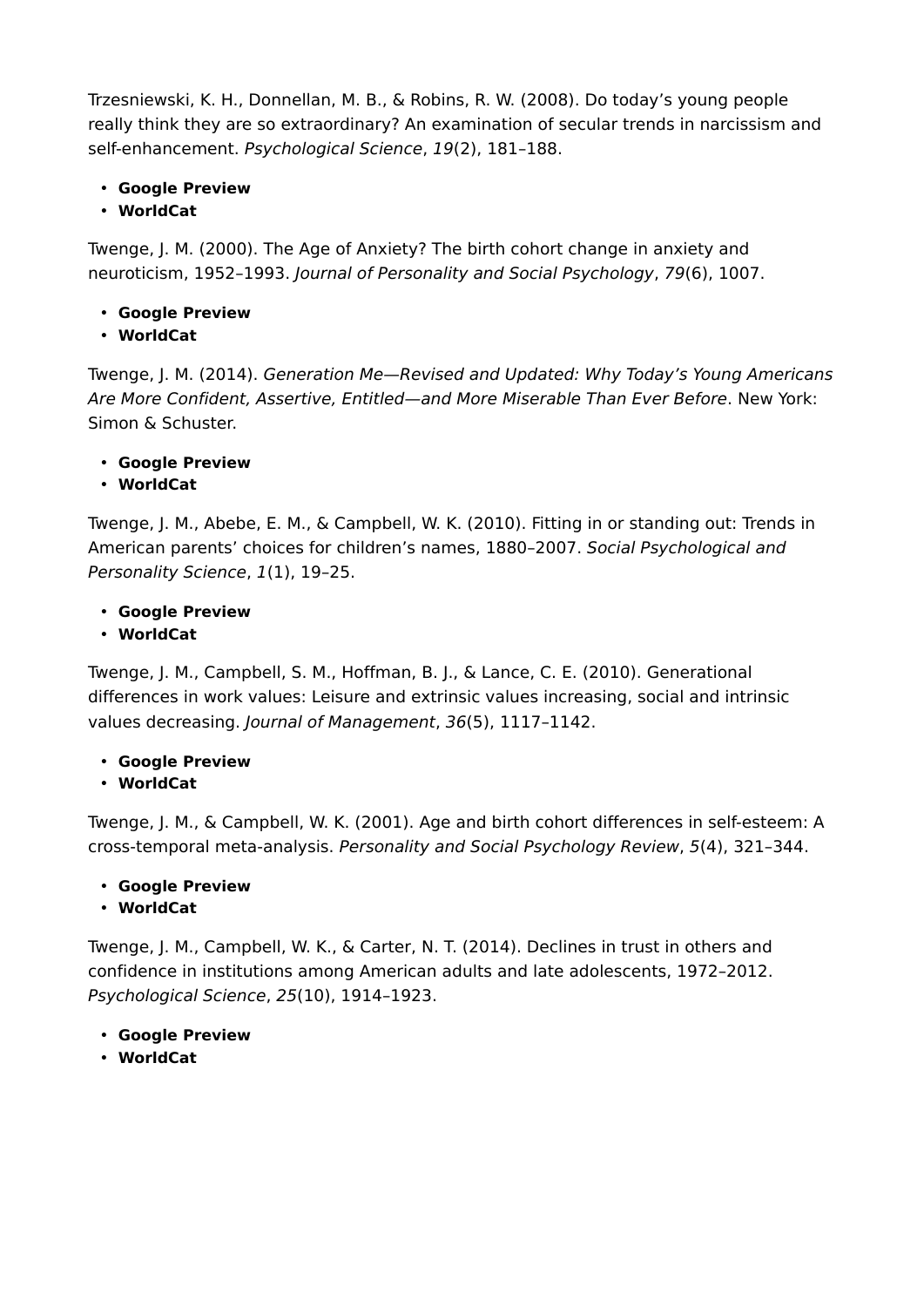Twenge, J. M., Campbell, W. K., & Freeman, E. C. (2012). Generational differences in young adults' life goals, concern for others, and civic orientation, 1966–2009. *Journal of Personality and Social Psychology*, *102*(5), 1045–1062.

• **Google Preview**

## • **WorldCat**

Twenge, J. M., Campbell, W. K., & Gentile, B. (2012a). Generational increases in agentic self-evaluations among American college students, 1966–2009. *Self and Identity*, *11*(4), 409–427.

- **Google Preview**
- **WorldCat**

Twenge, J. M., Campbell, W. K., & Gentile, B. (2012b). Increases in individualistic words and phrases in American books, 1960–2008. *PLoS ONE*, *7*(7), e40181.

- **Google Preview**
- **WorldCat**

Twenge, J. M., Campbell, W. K., & Gentile, B. (2013). Changes in pronoun use in American books and the rise of individualism, 1960–2008. *Journal of Cross-Cultural Psychology*, *44*(3), 406–415.

- **Google Preview**
- **WorldCat**

Twenge, J. M., Carter, N. T., & Campbell, W. K. (2015). Time period, generational, and age differences in tolerance for controversial beliefs and lifestyles in the United States, 1972– 2012. *Social Forces*, *94*(1), 379–399.

- **Google Preview**
- **WorldCat**

Twenge, J. M., Exline, J. J., Grubbs, J. B., Sastry, R., & Campbell, W. K. (2015). Generational and time period differences in (p. 352) American adolescents' religious orientation, 1966– 2014. *PLoS ONE*, *10*(5), e0121454.

- **Google Preview**
- **WorldCat**

Twenge, J. M., & Foster, J. D. (2010). Birth cohort increases in narcissistic personality traits among American college students, 1982–2009. *Social Psychological and Personality Science*, *1*(1), 99–106.

- **Google Preview**
- **WorldCat**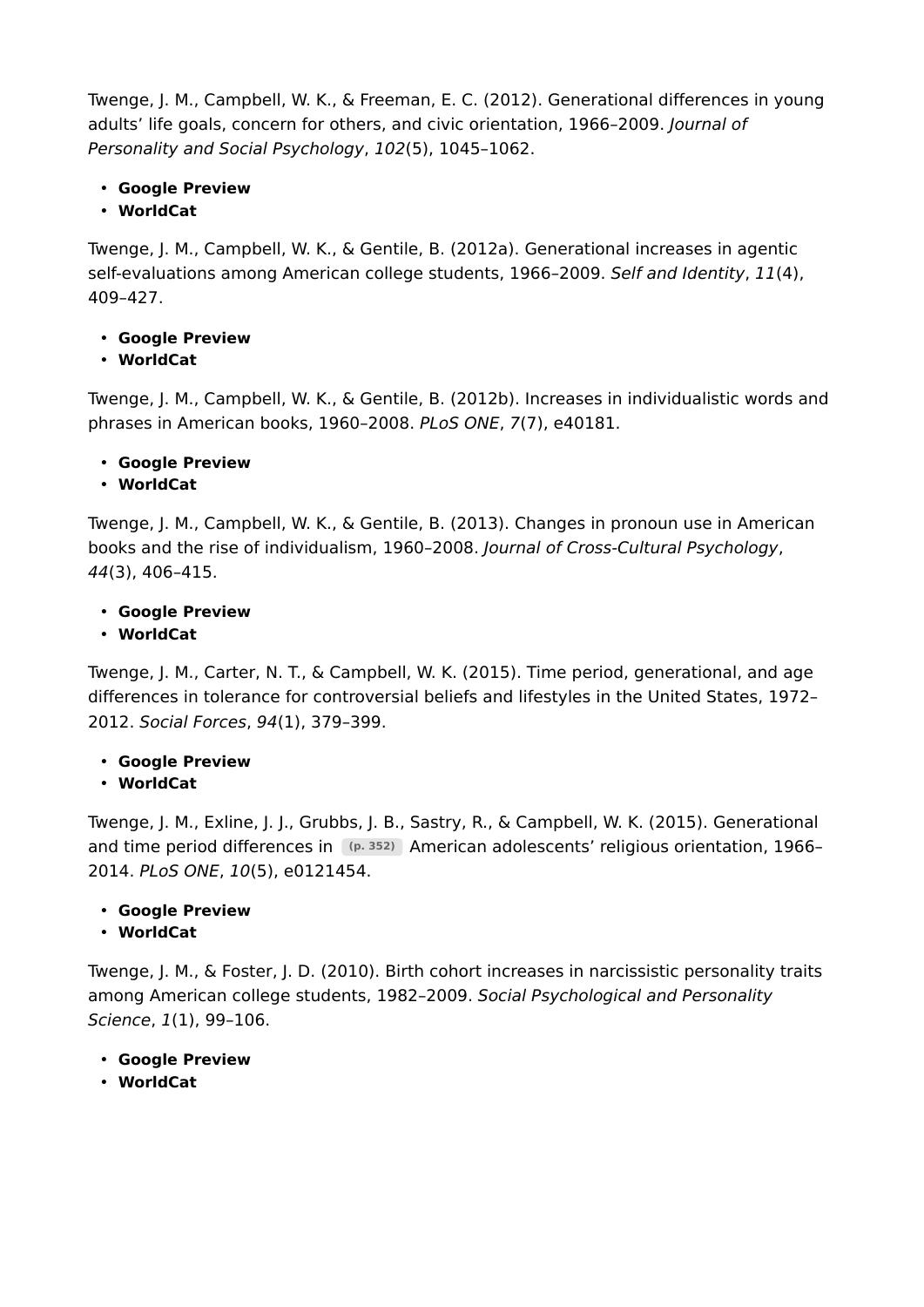Twenge, J. M., Konrath, S., Foster, J. D., Keith Campbell, W., & Bushman, B. J. (2008). Egos inflating over time: A cross-temporal meta-analysis of the Narcissistic Personality Inventory. *Journal of Personality*, *76*(4), 875–902.

- **Google Preview**
- **WorldCat**

Underwood, B., & Moore, B. (1982). Perspective-taking and altruism. *Psychological Bulletin*, *91*(1), 143.

- **Google Preview**
- **WorldCat**

Watson, P., Grisham, S. O., Trotter, M. V., & Biderman, M. D. (1984). Narcissism and empathy: Validity evidence for the Narcissistic Personality Inventory. *Journal of Personality Assessment*, *48*(3), 301–305.

- **Google Preview**
- **WorldCat**

Watson, P., Little, T., Sawrie, S. M., & Biderman, M. D. (1992). Measures of the narcissistic personality: Complexity of relationships with self-esteem and empathy. *Journal of Personality Disorders*, *6*(4), 434.

- **Google Preview**
- **WorldCat**

Watt, D. F. (2005). Social bonds and the nature of empathy. *Journal of Consciousness Studies*, *12*(8–10), 185–209.

- **Google Preview**
- **WorldCat**

Weiss, R. S. (1973). *Loneliness: The Experience of Emotional and Social Isolation*. Cambridge: The MIT Press.

- **Google Preview**
- **WorldCat**

Wiehe, V. R. (2004). Violence and the ethos of individualism. *Journal of Religion & Abuse*, *5*(4), 15–28.

- **Google Preview**
- **WorldCat**

Wilson, J. (2000). Volunteering. *Annual Review of Sociology*, *26*(1), 215–240.

- **Google Preview**
- **WorldCat**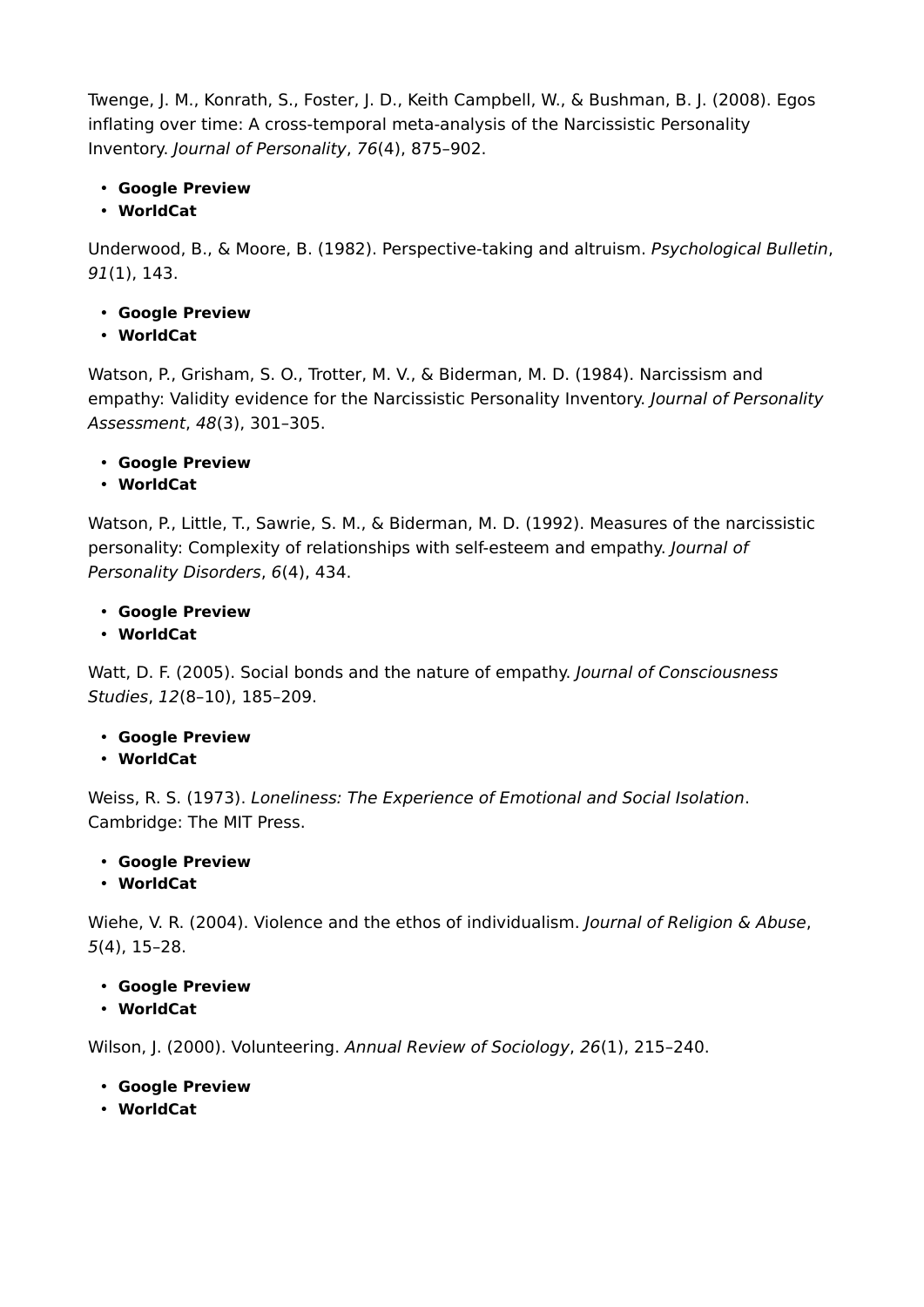## **Notes:**

(1.) These two studies used very different methods of determining collectivist and individualistic words. In the first study, a list of 20 individualistic words and 20 individualistic phrases were created by asking a sample of American adults to generate individualistic words, then asking a second sample of American adults rate how individualistic the words were. The same procedure was used to generate the list of individualistic phrases (Twenge, Campbell, et al., 2012b). In the second study, researchers built lists of individualistic words and phrases using common scales of individualism to create a lists based on the view of cultural psychologists (Grossmann & Varnum, 2015). Despite the different methods used to determine collectivist and individualistic words and phrases, both studies found similar changes over time in American books.

(2.) It should be noted that this study and the study examining pronoun use in American books classified pronouns differently. In this study examining State of the Union addresses, plural first-person pronouns (e.g., "we") were classified as self-oriented, while the study examining American books classified plural first-person pronouns as other-oriented. Similarly, this study classified other-person (or second-person) pronouns (e.g., "you") as other-oriented, while the previous study classified them as self-oriented.

(4.) ABC News/Washington Post Polls typically sample  $\sim$  1,000 adults for each poll (nationally representative), and Gallup/Princeton Survey Research Associates polls typically sample  $\sim$ 1,500 adults for each poll (nationally representative).

(3.) One study focused on the percentage of children receiving the 20 most popular names for their gender (Grossmann & Varnum, 2015), while the other study examined the percentage of babies who received the most popular name, or one of the 10, 25, or 50 most popular names for the year they were born (Twenge, Abebe, & Campbell, 2010).

#### **Sasha Zarins**

Philanthropic Studies, Indiana University

Sasha Zarins, Lilly Family School of Philanthropy, Indiana University, Indianapolis, Indiana, USA

#### **Sara Konrath**

Philanthropic Studies, Indiana University

Sara Konrath, Lilly Family School of Philanthropy, Indiana University, Indianapolis, Indiana, USA; Institute for Social Research University of Michigan Ann Arbor, Michigan, USA; Department of Psychiatry University of Rochester Medical Center Rochester, New Y and the state of the state of the state of the state of the state of the state of the state of the state of the state of the state of the state of the state of the state of the state of the state of the state of the stat

• Oxford University Press